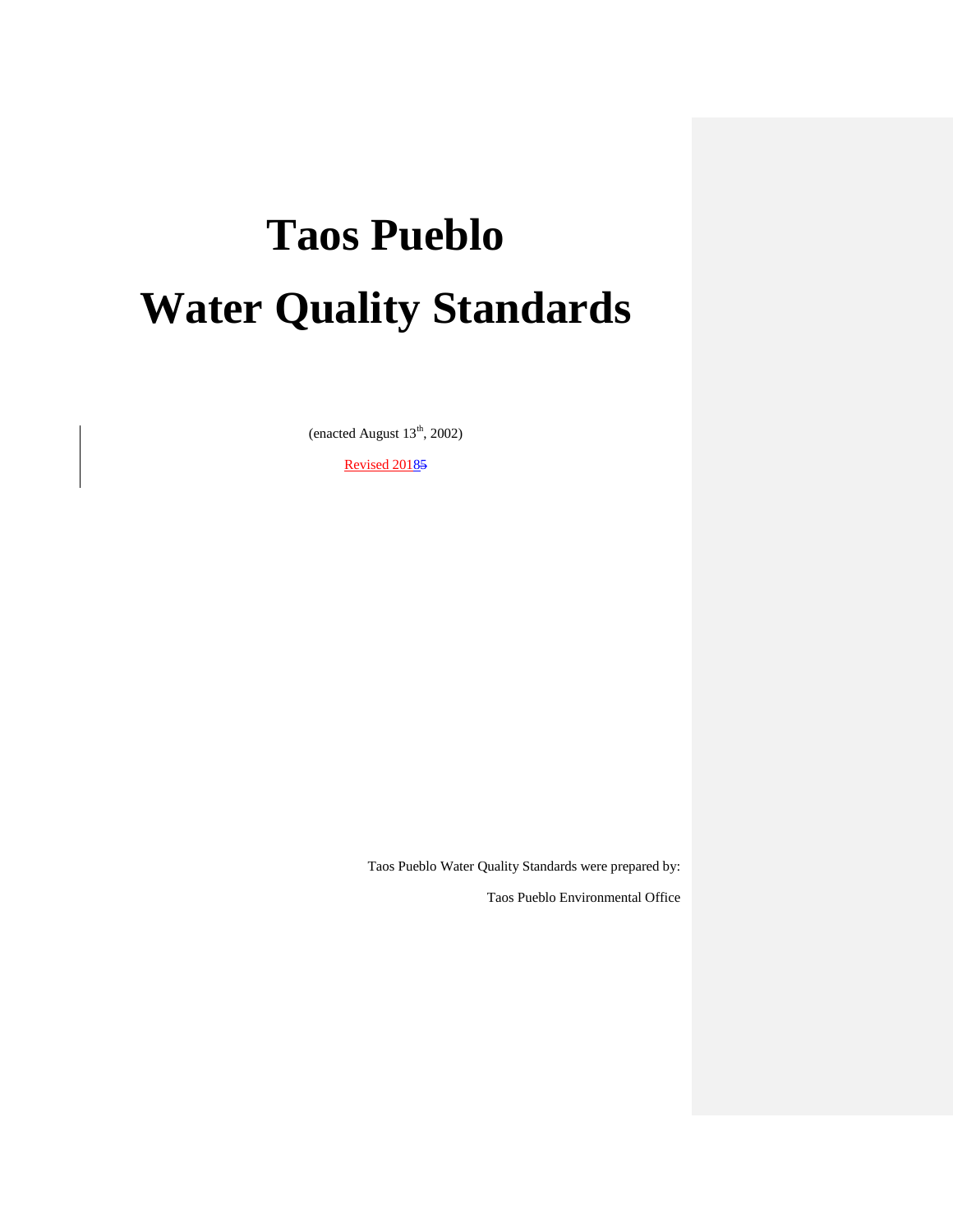#### Table of Contents

| SECTION I. INTRODUCTION, AUTHORITY AND APPLICABILITY Page 1 of 25 |
|-------------------------------------------------------------------|
|                                                                   |
|                                                                   |
|                                                                   |
|                                                                   |
|                                                                   |
|                                                                   |
|                                                                   |
|                                                                   |
|                                                                   |
|                                                                   |

#### SECTION II. ANTIDEGREDATION POLICY AND IMPLEMENTATION

| SECTION III. NARRATIVE WATER QUALITY STANDARDS Page 5 of 25 |  |
|-------------------------------------------------------------|--|
|                                                             |  |
|                                                             |  |
|                                                             |  |
|                                                             |  |
|                                                             |  |
|                                                             |  |
|                                                             |  |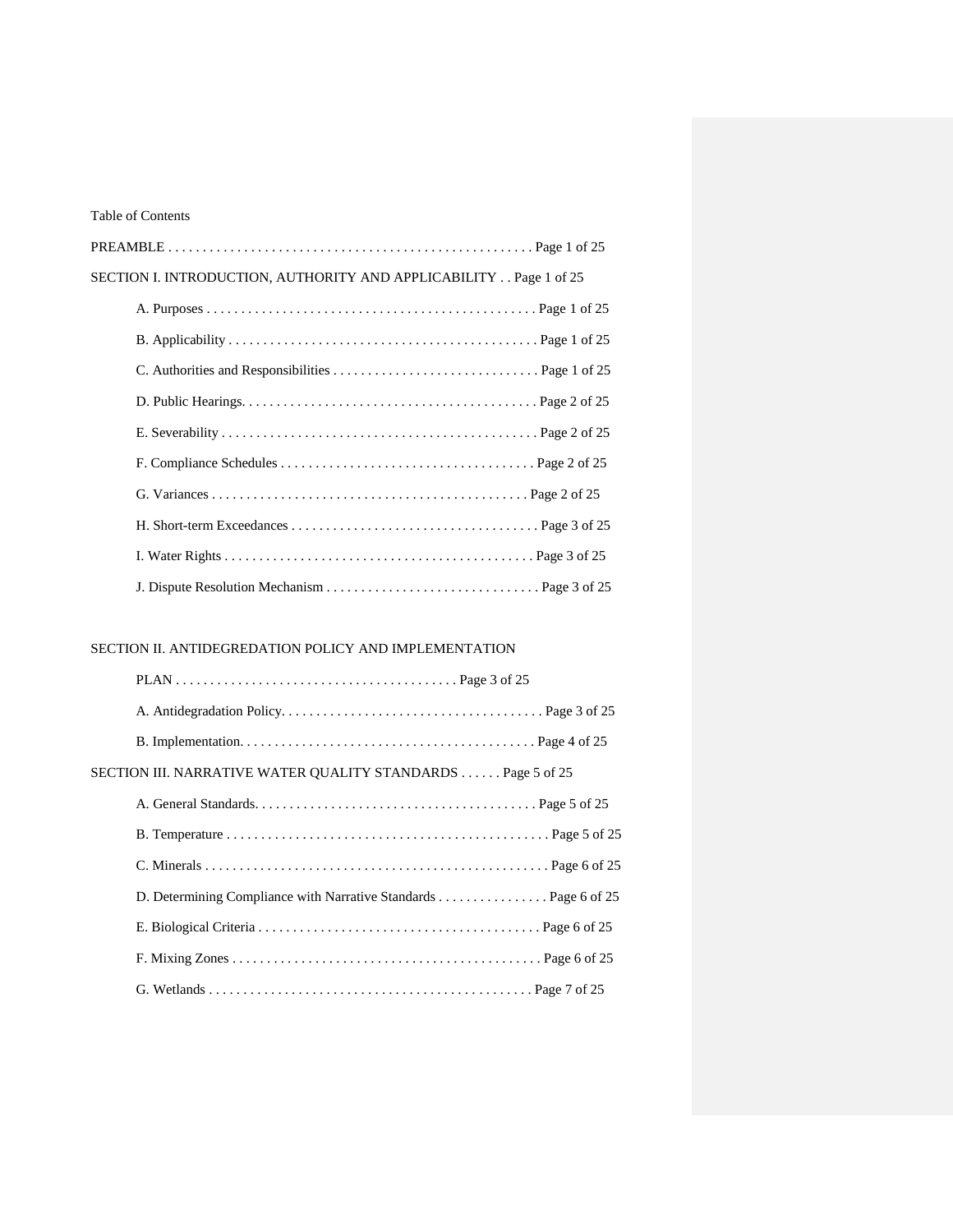| SECTION V. NUMERIC WATER QUALITY STANDARDS Page 10 of 25        |
|-----------------------------------------------------------------|
|                                                                 |
| B. Development of Numeric Water Quality Standards Page 10 of 25 |
|                                                                 |
|                                                                 |
|                                                                 |
|                                                                 |
|                                                                 |
|                                                                 |

| SECTION VII. DEFINITIONS $\ldots \ldots \ldots \ldots \ldots \ldots \ldots \ldots$ Page 11 of 25 |
|--------------------------------------------------------------------------------------------------|
| APPENDICES - NUMERIC CRITERIA FOR DESIGNATED USES . Page 15 of 25                                |
|                                                                                                  |
| B. Domestic Water Supply (including Recharge) Page 16 of 25                                      |
|                                                                                                  |
| D. Fisheries (Cold Water & High Quality Cold Water) $\dots \dots$ Page 17 of 25                  |
| E. Agriculture & Wildlife Watering  Page 17 of 25                                                |
| F. Aquatic Life                                                                                  |
|                                                                                                  |
| (2) Hardness-Dependent Acute Criteria (table of values) Page 19 of 25                            |
|                                                                                                  |
| (4) Hardness-Dependent Chronic Criteria (table of values)  Page 21 of 25                         |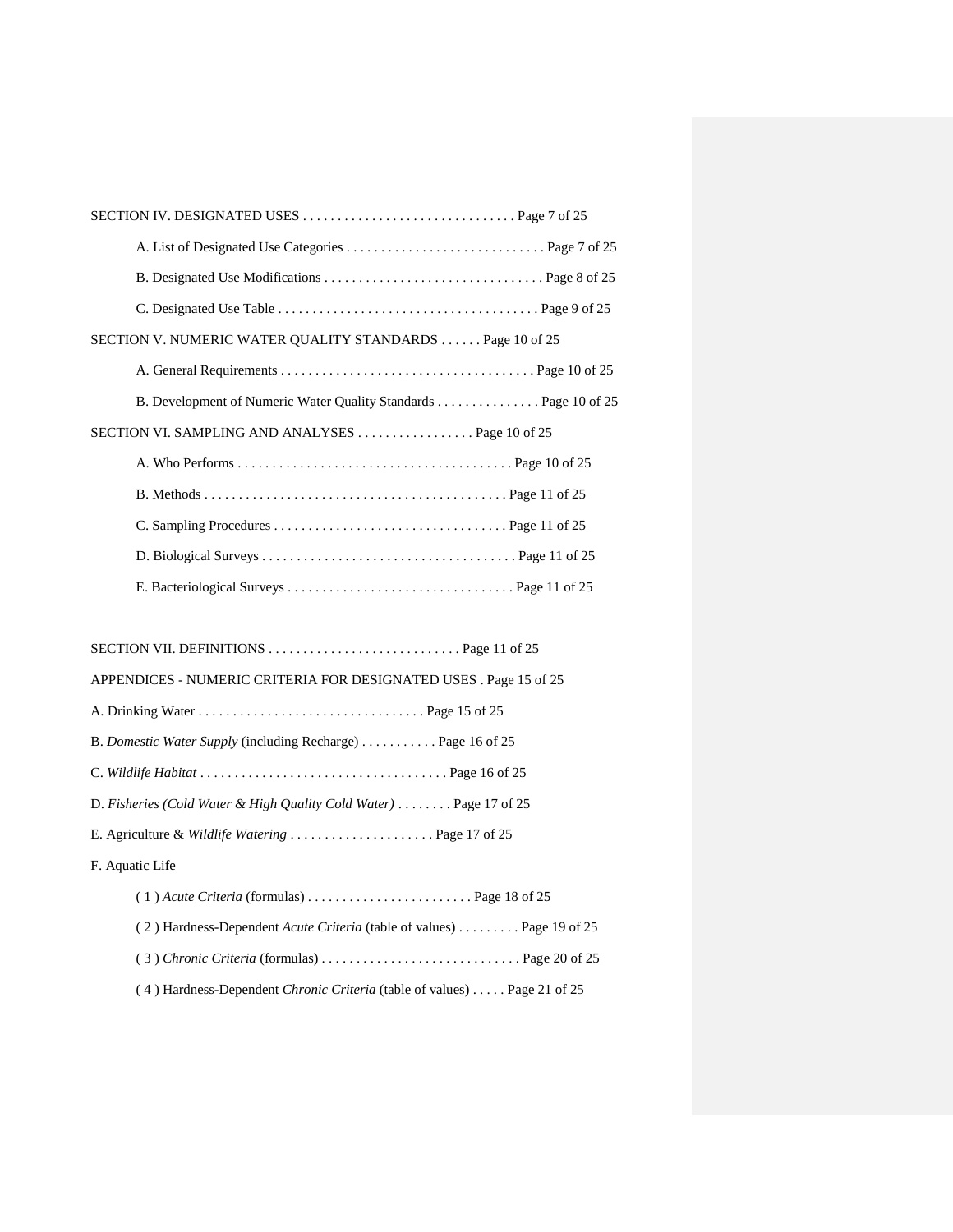| $(5)$ Ammonia – pH and temperature-Dependent Values for <i>Acute Criteria</i> Page 22 of |
|------------------------------------------------------------------------------------------|
| 25                                                                                       |
| (6) Ammonia - pH- and Temperature-Dependent Values for                                   |
| <i>Chronic Criteria</i> (fish early life stages present) Page 23 of 25                   |
| (7) Ammonia - pH- and Temperature-Dependent Values for                                   |
| <i>Chronic Criteria</i> (fish early life stages absent)  Page 24 of 25                   |
| G. Ceremonial Use - Primary Human Contact  Page 25 of 25                                 |
| H. Outstanding Tribal Resource Waters  Page 25 of 25                                     |

*Note: Italicized terms found throughout the text of Taos Pueblo Water Quality Standards are defined beginning on page 11.*

 $\overline{\phantom{a}}$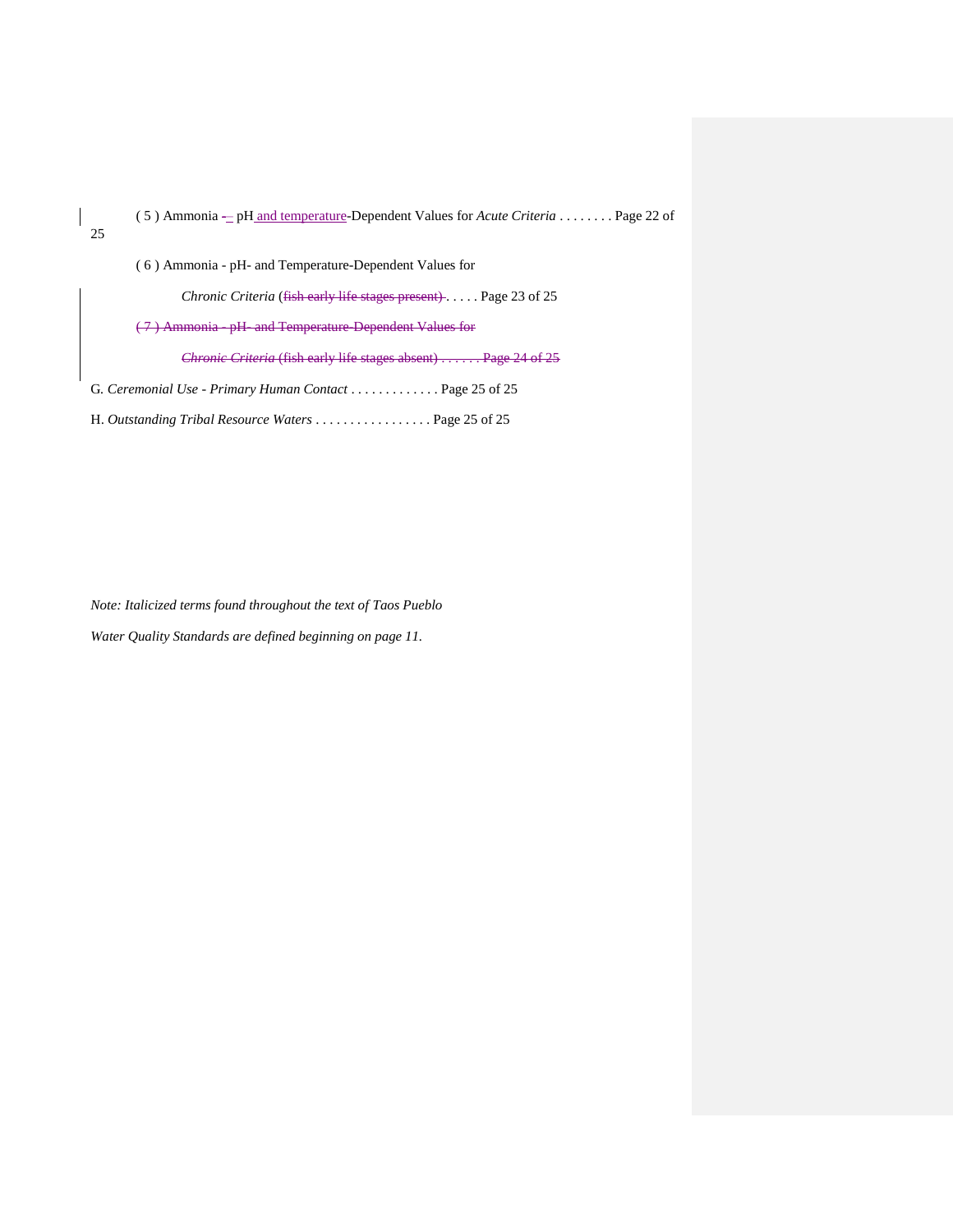*PREAMBLE: For longer than human memory and before recorded history, Taos Pueblo has made its home along the Rio Pueblo. The Pueblo's people have always drawn sustenance from the Rio Pueblo and other waters around the traditional village. Traditional ways and practices have maintained the waters in a clean and healthy condition throughout time to the present day. It is the Pueblo's intent to protect the quality of the Tribe's waters for generations to come. These Water Quality Standards are enacted to ensure that activities undertaken for the benefit of the community or by outside entities are conducted in such a way that the Pueblo's traditionally excellent water quality will not be compromised.* 

#### **SECTION I. INTRODUCTION, AUTHORITY, AND APPLICABILITY**

**A. Purposes.** Pursuant to its sovereign authority, the Tribal Council of Taos Pueblo, a federally recognized Indian tribe, hereby enacts these Water Quality Standards ("Standards") for the Pueblo. The Tribal Council recognizes that the Pueblo's clean waters are an extraordinary resource and wishes to ensure their protection so that traditional and cultural uses of those waters may continue. The Tribal Council wishes to protect the health, safety, welfare, and environment of the Pueblo, its people, and residents. The Tribal Council therefore enacts these Standards in order to prevent, reduce, and eliminate *pollution of Pueblo waters* and to plan the development and use (including restoration and enhancement) of land and water resources within the Pueblo's jurisdiction by:

1. Designating the existing and *attainable uses* for which the *Pueblo waters* shall be protected; 2. Prescribing water quality standards to sustain these designated uses and to provide for the protection and propagation of fish and wildlife and recreation in and on the water.

3. Protecting other uses of *Pueblo waters*, such as irrigation, *ceremonial, drinking water*, and recharge of *domestic water supply*, provided that *pollution* that may result from such uses shall not lower the quality of the water below that required for recreation and protection and propagation of fish and wildlife.

4. Assuring that degradation of *Pueblo waters* shall be minimized and that economic growth shall occur in a manner consistent with the preservation of the Pueblo's existing clean water resources.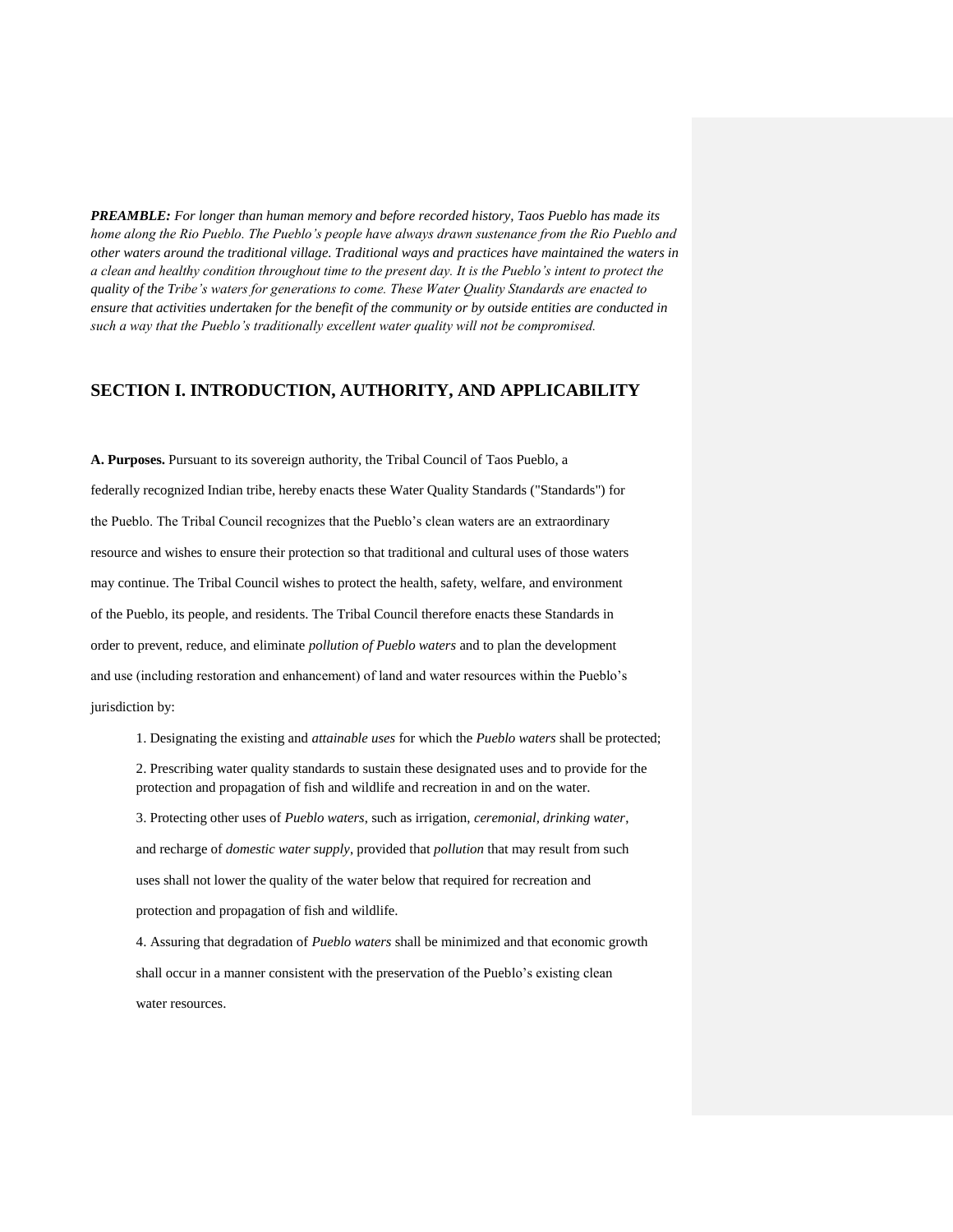**B. Applicability.** These Standards apply to all *Pueblo waters* and to all *persons* and all property within the Pueblo's *reservation*.

**C. Authorities and Responsibilities**. The Tribal Council hereby assigns to the Governor the authority and duty to administer the Water Quality Standards. Day-to-day operations regarding the Water Quality Standards are delegated to the Environmental Office, including monitoring water quality and preparing the triennial review of the standards. The Environmental Office is also authorized to develop related water quality protection programs, such as a *nonpoint source* program, a Clean Water Act § 401 certification program, wetlands delineation, or a clean lakes program, through consultation with and approval by Tribal Government.

**D. Public Hearings**. Consistent with Section 303(c) (1) of the Clean Water Act, 33 U.S.C. Section 1313 (c), the Pueblo shall hold public hearings at least once every three years for the purpose of reviewing and, as appropriate, modifying the Water Quality Standards. Revisions shall incorporate relevant scientific and engineering advances with respect to water quality and waste treatment. Public hearings shall be conducted prior to Tribal Council adoption of modifications or amendments to these Standards or incorporation by reference of any regulations into the Standards. Public hearings will be held in accordance with Pueblo law and 40 C.F.R. Part 25 (EPA's Public Participation Regulation). In the event that monitoring of water quality identifies reaches where attainable quality is less than existing water quality standards, the said standards may be modified to reflect attainability. Modifications thereof shall be carried out in accordance with applicable use-attainability analysis procedures, development of site-specific criteria, or other appropriate methods (see 40 C.F.R. §131.10 (j),(k)). Administrative or technical errors resulting from erroneous data, human error, or clerical oversight will be corrected through the standards revision process, as described above. For minor corrections that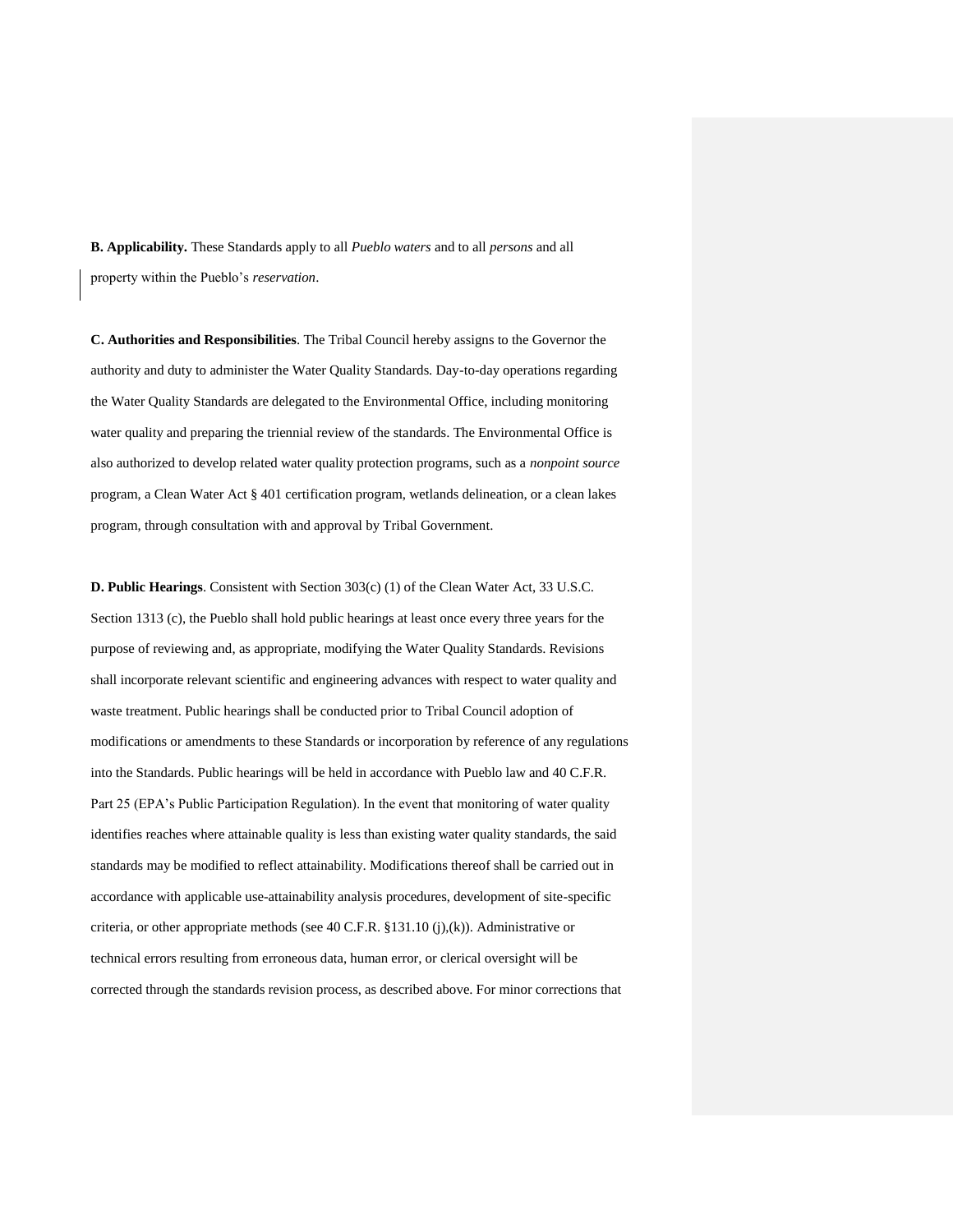are not part of a triennial revision, the public notice will allow the opportunity to submit comments and/or request that a public hearing be held. The discovery of such errors does not render the remaining and unaffected standards invalid.

**E. Severability.** If any provision of these Standards or the application of any provision of these Standards to any *person* or circumstance is held to be invalid, the remainder of the Standards and the application of such provision to other *persons* and circumstances shall not be affected thereby.

**F. Compliance Schedules.** It shall be the policy of Taos Pueblo to allow, on a case-by-case basis, inclusion of a compliance schedule in a National Pollutant Discharge Elimination System ("NPDES") permit issued to an existing facility. A compliance schedule may be necessary when new criteria are introduced pursuant to advances in scientific knowledge or new regulatory requirements. Such a schedule of compliance will be for the purpose of providing a permittee adequate time to make treatment facility modifications necessary to comply with water quality based permit limitations determined to be necessary to achieve stream standards. Compliance schedules shall also specify milestone dates so as to measure progress towards final project completion.

**G. Variances.** The Tribal Council may allow variances from this Code and the standards herein on a case-by-case basis. A variance may be allowed where the appropriateness of a specific water quality criterion is questionable. The variance provides a period of time during which issues concerning the appropriateness of the criterion may be resolved. Variances are not renewable, but may be reissued again upon adequate justification. A variance shall be granted only after the appropriate public participation and review and requires approval by the Environmental Protection Agency. A variance shall be valid for no more than three years.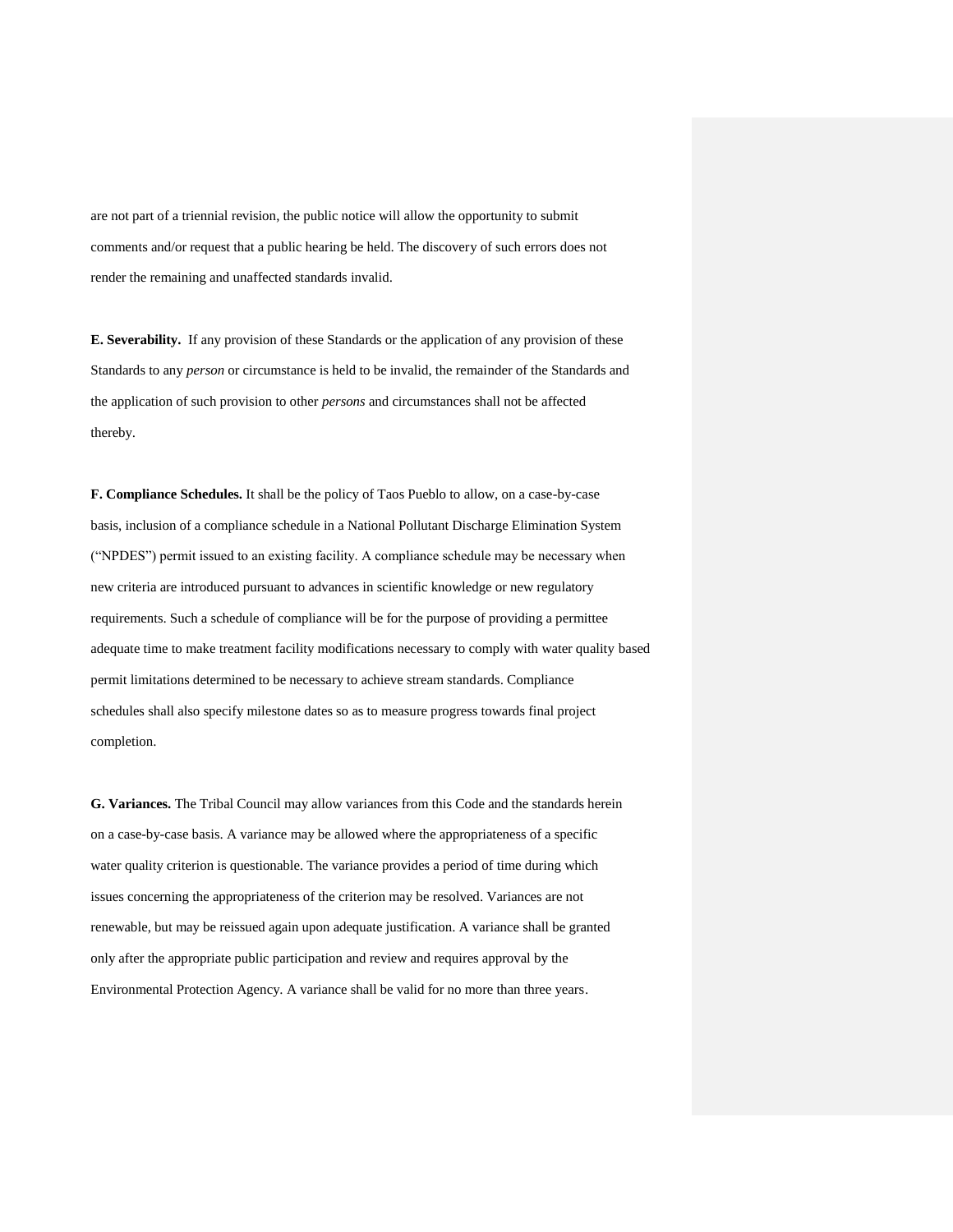Variances from criteria shall be for specific pollutants, time limited, and shall not forego the current designated use. Variances are to be issued instead of removing a designated use for a water body where such use is not now attainable but can be expected with reasonable progress towards water quality.

**H. Short-term Exceedances.** The Tribal Council may authorize short term activities that may cause temporary violations of the water quality standards if it is determined that said activities are necessary to accommodate legitimate emergencies, basic community needs, or to protect the community health and welfare. Examples of activities which might be authorized include, but need not be limited to: road and bridge construction, maintenance or construction for irrigation systems, stream bank stabilization measures, control of exotic and nuisance species, tracers and dyes used in hydrological studies, or other activities which result in overall maintenance or enhancement of beneficial uses. Such authorization shall not be granted for activities which could result in adverse impact on any species federally listed as threatened or endangered. The Tribal Council delegates to the Environmental Office the responsibility for technical review regarding the degree of exceedance, the time limit, and restoration procedures, where applicable. Nothing herein shall be intended to supersede existing Pueblo and federal permitting processes or requirements.

**I. Water Rights.** The right of the Pueblo to certain quantities of water and the authority of the Pueblo to allocate quantities of water within its jurisdiction shall not be superseded, abrogated, or otherwise impaired by these Standards. The Pueblo will cooperate with federal and state agencies to prevent, reduce, and eliminate water *pollution* in coordination with programs for managing water resources.

**J. Dispute Resolution Mechanism.** Should a dispute due to differing water quality standards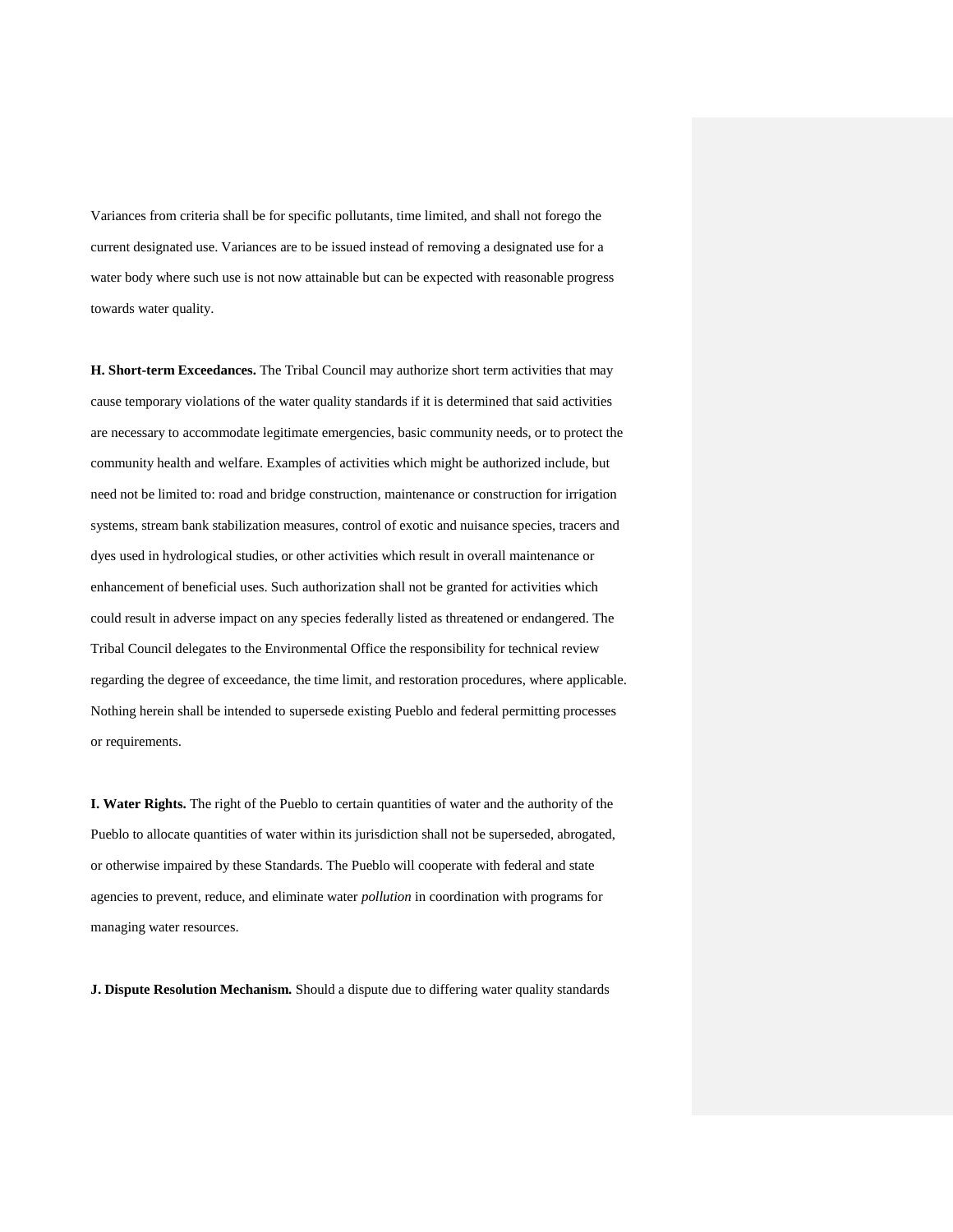arise between the Pueblo and a State or an Indian tribe approved by EPA to administer a Water Quality Standards program, the Pueblo shall follow the Dispute Resolution Mechanism promulgated by the EPA in 40 C.F.R. Section 131.7 .

## **SECTION II. ANTIDEGRADATION POLICY AND IMPLEMENTATION PLAN**

**A. Antidegradation Policy**. The antidegradation policy of the Pueblo is as follows:

1. Existing water uses and the level of water quality necessary to protect existing uses shall be maintained and protected.

2. Where water quality exceeds levels necessary to support *existing uses*, including but not limited to the protection and propagation of aquatic life, wildlife, drinking water, and irrigation, that existing water quality shall be maintained and protected unless the Pueblo finds, after full interagency coordination and public participation, that a lower level of water quality is required in order to accommodate important economic or social development in the area in which the water in question is located. In allowing such degradation of water quality, the Pueblo shall assure water quality adequate to protect *existing uses* fully.

3. The Pueblo shall require the highest statutory and regulatory requirements for all new and existing *point sources* and all cost-effective and reasonable *management practices* for *nonpoint source* control.

4. Where high quality water constitutes an exceptional recreational, cultural, or ecological resource, those waters may be designated as *Outstanding Tribal Resource Waters*. No permanent degradation of *Outstanding Tribal Resource Waters* shall be permitted from their current condition for any reason.

5. In those cases where potential water quality impairments associated with thermal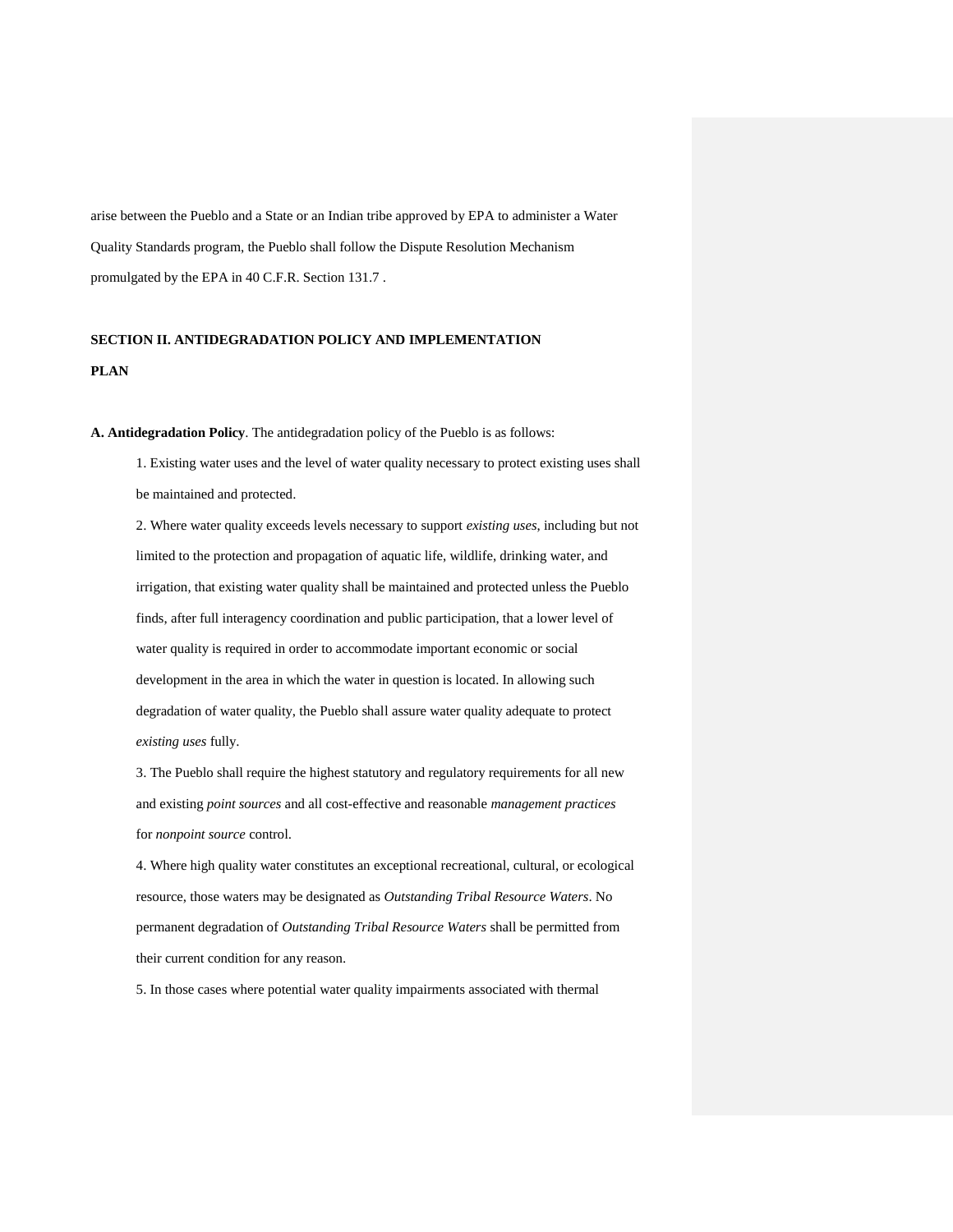discharge are involved, the antidegradation policy and the implementing methods shall be consistent with Section 316 of the Clean Water Act, as amended, 33 U.S.C. §1326 (1987).

**B. Implementation.** Implementation procedures are as follows:

1. The Pueblo Environment Office shall implement the Standards, including the antidegradation policy, by establishing and maintaining controls on the introduction of pollutants into *Pueblo waters* and by undertaking the following in coordination with federal and state agencies, as appropriate.

a. review the adequacy of the existing database identifying *Pueblo waters*, their quality and designated uses, and any activities that may detrimentally impact those waters and uses and obtain additional data where required; b. monitor water quality to assess the effectiveness of *pollution* controls and to

determine whether designated uses are being supported and water quality standards are being attained;

c. obtain and assess information pertinent to the environmental impact of any *effluent* on receiving waters;

d. coordinate with the permitting agency to advise prospective dischargers of requirements for obtaining a permit to discharge; conduct certification for federal permits under §401 of the Clean Water Act; develop and implement pollution prevention plans that minimize the amount of pollutants discharged through source reduction and in-process recycling, as well as conserve water usage and encourage the re-use of treated wastewater; ensure that the highest and best degree of wastewater treatment practicable is required, commensurate with protecting and maintaining the designated uses and existing water quality of the receiving waters and with long-term environmental protection objectives;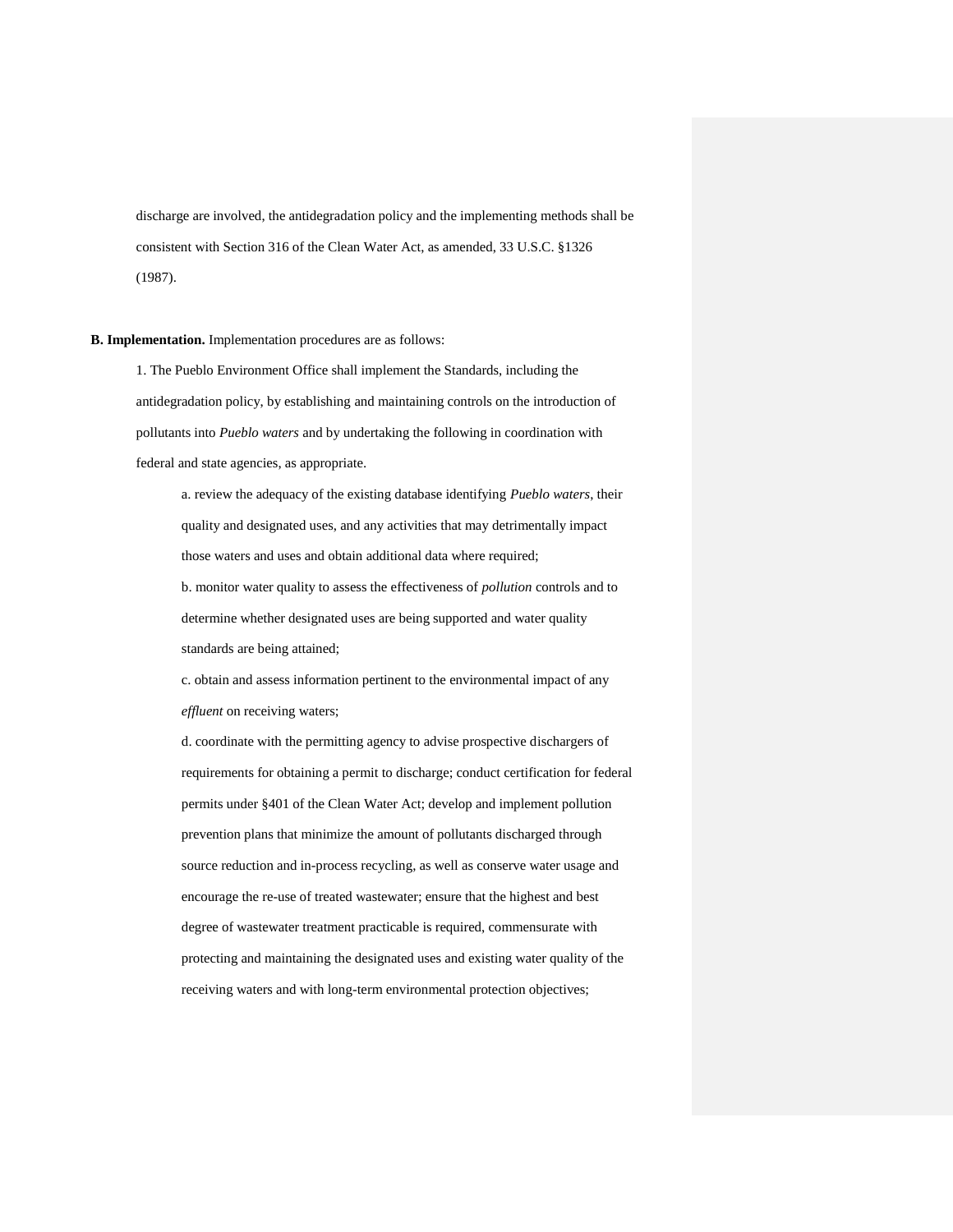e. coordinate water *pollution* control activities with other tribal, local, state, and federal agencies, as appropriate;

f. encourage implementation of *management practices* to control *non-point sources* of *pollution* to support designated uses and meet the narrative and numeric water quality criteria in these Standards;

g. ensure that the provisions for public participation required by these Standards and the Clean Water Act are followed;

h. determine if instream flows are adequate to support designated uses and meet narrative and numeric water quality standards, and if surface and groundwater withdrawals cause degradation of unique surface or ground waters, in coordination with the Water Rights Coordinator;

i. provide such other technical support as is required to accomplish the objectives of the Standards, including recommendations to the Tribal Government of any permitting or management regulations which would be consistent with the purposes of the Standards;

j. implement policies and procedures to protect designated *Outstanding Tribal Resource Waters* according to an implementation plan adopted by the Tribal Council.

2. The Taos Pueblo Utility Service shall pursue funds, if needed and subject to prior approval and authorization by the Tribal Government, to assist in the construction of publicly owned wastewater treatment facilities through the construction grants and revolving funds program authorized by the Clean Water Act, 33 U.S.C. §1281, and other state, federal, or private funds available for this purpose.

#### **SECTION III. NARRATIVE WATER QUALITY STANDARDS**

**A. General Standards.** The general standards apply to all *Pueblo waters*. General standards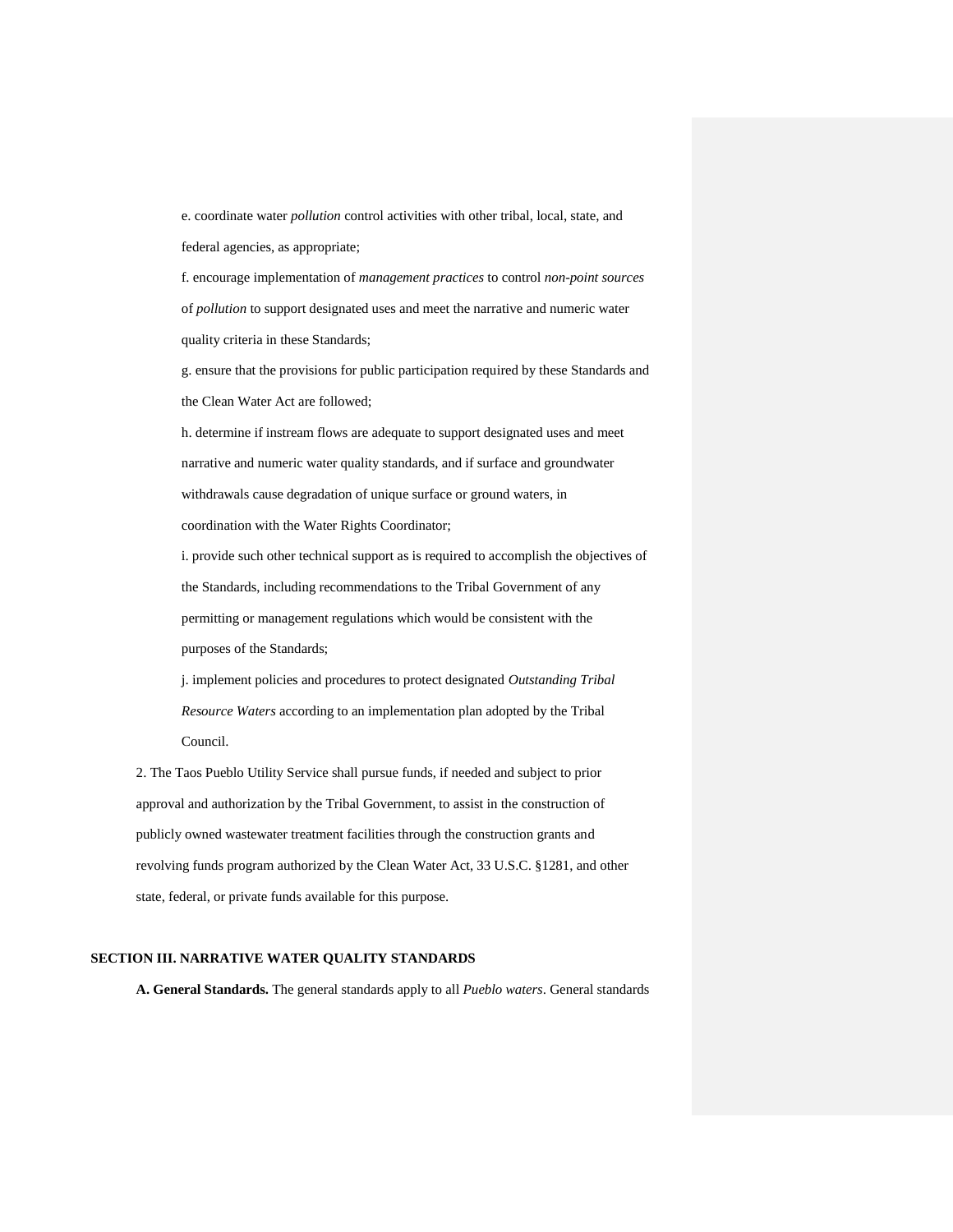include *industrial, recreation, and secondary contact* uses. *Pueblo waters* shall be free from *pollution*, in such quantity and of such duration as may, with reasonable probability:

1. Injure or otherwise adversely affect human health, public safety, or public welfare;

2. Injure or otherwise adversely affect the habitation, growth, or propagation of indigenous

aquatic plant and animal communities or any member of these communities; of any desirable non-indigenous member of these communities; of waterfowl accessing the water body; or adversely affect the physical, chemical, or biological conditions on which these communities and their members depend;

3. Settle to form bottom deposits that cause deleterious effects to the habitation, growth, or

propagation of indigenous aquatic biota; of any desirable non-indigenous aquatic biota;

of waterfowl accessing the water body; or otherwise adversely affect the physical,

chemical, or biological properties of the bottom on which these biota depend;

4. Cause physical, chemical, or biological conditions that promote the habitation, growth, or

propagation of undesirable, non-indigenous species of plant or animal life in the water body;

5. Cause solids, oils, scum, foam, grease, or other objectionable floating materials and suspended substances of a persistent nature on the surface of the water body, including a film or iridescence, or cause a deposit on a shoreline, bank, or on aquatic vegetation;

6. Cause objectionable taste, odor, color, or *turbidity* in the water body;

7. Cause objectionable taste in edible plant and animal life, including waterfowl, that reside in, on, or adjacent to the water body.

**B. Temperature.** Normal seasonal variations of temperature in surface waters shall be maintained. Maximum temperatures for each stream reach have been specified in the Appendices. However, the introduction of heat by other than natural causes shall not increase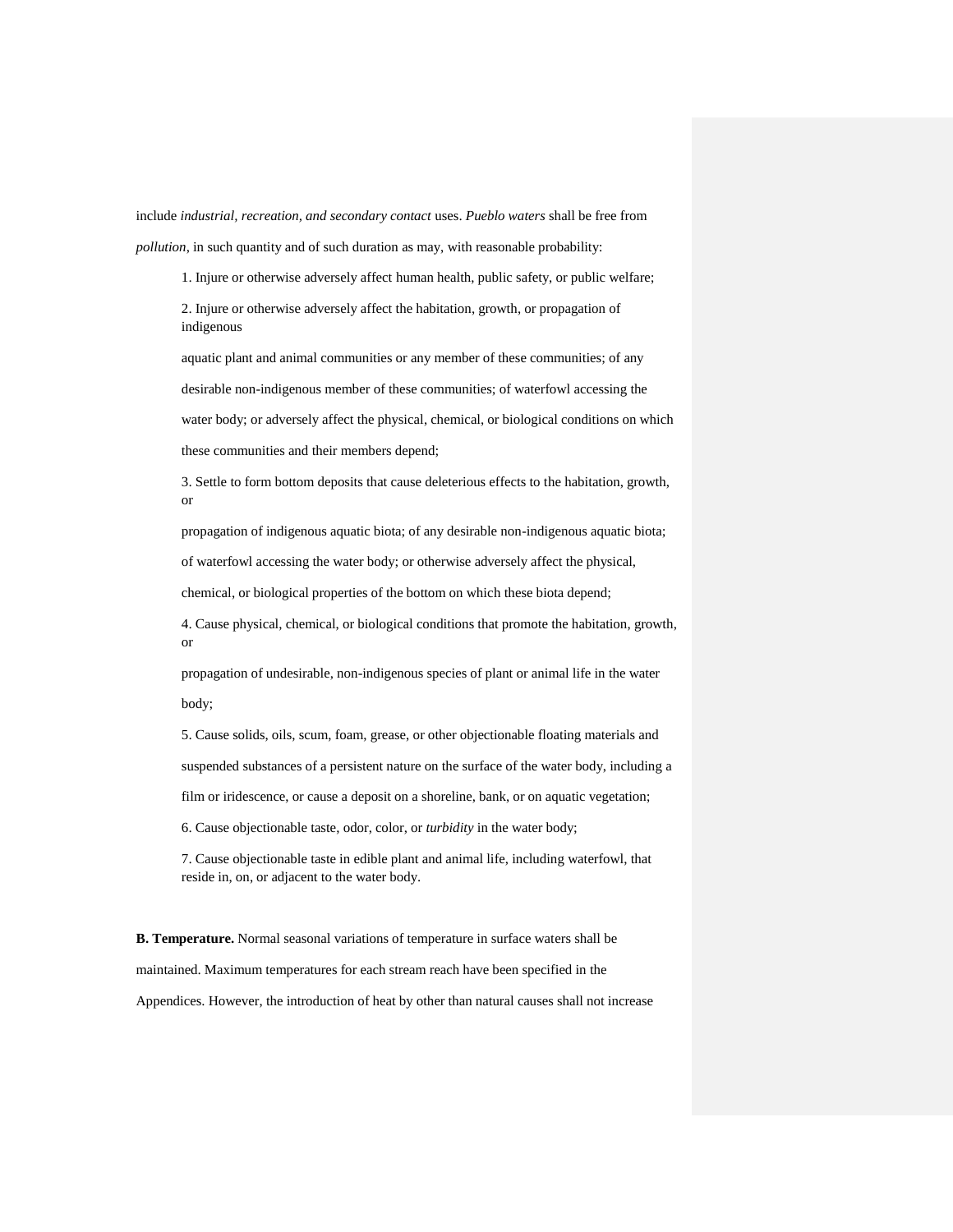the temperature, as measured upstream from the point of introduction, by more than  $5$ oF (2.7 $^{\circ}$ C) in a stream or more than 3°F (1.7°C) in a reservoir or lake. High water temperatures caused by unusually high ambient air temperatures are not violations of these standards.

**C. Minerals.** Existing mineral content of the Pueblo's waters shall not be altered by municipal, industrial, or in-stream activities or other waste discharges so as to interfere with the designated uses. In all cases, increases exceeding 1/3 over naturally occurring levels will not be allowed. Numeric values for chlorides at 230 mg/L, for sulfates at 250 mg/L, and for total dissolved solids at 500 mg/L shall not be exceeded.

**D. Determining Compliance with Narrative Standards.** Biomonitoring testing following current EPA test methods shall be used to determine compliance with the narrative criteria. These protocols can be found in EPA's "Short Term Methods for Estimating the Chronic Toxicity of Effluents and Receiving Waters to Freshwater Organisms, EPA/600/4-91/002, July 1994821/R-02/013, October 2002, or the most current revision thereof. Additionally, the Pueblo will rely on the following

references:

- "Short Term Methods for Measuring the *Acute Toxicity of Effluents* and Receiving Waters to Freshwater Organisms", EPA/600/4-91/002, July 1994821/R-02/013, October 2002.
	- Methods for Measuring the Acute Toxicity of Effluents to Freshwater and Marine Organisms, EPA /600/4/90/027F, August 1993 821/R-02/012, October 2002
	- Post Third Round NPDES Permit Implementation Strategy, adopted October 1 1992.
	- Technical Support Document For Water Quality-based Toxics Control, EPA 505/2-90- 001 March 1991, or the most current revision thereof.

**E. Biological Criteria.** Biological integrity, the protection of aquatic communities in their most

**Comment [JO1]:** EPA has published updated versions of this document (no change to title).

**Comment [JO2]:** Duplicate reference eliminated.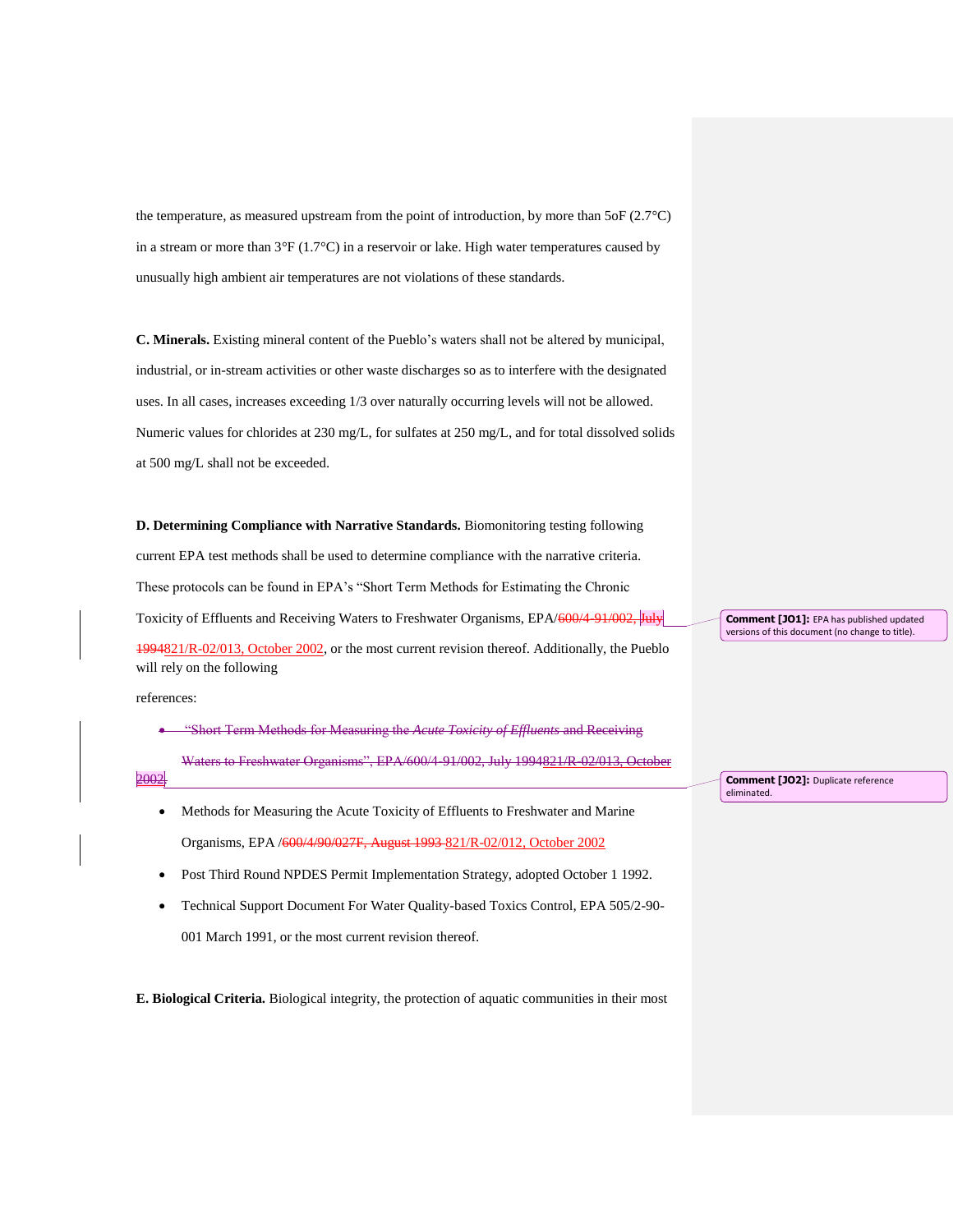natural condition, shall be protected and maintained through this narrative statement. Biocriteria, including sampling of aquatic communities and the use of multi-metric indices, will be applied to protect all categories of waters with an aquatic life use. The application of biological criteria will be based on the requirement that the biological integrity of waters impacted by *point source pollution, nonpoint source pollution*, and other anthropogenic factors will not be significantly impaired when compared to least impacted watersheds that are otherwise similar in their characteristics. The biological community structure, function, and habitat of waters shall be restored to and/or protected and maintained at the highest potential use. Reference locations will be selected representing natural conditions in which indigenous aquatic communities are healthy and can reproduce fertile offspring. The conditions at reference and other locations will be assessed by consistent sampling and reliable measures of selected indicative aquatic communities (e.g., benthic macroinvertebrate, fish, algal) established by the Environment Office; chemical, physical, toxicological, and microbial water quality measurements may also be taken.

**F. Mixing Zones.** In any perennial waters receiving waste discharge, a continuous zone must be maintained where the water is of adequate quality to allow the migration of wildlife and which meets all water quality standards. Point source discharges are not allowed under any circumstances for waters designated under the Wild and Scenic Rivers Act or within lands designated as Wilderness, pursuant to applicable statutory authority. Water at the point of discharge must meet all water quality standards with no mixing zone allowed for:

- 1. Intermittent and ephemeral streams
- 2. Any water with the designated use of drinking water
- 3. Tribally owned lakes or reservoirs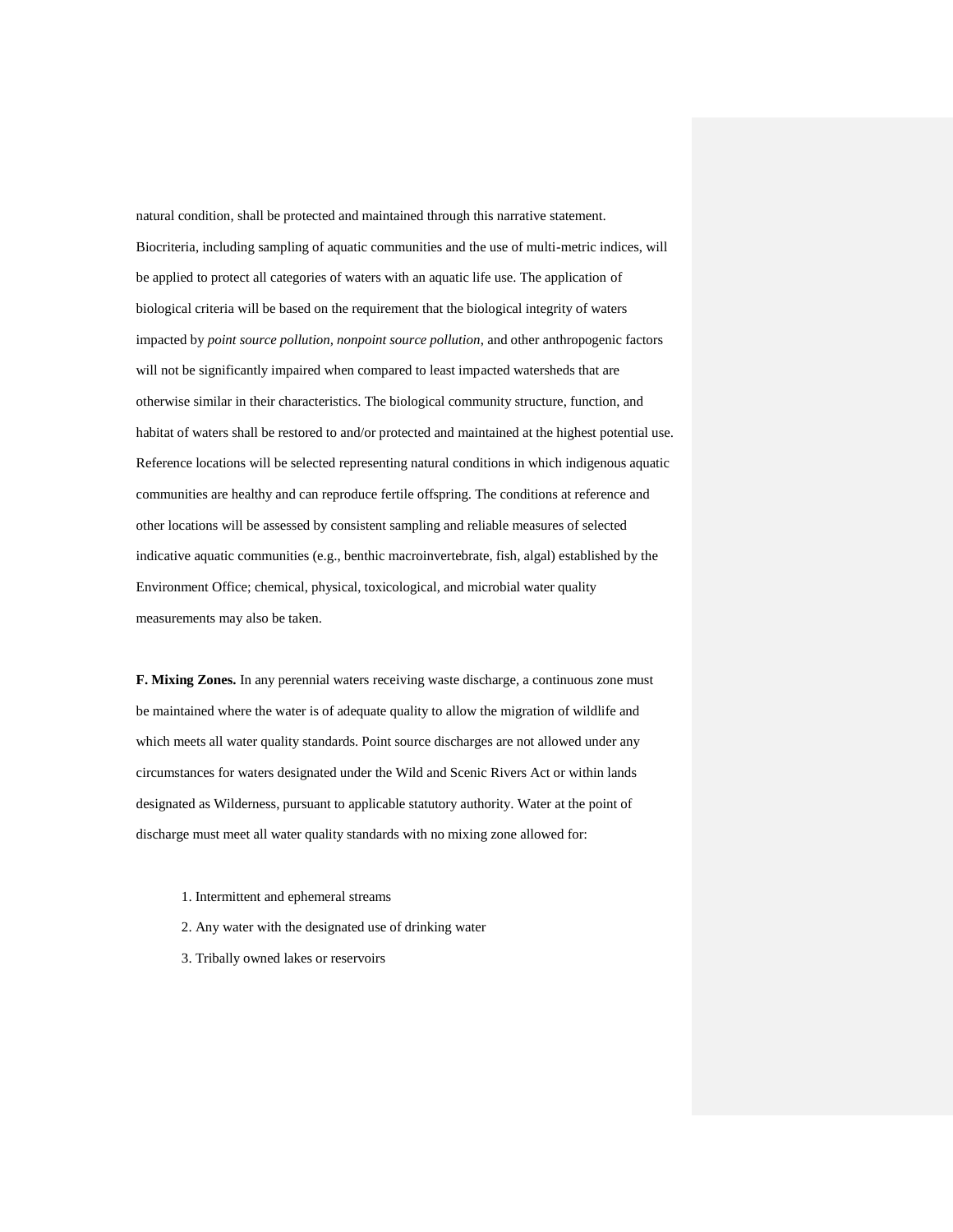Only one stream reach, the Rio Pueblo below Los Cordovas, is not subject to the above prohibition. In that reach, a mixing zone may be permitted on a case-by-case basis at the discharge point. The following conditions apply:

1. The mixing zone may not exceed 1/3 of the cross-sectional area or critical stream flow of the receiving stream.

2. Water at the point of discharge must never exceed the acute standards for aquatic life (see Appendix F).

3. There must be no chronic toxicity at or beyond the edge of the mixing zone.

4. Tribal Council approval is required and must include consideration of review performed by the Taos Pueblo Environmental Office.

**G. Wetlands.** All wetlands on the reservation which are not constructed wetlands are considered *"Pueblo waters".* Wetlands shall be subject to narrative criteria and applicable antidegradation provisions unless site-specific numerical criteria have been assigned. Constructed wetlands shall only be subject to narrative criteria. Wetlands are generally assumed to provide habitat capable of supporting aquatic biota (e.g., fish, macroinvertebrates, amphibians, or hydrophytic vegetation) on a regular or periodic basis. It shall be a goal of the Pueblo to maintain the water quality of wetlands at *natural background* levels, within the natural range of variation for the particular wetland. For substances that are not naturally occurring, water quality requirements shall be based upon protecting *existing uses* of the wetland consistent with anti-degradation requirements, the Pueblo's narrative water quality criteria, or appropriate criteria guidance issued by the U.S. Environmental Protection Agency. Natural wetlands shall not be considered as repositories or treatment systems for wastes from human sources.

#### **SECTION IV. DESIGNATED USES**

#### **A. List of Designated Use Categories.**

- 1. *Drinking Water*
- 2. *Domestic Water Supply* & Recharge of Groundwater Used for *Domestic Water Supply*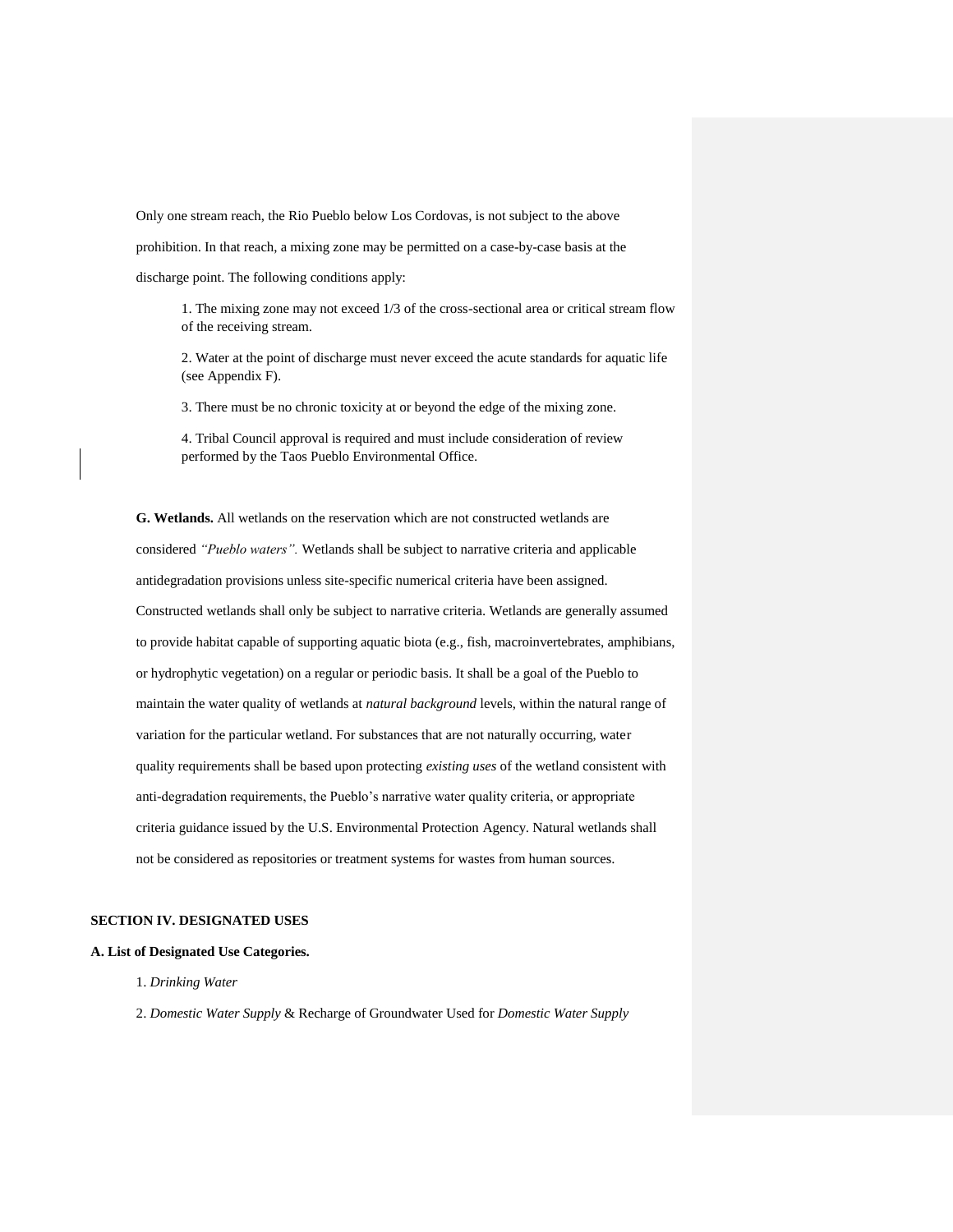- 3. *Wildlife Habitat*
- 4. *High Quality Coldwater Fishery*
- 5. *Coldwater Fishery*
- 6. Irrigation
- 7. *Livestock and Wildlife Watering*
- 8. Aquatic Life
- 9. *Primary Human Contact/Ceremonial Use*
- 10. *Outstanding Tribal Resource Waters*

**B. Designated Use Modifications.** Modifications to designated uses, including removal of a designated use or establishing a use subcategory, may be made pursuant to the provisions of Section I.D. and subject to the requirements of 40 C.F.R. § 131.10.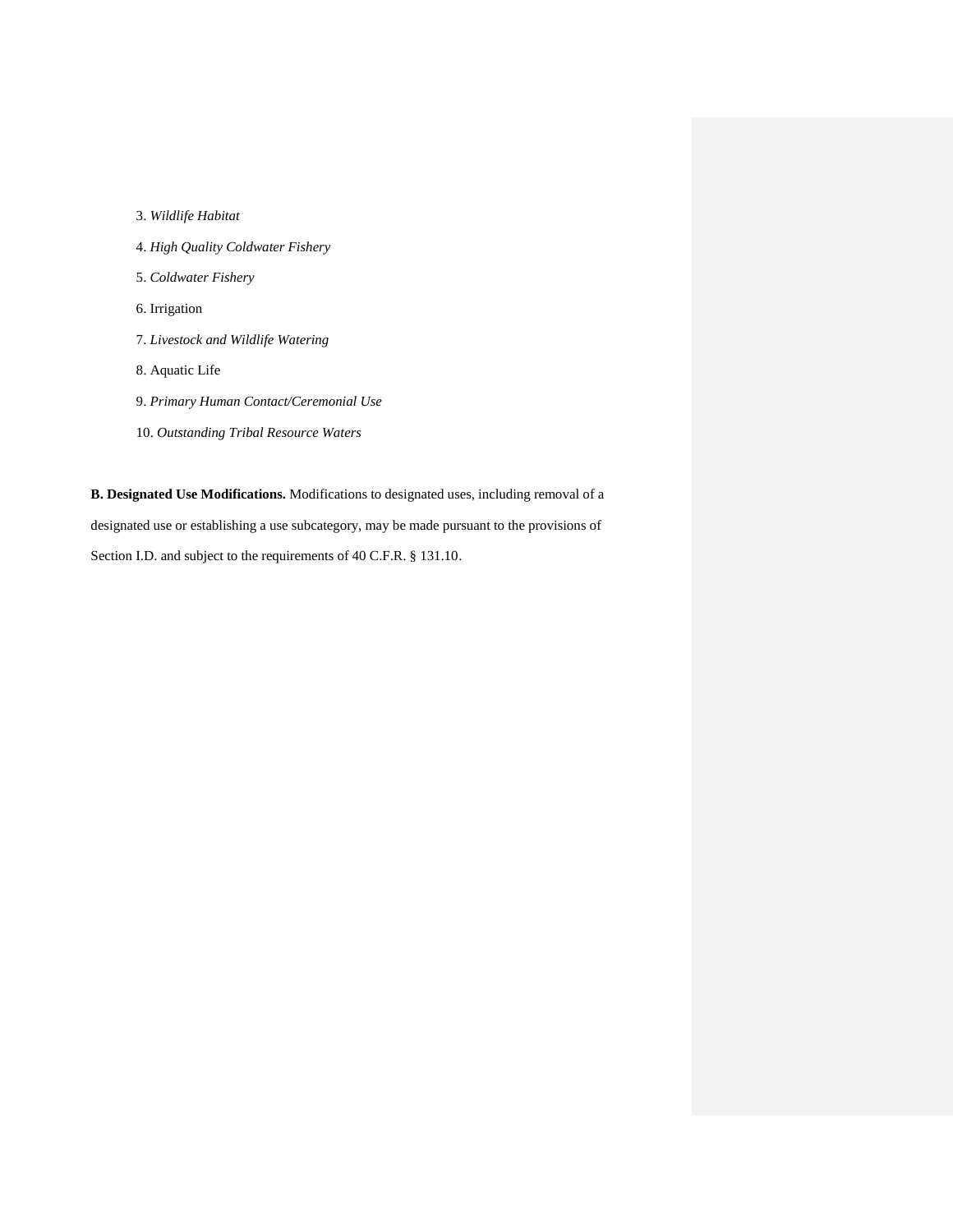| C. Designated Use Table. The following table lists the designated uses for Pueblo waters. |
|-------------------------------------------------------------------------------------------|
|-------------------------------------------------------------------------------------------|

| Designated Use→<br>Water Body              | Drinking Water  | Domestic Supply (incl. Groundwater<br>Recharge) | Wildlife Habitat | High Quality Coldwater Fishery | Coldwater Fishery | Irrigation              | Livestock and Wildlife Watering | Aquatic Life (Acute and Chronic Criteria) | Primary Human Contact / Ceremonial Use | Outstanding Tribal Resource Waters |
|--------------------------------------------|-----------------|-------------------------------------------------|------------------|--------------------------------|-------------------|-------------------------|---------------------------------|-------------------------------------------|----------------------------------------|------------------------------------|
| <b>Mountain Lakes</b>                      | $\overline{X}$  | $\overline{X}$                                  | $\overline{X}$   | $\overline{\mathbf{X}}$        |                   | $\overline{\mathbf{X}}$ | $\mathbf X$                     | $\overline{\mathbf{X}}$                   | $\mathbf X$                            | $\overline{X}$                     |
| Mountain Streams and<br>Springs            | $\overline{X}$  | $\overline{X}$                                  | $\overline{X}$   | $\overline{X}$                 |                   | $\overline{X}$          | $\overline{X}$                  | $\overline{X}$                            | $\overline{X}$                         | $\overline{X}$                     |
| Rio Pueblo, traditional<br>village area    | $\overline{X}$  | $\overline{X}$                                  | $\overline{X}$   | $\overline{X}$                 |                   | $\overline{X}$          | $\overline{X}$                  | $\overline{X}$                            | $\overline{X}$                         |                                    |
| Rio Pueblo, above Los<br>Cordovas          |                 | $\mathbf X$                                     | $\overline{X}$   | $\mathbf X$                    |                   | $\mathbf X$             | $\overline{\mathbf{X}}$         | $\mathbf X$                               | $\mathbf X$                            |                                    |
| Rio Lucero                                 | $\overline{X}$  | $\overline{X}$                                  | $\overline{X}$   | $\overline{X}$                 |                   | $\overline{X}$          | $\overline{X}$                  | $\overline{X}$                            | $\overline{X}$                         |                                    |
| <b>Hail Creek</b>                          | $\underline{X}$ | $\underline{X}$                                 | $\underline{X}$  | $\underline{X}$                |                   | $\underline{X}$         | $\underline{X}$                 | $\underline{\mathbf{X}}$                  | $\overline{\mathbf{X}}$                |                                    |
| El Salto Creek                             | X               | $\overline{X}$                                  | $\overline{X}$   | X                              |                   | X                       | $\mathbf X$                     | $\mathbf X$                               | $\mathbf X$                            |                                    |
| <b>Irrigation Ditches</b>                  | $\overline{X}$  | $\overline{X}$                                  | $\overline{X}$   |                                | $\mathbf X$       | $\overline{X}$          | $\overline{X}$                  | $\overline{X}$                            | $\overline{X}$                         |                                    |
| Wetlands                                   | $\overline{X}$  | $\overline{X}$                                  | $\overline{X}$   |                                |                   | $\overline{X}$          | $\overline{X}$                  | $\overline{X}$                            | $\mathbf X$                            |                                    |
| Rio Pueblo, below Los<br>Cordovas          |                 | $\mathbf X$                                     | $\mathbf X$      |                                | $\mathbf X$       | $\mathbf X$             | $\overline{\mathbf{X}}$         | $\overline{\mathbf{X}}$                   | $\mathbf X$                            |                                    |
| Rio Grande                                 |                 |                                                 | $\overline{X}$   |                                | $\overline{X}$    | $\mathbf X$             | $\overline{X}$                  | $\overline{X}$                            | $\mathbf X$                            |                                    |
| Intermittent &<br><b>Ephemeral Streams</b> |                 | $\overline{X}$                                  | $\overline{X}$   |                                |                   | $\overline{X}$          | $\overline{X}$                  | $\overline{\text{X}}$                     | $\overline{X}$                         |                                    |

**Comment [JO3]:** Hail Creek added to Water Quality Standards, 2015 revision.

**Comment [JO4]:** Proposed addition of aquatic life designation for intermittent and ephemeral if explicition for intermittent and ephemeral may be present when water is present.

Standards applicable to each of the above designated uses can be found in Appendices A-H.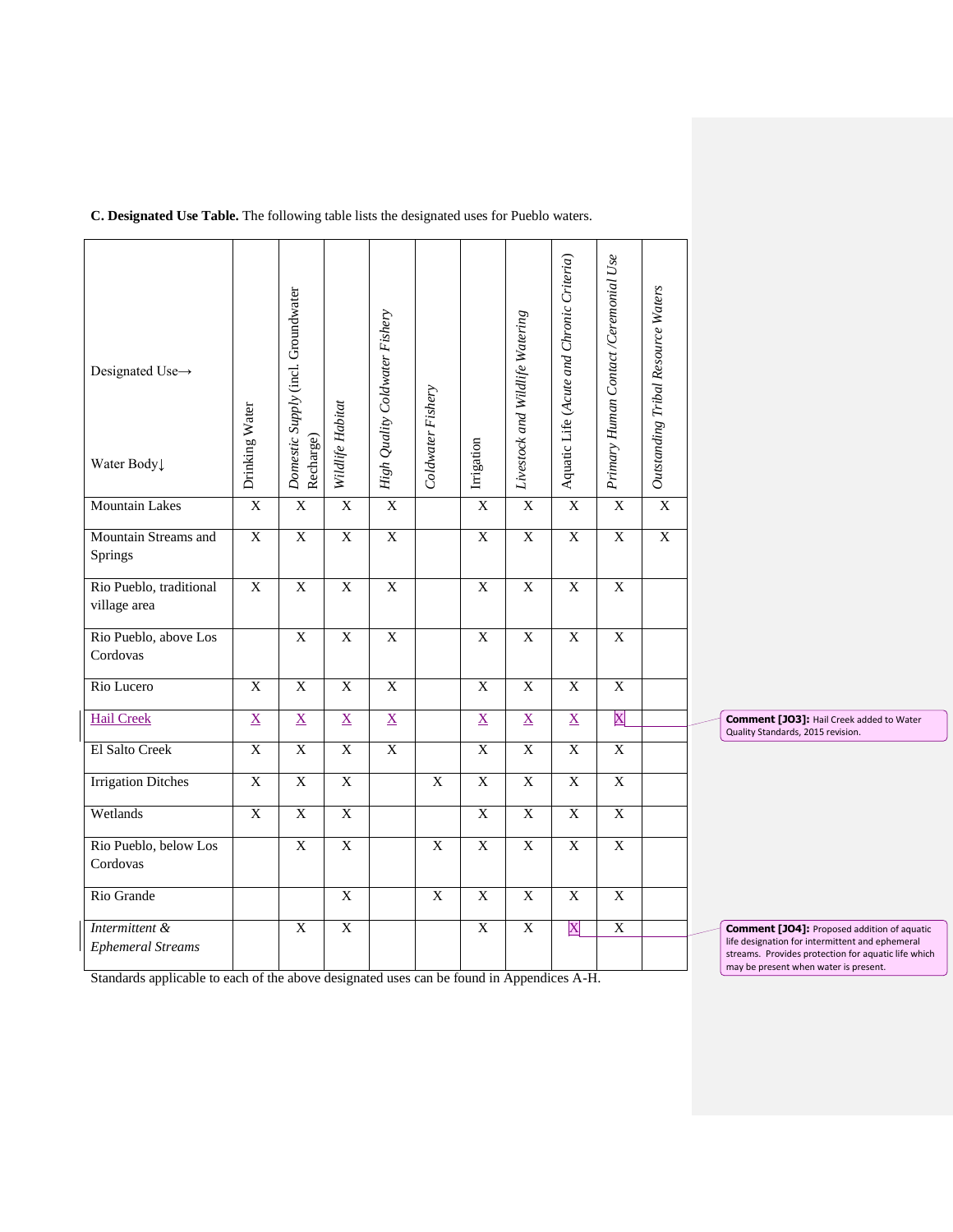#### **SECTION V. NUMERIC WATER QUALITY STANDARDS**

**A. General Requirements.** The criteria assigned to a water body are the ones required to sustain all designated uses of the water body. When a Pueblo water has more than a single existing, attainable, or designated use, the applicable numeric standards for each parameter shall be those necessary to maintain all the designated uses. The numerical criteria applicable to any *perennial stream* shall be maintained any time the flow equals or exceeds the four-day three-year low flow value (4Q3). Human health criteria shall be implemented through the *harmonic mean flow* for carcinogens, and 30Q5 low flow for non-carcinogens. 30Q5 low flow is the lowest average 30 consecutive day low flow, with an average recurrence frequency of once in 5 years determined hydrologically. When *ephemeral* and *intermittent streams* have a low flow value of zero, all flows shall meet standards for the designated uses.

**B. Development of Numeric Water Quality Standards.** Should the Pueblo need to derive numeric criteria without actually conducting toxicity tests, it shall use the AQUIRE (Aquatic Toxicity Information Retrieval) database and EPA's guidance document "Guidelines for Deriving Numerical National Water Quality Criteria for the Protection of Aquatic Organisms and their Uses"

to calculate any criteria. In the event that sufficient data are not available to derive a numeric criterion following the above guidance, the Pueblo may use the results of toxicological studies to calculate a criterion based on the following methods:

1. Concentrations of non-persistent toxic substances shall not exceed levels *chronically toxic* (as determined from appropriate *chronic toxicity* data or calculated as 10% of LC50 values) to representative sensitive aquatic organisms; 2. Concentrations of persistent toxic materials that do not bioaccumulate shall not

exceed levels *chronically toxic* (as determined from appropriate chronic toxicity data or calculated as 5% of LC50 values) to representative sensitive aquatic organisms;

**Comment [JO5]:** EPA no longer recommends 30Q5 low flow.

**Comment [JO6]:** 30Q5 being retained for this tri-enniel revue as Taos Pueblo has not adopted Human Health Criteria. EPA is revising Human Health Criteria reccomendations. Both the 30Q5 method and human health criteria will be evaluated in the next tri-ennial revue.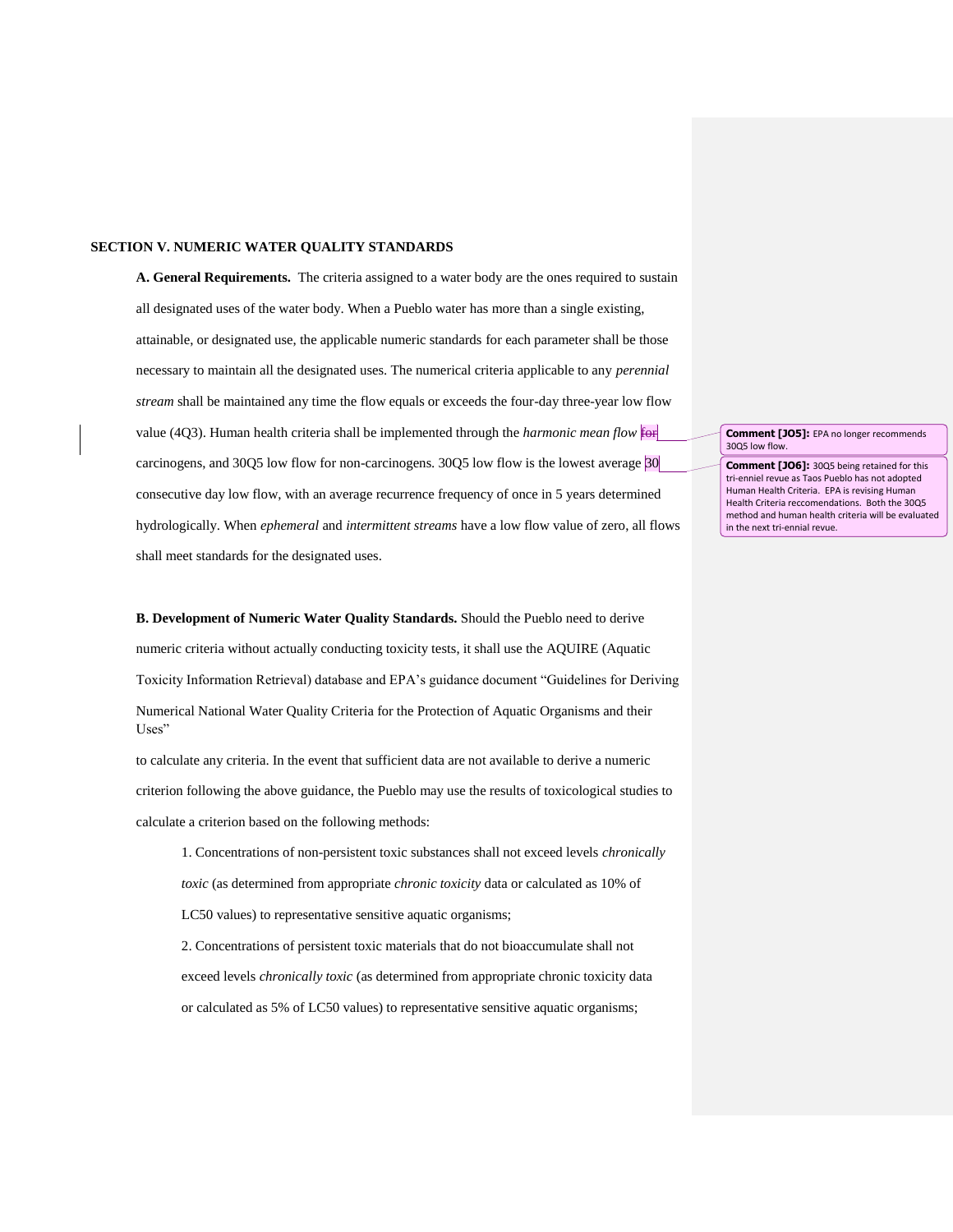3. Concentrations of toxic materials that bioaccumulate shall not exceed levels chronically toxic (as determined from appropriate *chronic toxicity* data or calculated as 1% of LC<sub>50</sub> values) to representative, sensitive aquatic organisms; 4. Toxicants in the receiving water known to be persistent, bioaccumulative, carcinogenic, and/or synergistic with other waste stream components will be addressed on a case by case basis; and 5. Tables listing numeric water quality standards can be found in **Appendix A** through **Appendix** G of these Water Quality Standards (pages 14-24).

**SECTION VI. SAMPLING AND ANALYSIS** 

**A. Who Performs.** Sampling may be performed by: (1) tribal staff; (2) cooperation with other agencies (e.g., BIA, NMED, USGS, IHS); or (3) a contractor retained for that purpose.

**B. Methods.** All methods of sample collection, preservation, and analysis used in determining water quality and maintenance of these standards shall be in accordance with procedures prescribed by the latest editions of :

1. "Standard Methods for the Examination of Water and Wastewater", American

Public Health Association; or

2. "Methods for Chemical Analysis of Water and Wastes"; or

3. EPA Guidelines Establishing Test Procedures for the Analysis of Pollutants, 40 CFR

#### Part 136; or

4. "Rapid Bioassessment Protocols for Use in Streams and Rivers: Benthic

Macroinvertebrates and Fish", U.S. EPA; or

5. Other methods which may not be EPA approved may be used as determined to be appropriate by Taos Pueblo Environmental Office, (i.e. Hach adaptation of EPA or

**Comment [JO7]:** Page numbers to be edited later, once all changes are incorporated.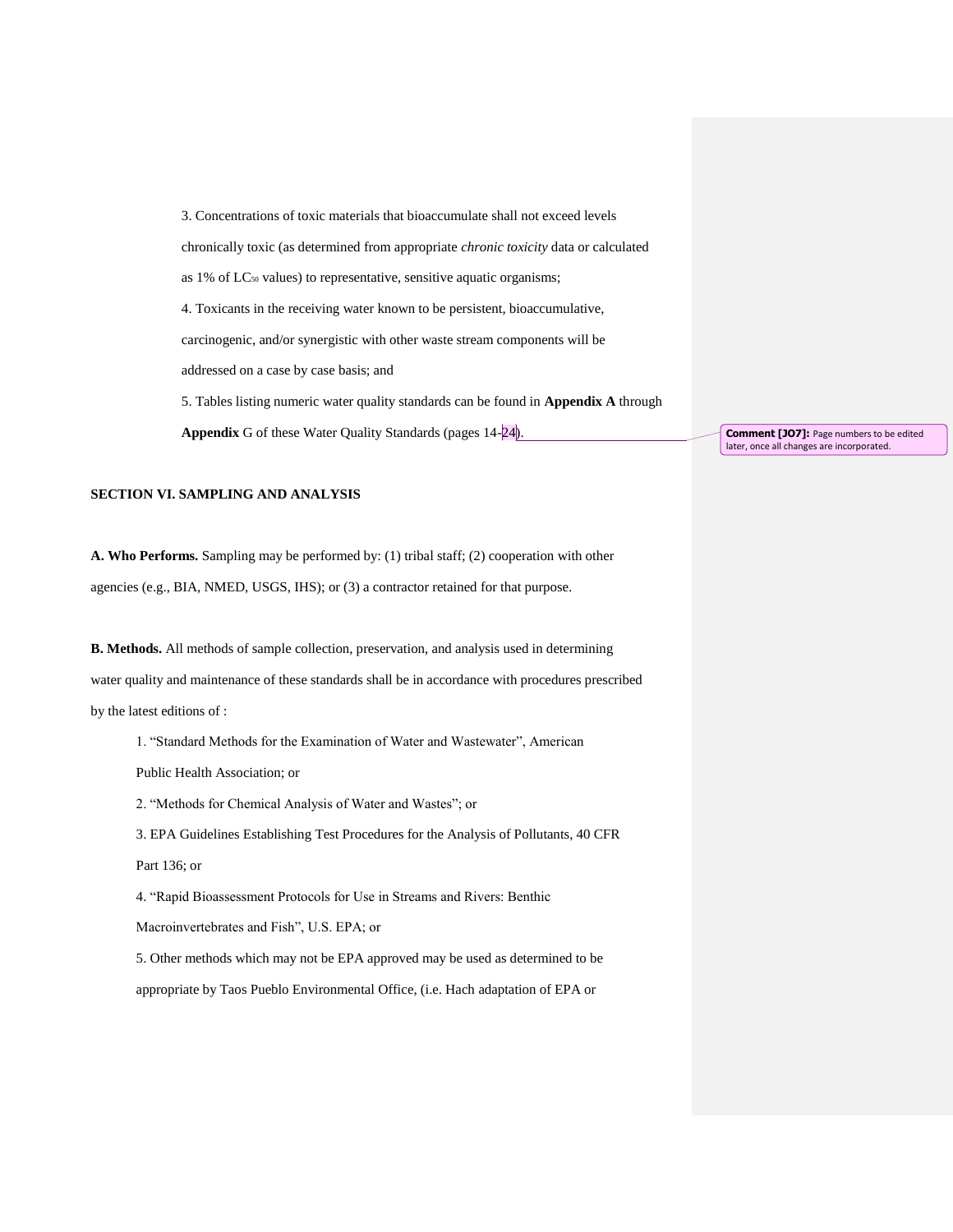Standard Methods).

#### **C. Sampling Procedures.**

1. Streams. Stream monitoring stations below waste discharges shall be located outside *the mixing zone*.

2. Lakes. Sampling in lakes, including artificial lakes, shall be located where the attainment of a water quality standard is to be assessed. Water quality measurements shall be taken at intervals in the water column at a sampling station. For toxic substances and nutrients, the entire water column shall be monitored. For dissolved oxygen in stratified lakes, measurements shall be made in the *epilimnion*. In nonstratified lakes, measurements will be made at intervals throughout the entire water column.

**D. Biological Surveys**. Any biological assessment program which is undertaken shall be established in accordance with document (4), listed in Section VI(B) above. As needed, artificial collection sites may be installed in lowland stream beds to determine potential species diversity under improved stream conditions. Other methods may be adopted as the need arises.

**E. Bacteriological Surveys.** The monthly *geometric mean* shall be used in assessing attainment of standards when a minimum of five samples are collected in a 30-day period. No single sample shall exceed the upper limit for bacterial density as set forth in Appendix A and Appendix G when fewer than 5 samples are collected in a 30-day period.

#### **SECTION VII. DEFINITIONS**

*Note: Terms which are listed below are italicized where they appear in the text.*  **"Acute Criteria":** A one-hour average concentration in ambient waters which should not be exceeded more than once every three years on average. In general, acute criteria thresholds are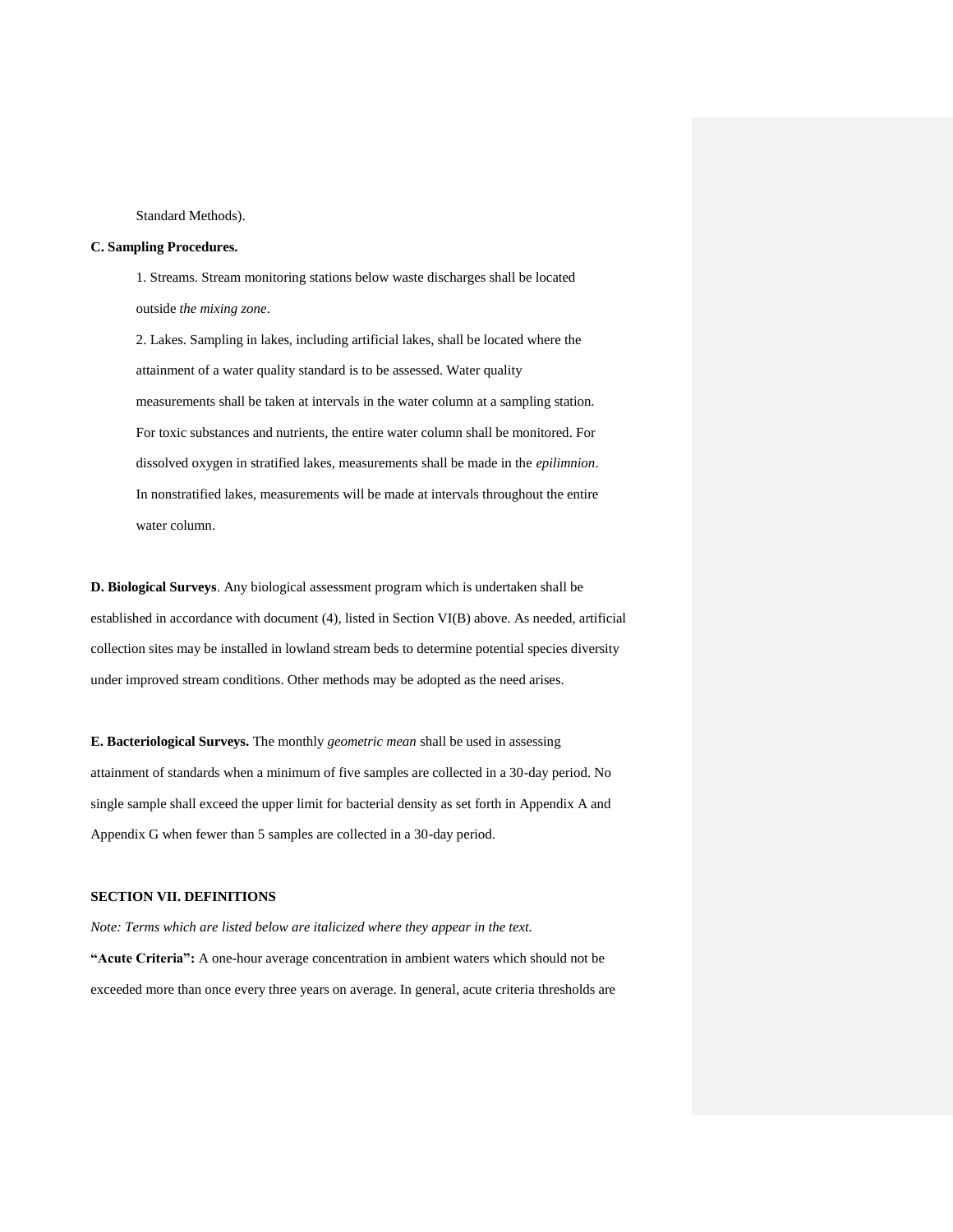higher than those for *chronic criteria*.

**"Acute Toxicity":** Toxicity which exerts short-term lethal impacts on representative sensitive organisms with a duration of exposure generally less than or equal to 48 hours. Acute toxicity may include other effects such as, but not limited to, behavioral changes or immobilization.

**"Attainable use":** A use of surface water which has water quality and all other characteristics

necessary to support and maintain the use or which would support and maintain the use after the

implementation of these Water Quality Standards. "'Attainable 'uses' are, at a minimum, the uses (based on the Tribes system of water use classification) that can be achieved 1) when effluent limits under sections 301 (b)(l)(A) and (B) and section 306 of the Act are imposed on point source dischargers and 2) when cost-effective and reasonable best management practices are imposed on nonpoint source dischargers."

**"Ceremonial use":** The use of water for the practice of Indian religion and Indian traditional

purposes by tribal members of the Pueblo of TaosTaos Pueblo. Such use involves the intentional and incidental

ingestion of water and immersion and the use of sediments as body smears.

**"Chronic criteria":** The four-day average concentration of a pollutant in ambient water which should not occur more than once every three years on average. In general, chronic criteria thresholds are lower than those for *acute criteria*.

**"Chronic toxicity":** Toxicity which exerts sublethal negative effects such as impairment of growth or reproduction or which becomes lethal after long-term exposure, generally measured by a 7-day or 28-day test on representative sensitive organisms.

**"Coldwater Fishery":** A stream reach, lake, or impoundment where the water temperature and other characteristics are suitable for the support of coldwater fish such as longnose dace, Rio

**Comment [JO8]:** Additional language included per EPA recommendation.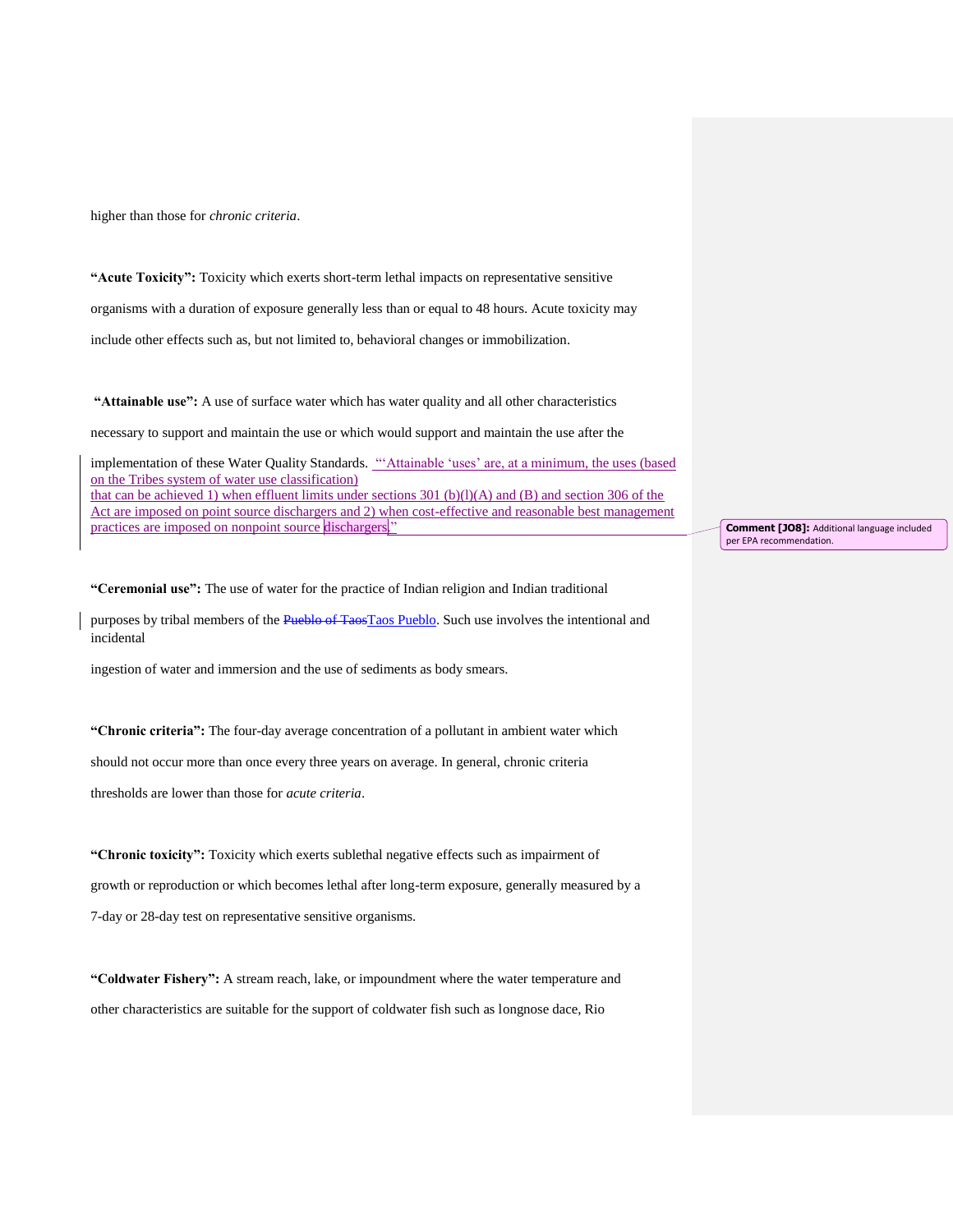Grande chub, Rio Grande sucker, or trout (brown, Rio Grande cutthroat, brook, or rainbow).

**"Domestic water supply":** Water that only requires disinfection in order to be usable for drinking or cooking.

**"Drinking water":** Water which is used as a primary or secondary source of drinking water without any disinfection or other processing.

**"E. Coli bacteria":** A specific variety of bacteria which lives primarily in mammalian digestive tracts. Its presence in waters is a strong indicator for contamination by fecal material and therefore the risk of associated disease.

**"Effluent":** Discharge into surface waters from other than natural sources.

**"Ephemeral stream":** A reach of a stream that flows temporarily in direct response to precipitation or snowmelt, the channel bed of which is above the water table.

**"Epilimnion":** The layer of water that overlies the thermocline of a lake and is subject to the action of wind.

**"Existing uses":** Those uses actually attained in a surface water body on or after November 28, 1975, whether or not they are referred to in the Pueblo of TaosTaos Pueblo Water Quality Standards.

**"Fishery":** A balanced, diverse community of fishes controlled by the water quality, quantity, and habitat of a waterbody.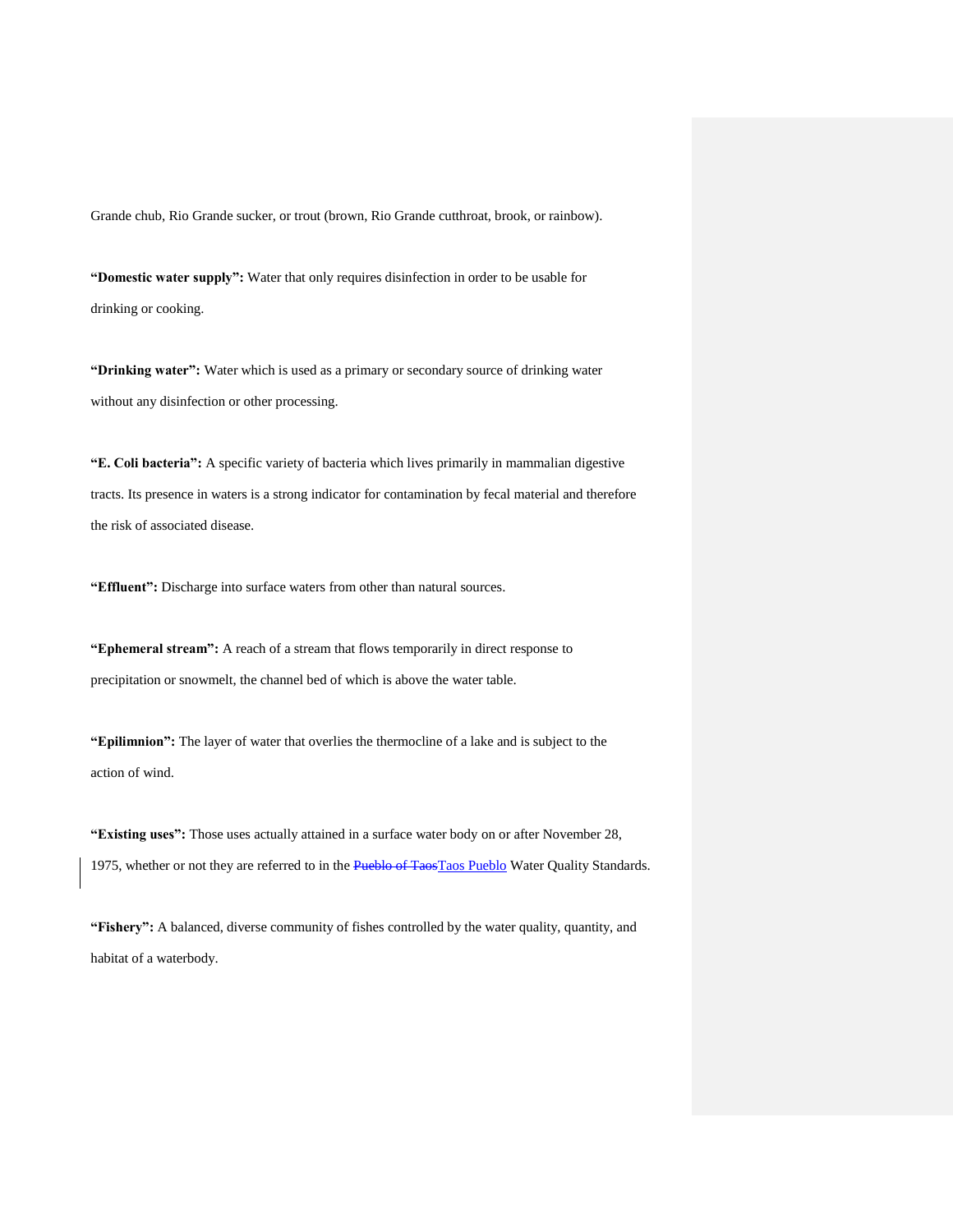**"Geometric Mean":** A mean calculated by converting all values to logarithms, averaging the logarithms, and determining the antilogarithm of that average.

**"Harmonic Mean Flow":** A long-term mean flow value calculated by dividing the number of daily flows analyzed by the sum of the reciprocals of those daily flows. This is a statistical method recommended by EPA for cancer-causing pollutants.implementation of human health criteria.

**"Intermittent stream":** A stream or reach of a stream that flows only at certain times of the year when receiving flow from springs, melting snow, or localized precipitation.

**"LC-50":** The concentration of a substance that is lethal to 50 % of the test organisms within a defined time period.

**"Livestock and Wildlife Watering":** Water used for consumption by livestock and/or by nondomestic animals (including migratory birds) for water supply, habitation, growth, and /or propagation.

**"Management practices":** Methods, measures, or practices undertaken to control, restrict, and diminish *nonpoint sources* of *pollution* that are consistent with the purposes of the Pueblo of TaosTaos Pueblo

Water Quality Standards and are determined to be the most effective practical means of preventing or reducing *pollution* of water bodies from *nonpoint sources*.

**"Mixing zone":** A three-dimensional zone in which discharged *effluent* mixes with the receiving water and within which there is a gradation of water quality.

**"Natural background":** Characteristics that are not human-induced and are related to water

**Comment [JO9]:** Incorporate changes to be current with EPA guidance for all human health criteria.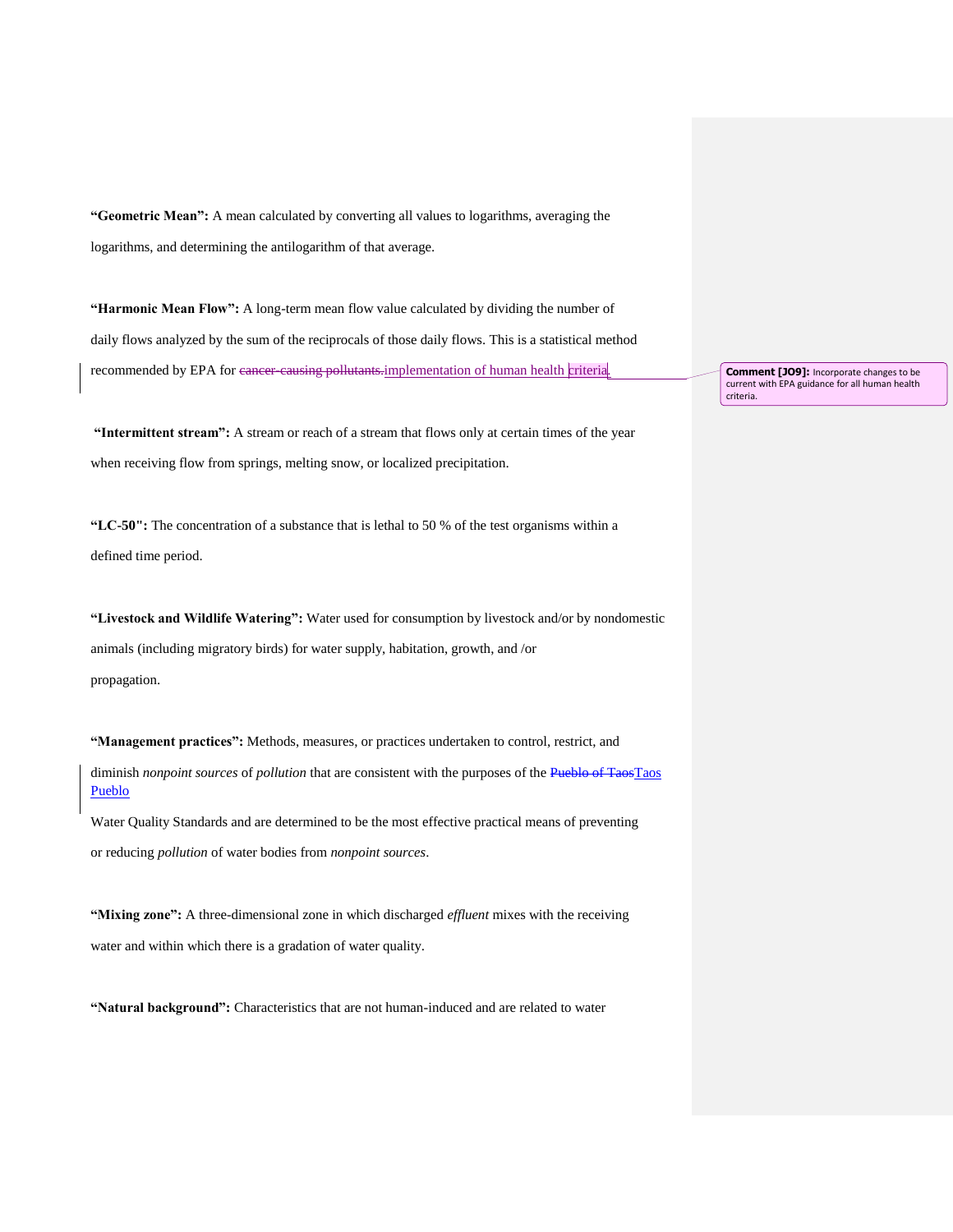quality; the levels of pollutants present in ambient water that are from natural, as opposed to manmade, sources.

**"Nonpoint source":** A source of *pollution* that is not a discernible, confined, and discrete conveyance (e.g., run-off from land).

**"Outstanding Tribal Resource Waters":** This is equivalent to the designation "Outstanding National Resource Waters" under the Clean Water Act. These waters represent a unique sacred and cultural resource of Taos Pueblo and are given this most protective status to assure their preservation.

**"Perennial stream":** A stream or reach of a stream that flows continuously throughout the year, the upper surface of which is generally lower than the water table of the region adjoining the stream.

**"Person":** Any individual, partnership, association, corporation, federal agency, state, or tribe or any agency, entity, subdivision, or institution thereof.

**"Point source":** Any discernible, confined, and discrete conveyance, including but not limited to any pipe, ditch, channel, tunnel, conduit, well, discrete fissure, landfill leachate collection system, container, or concentrated animal feeding operation (CAFO), from which pollutants are or may be discharged into a water body. The term does not include agricultural storm water discharges (except from CAFOs) or return flows from irrigated agriculture.

**"Pollution":** Any man-made or man-induced alteration of the chemical, physical, biological or radiological integrity of *Pueblo waters*.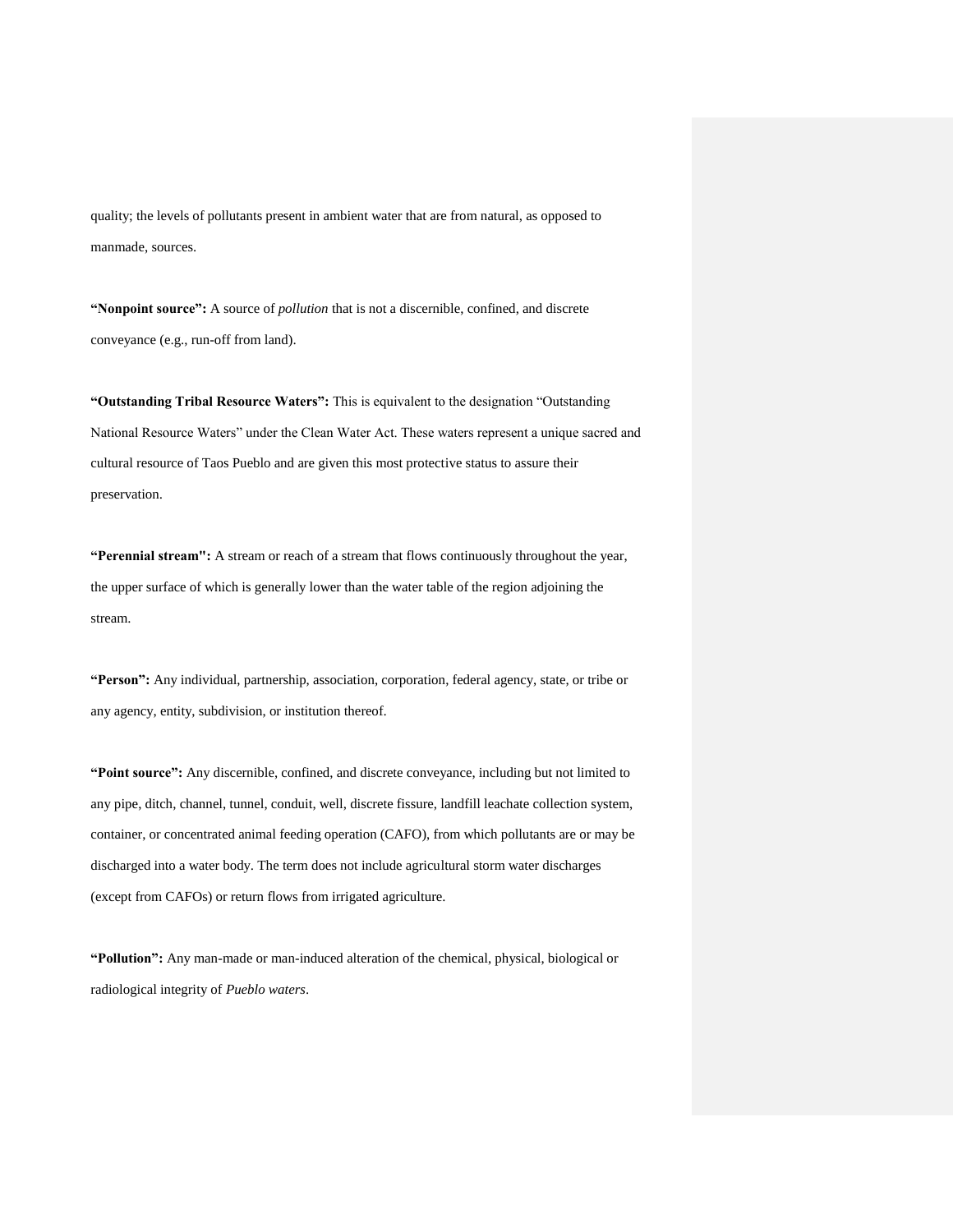**"Primary Human Contact":** The use of water that causes the human body to come into direct contact with the water, typically to the point of submergence, including probable ingestion and/or contact with membrane material of the body.

**"Pueblo Waters":** All waters situated wholly within, partly within, or bordering upon the *Reservation*, excluding those that do not combine with other surface or sub-surface waters, such as stock tanks, treatment lagoons, or reservoirs. However, receiving waters impacted by the *effluent*  from such reservoirs and treatment lagoons are included. Other examples of Pueblo Waters include, but are not limited to, portions of rivers, streams (*perennial, intermittent* and *ephemeral streams* and their tributaries), lakes, ponds, dry washes, marshes, waterways, wetlands, mudflats, sandflats, sloughs, impoundments, riparian areas, springs, and all other bodies or accumulations of surface water, natural or artificial, public or private, including those dry part of the year.

**"Reservation":** All lands within the Pueblo of TaosTaos Pueblo Indian Reservation and all lands held in trust

for the Pueblo, whether within or outside the exterior boundaries of the formal reservation.

**"Secondary contact recreational use":** Any recreational use of water in which contact with the water need not occur and in which the probability of ingesting water is minimal; examples are fishing and boating.

**"Segment":** A surface water body which has common hydrologic characteristics or flow regulation regimes, possesses common natural, physical, chemical, and biological characteristics, and exhibits common reactions to external stresses, such as the discharge of pollutants.

**"Turbidity":** A measure of the cloudiness or muddiness of water.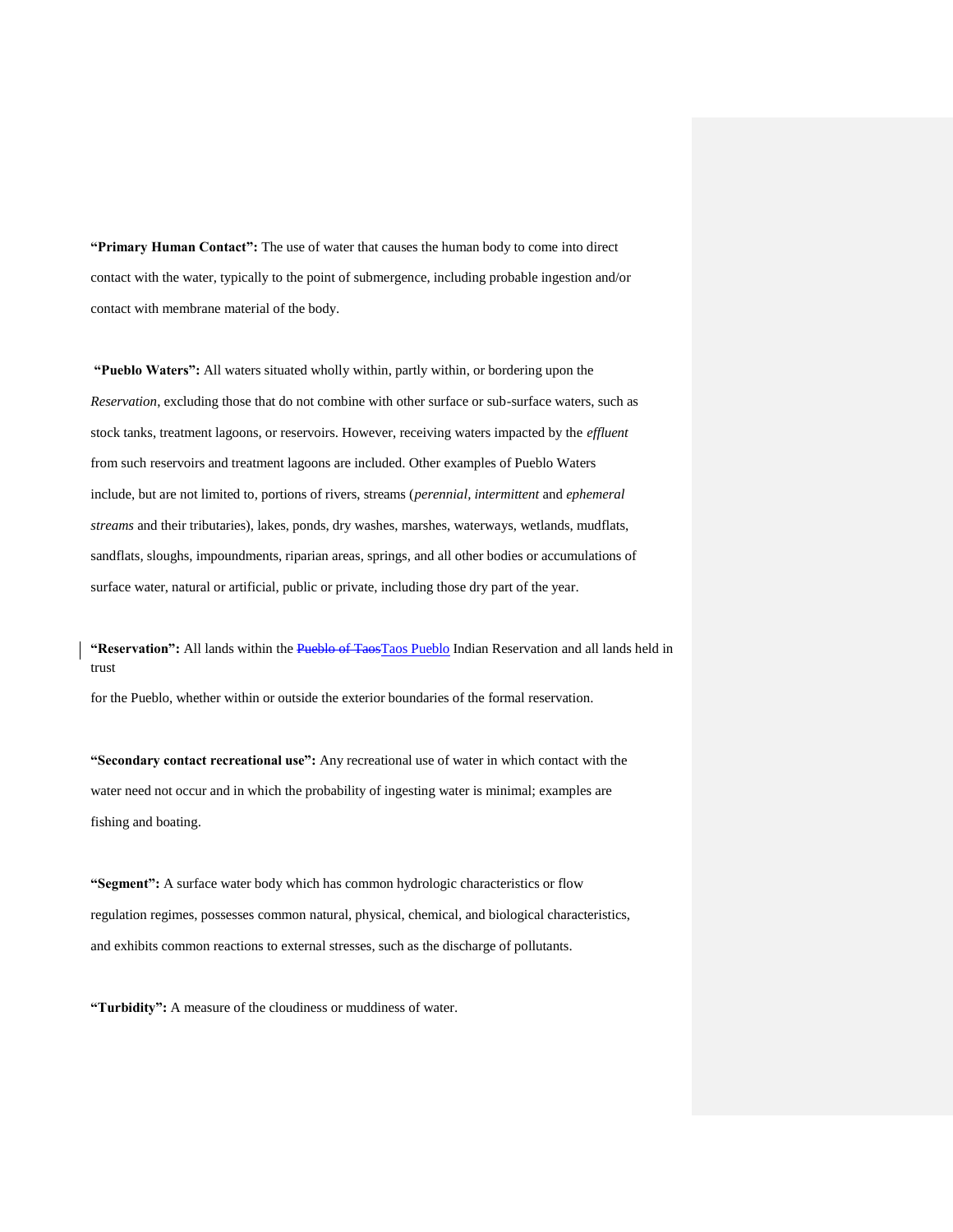**"Wildlife Habitat":** A surface water of the Tribe used by plants and animals not considered pathogens, vectors for pathogens, or intermediate hosts for pathogens of humans or domesticated livestock and plants.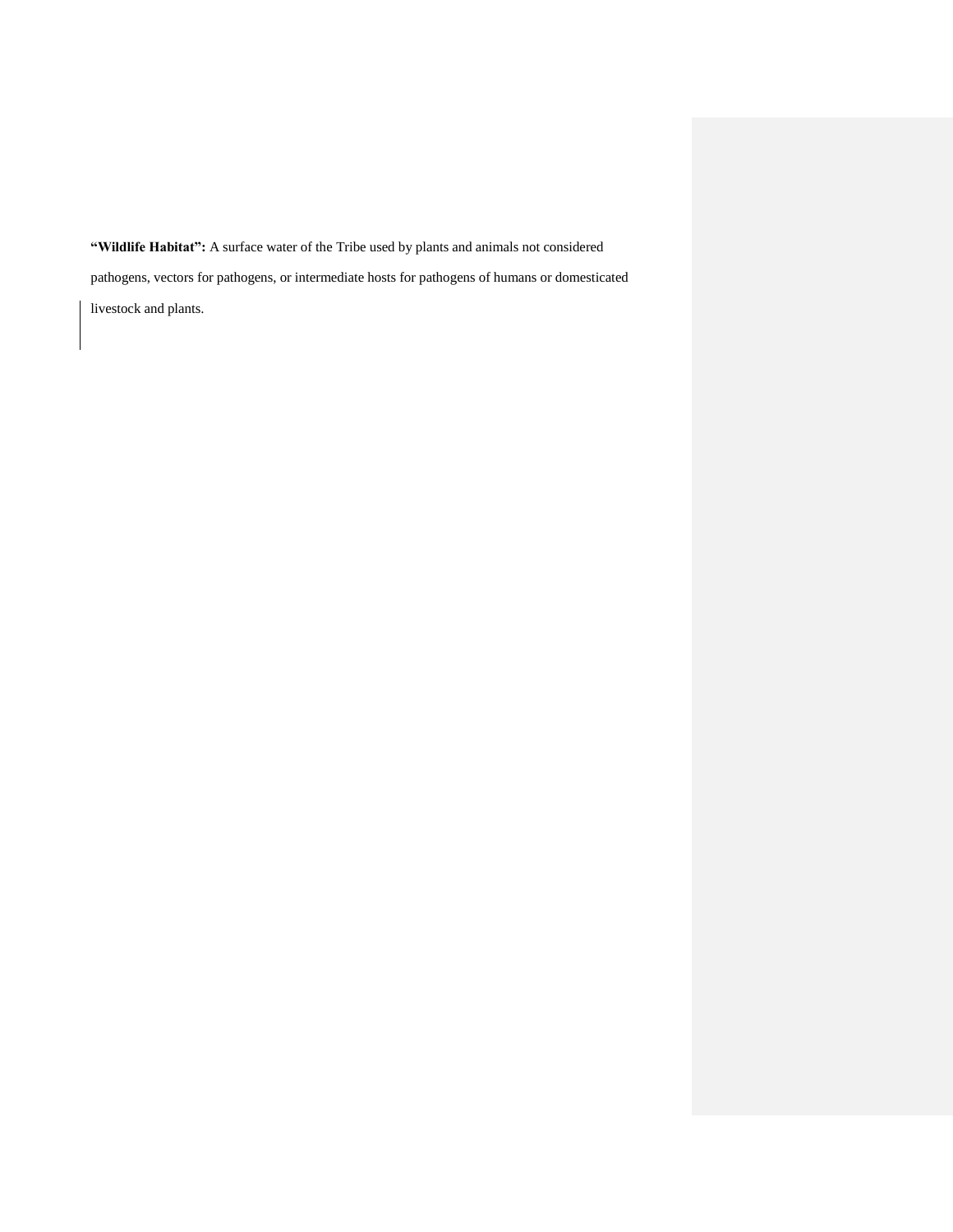APPENDICES: Numeric Criteria for Designated Uses

A. DRINKING WATER

Parameter Criterion

Standards are expressed in µg/L unless otherwise indicated

Aluminum 200

Antimony 6

Arsenic 10

Barium 2,000

Beryllium 4

Bromate 10

Cadmium 5

Chloride 250,000

Chlorine 4,000

Chromium (total) 100

Copper 1,300

Cyanide 200

Fluoride 4,000

Iron 300

Lead <15

Manganese 50

Mercury 2

Molybdenum 200

Nickel 700

Parameter Criterion

Standards are expressed in µg/L unless otherwise indicated

Nitrite (as N) 1,000

**Comment [JO10]:** All values published under the Safe Drinking Water Act are still current. No changes necessary at this time.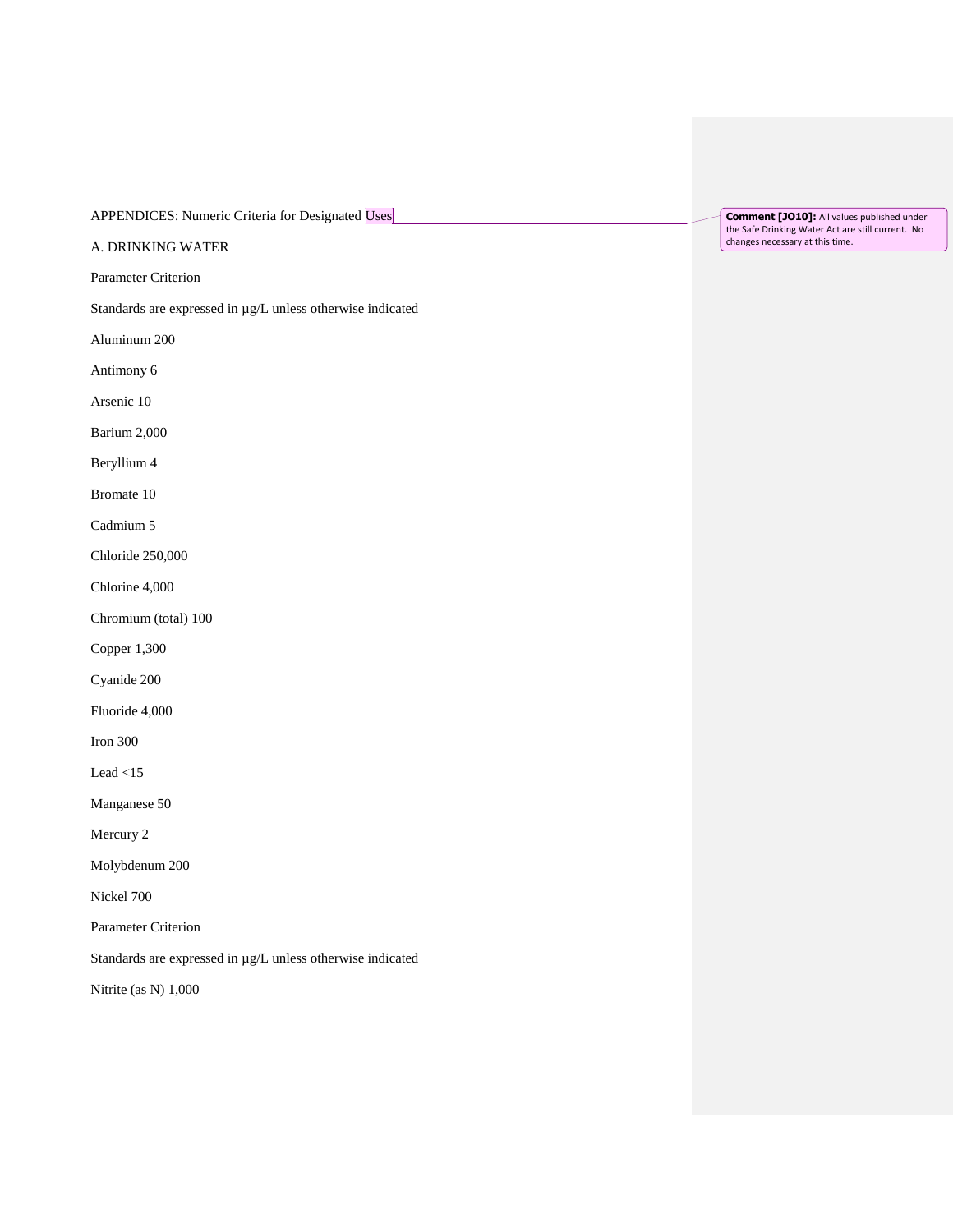Nitrate+Nitrite (as N) 10,000

Selenium 50

Silver 100

Sulfate 250,000

Thallium 2

Uranium 20

Zinc 5,000

Total dissolved solids 500,000 (500 mg/L)

Turbidity 5 NTU

Gross alpha particle

activity

15 pCi/L

Radium-226 and -228 5 pCi/L

Radon 300 pCi/L

Strontium-90 8 pCi/L

Tritium 20,000 pCi/L

Total Coliform bacteria <5% Positive

Samples/Month

Fecal Coliform bacteria None

Heterotrophic plate count <500 colonies/mL

MTBE 13

Page 16 of 25

B. DOMESTIC WATER SUPPLY (including Recharge)

Parameter Criterion

Unless otherwise indicated, Standards are expressed in µg/L and parameters are for dissolved state only.

**Comment [JO11]:** Arsenic and Lead values changed per EPA recommendations.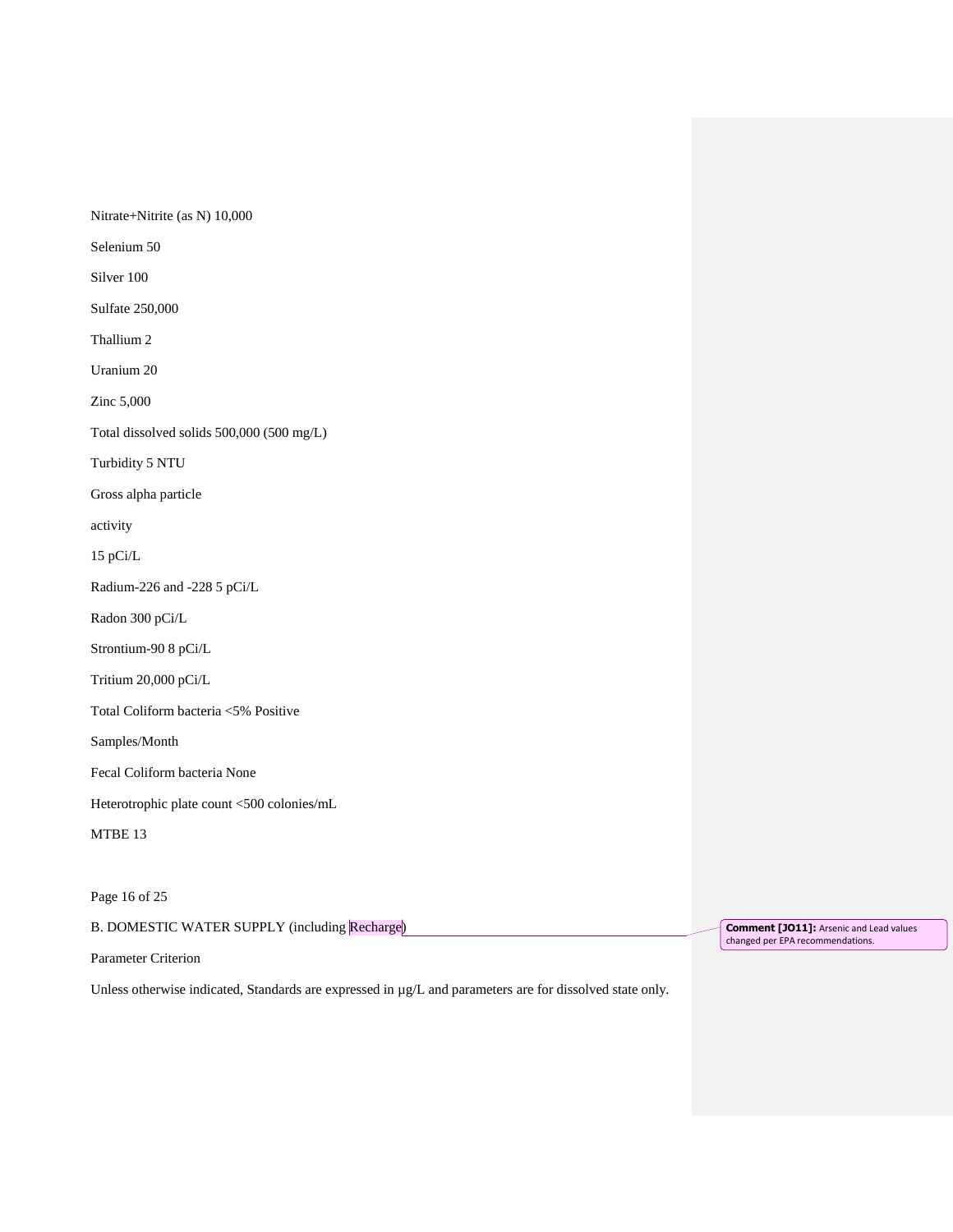Antimony 6 µg/L

Arsenic 50-10

Barium 2,000

Beryllium 4

Cadmium 5

Chromium 100

Lead 50-15

Mercury, total 2

Nickel 100

Nitrate (as N) 10,000

Selenium 50

Thallium 2

Uranium 20

Radium-226 and -228 5 pCi/L

Strontium-90 8 pCi/L

Tritium 20,000 pCi/L

Gross alpha particles

(includes Radium-226 but not Radon or Uranium)

15 pCi/L

The guiding principle for domestic water supply standards is to remain below the threshold of

lifetime cancer risk of 1 per 100,000 exposed persons.

#### C. WILDLIFE HABITAT

The following chronic criteria shall not be exceeded.

Mercury, total 0.77 µg/L

Selenium, total recoverable 2.0 µg/L

Cyanide, weak acid dissociable 5.2 µg/L

**Comment [JO12]:** More stringent mercury standard exists in table F-3.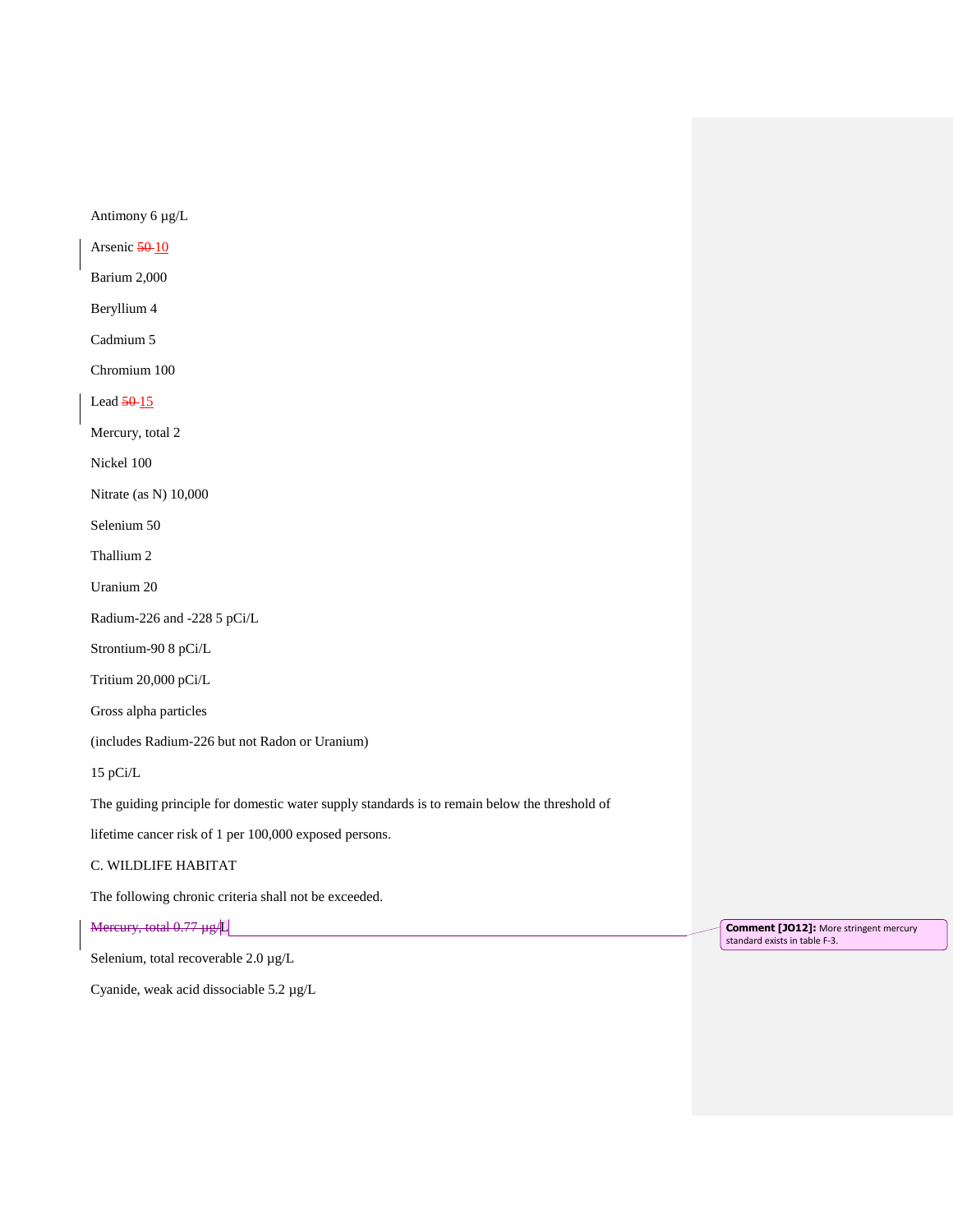Chlorine, total residual 11 µg/L

DDT, total incl. metabolites 0.001 µg/L Total PCBs 0.014 µg/L **Comment [JO13]:** Criteria proposed within tables F-1, Aquatic Life Acute Criteria and F-3,

Page 17 of 25

D. FISHERIES

Parameter Cold Water Fishery High Quality

Cold Water Fishery

Dissolved  $O2 > 6.0$  mg/L  $> 6.0$  mg/L

Temperature <  $20^{\circ}$ C (68° F) <  $20^{\circ}$ C (68° F)

pH between 6.6 and 8.8 between 6.6 and 8.8

Turbidity -- 10 NTU

Conductivity

(at  $25^{\circ}$  C) --

300 µmhos/cm (unless

natural background is

higher)

Chlorine 3 µg/L 2 µg/L

Methylmercury 0.3 mg/kg in fish tissue based on a total fish consumption rate of 0.0175 kg/day

Acute and chronic criteria for aquatic life apply for coldwater fisheries and for high quality cold

water fisheries. See Appendices F-1, F-2, F-3 and F-4.

#### E. AGRICULTURE & WILDLIFE WATERING

Parameter Irrigation Criterion Wildlife & Livestock

Watering Criterion

Unless otherwise indicated, Standards are expressed in  $\mu$ g/L and parameters are for dissolved state only.

Aluminum 5,000 5,000

Aquatic Life Chronic criteria **Comment [JO14]:** Criteria proposed within table F-3; Aquatic Life Chronic criteria

**Comment [JO15]:** New Methylmercury standard recommended by EPA.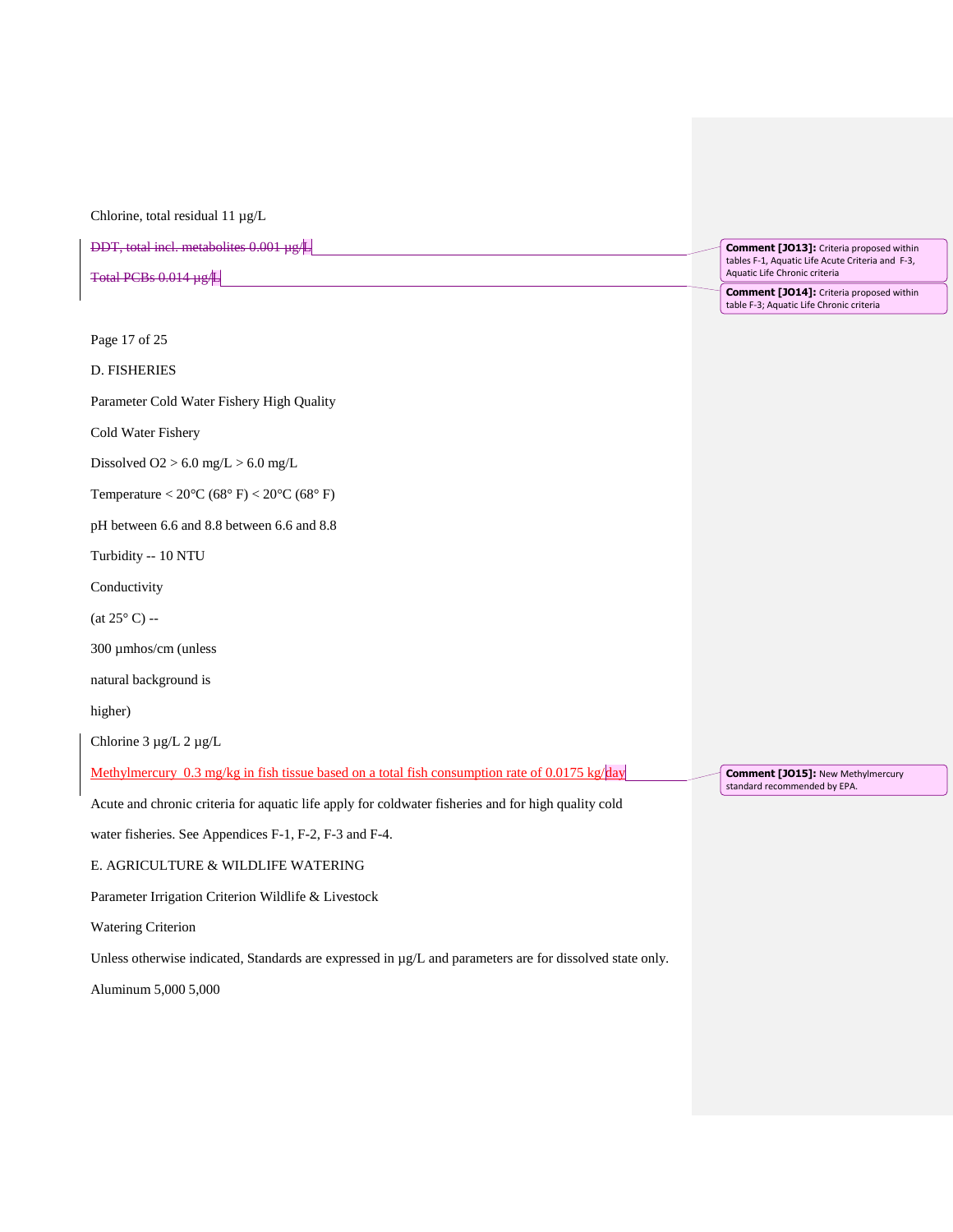Arsenic 100 200

Boron 750 5,000

Cadmium 10 50

Chromium 100 1,000

Cobalt 50 1,000

Copper 200 500

Lead 5,000 100

Mercury, total -- 10

Molybdenum 1,000 --

Selenium 130 50

Selenium (with sulfate> 500

mg/L)

250 --

Vanadium 100 100

Zinc 2,000 25,000

Radium-226 and -228 -- 30 pCi/L

Tritium -- 20,000 pCi/L

Gross alpha -- 15 pCi/L

Monthly geometric mean of fecal coliform bacteria < 1,000 colonies/100 mL.

No individual sample with > 2,000 colonies/100 mL.

Page 18 of 25

F-1. AQUATIC LIFE - Acute Criteria (formulas)

Parameter, dissolved unless otherwise noted Concentration, µg/l

Acrolien 3

Aluminum 748

**Comment [JO16]:** New Criterion recommended by EPA.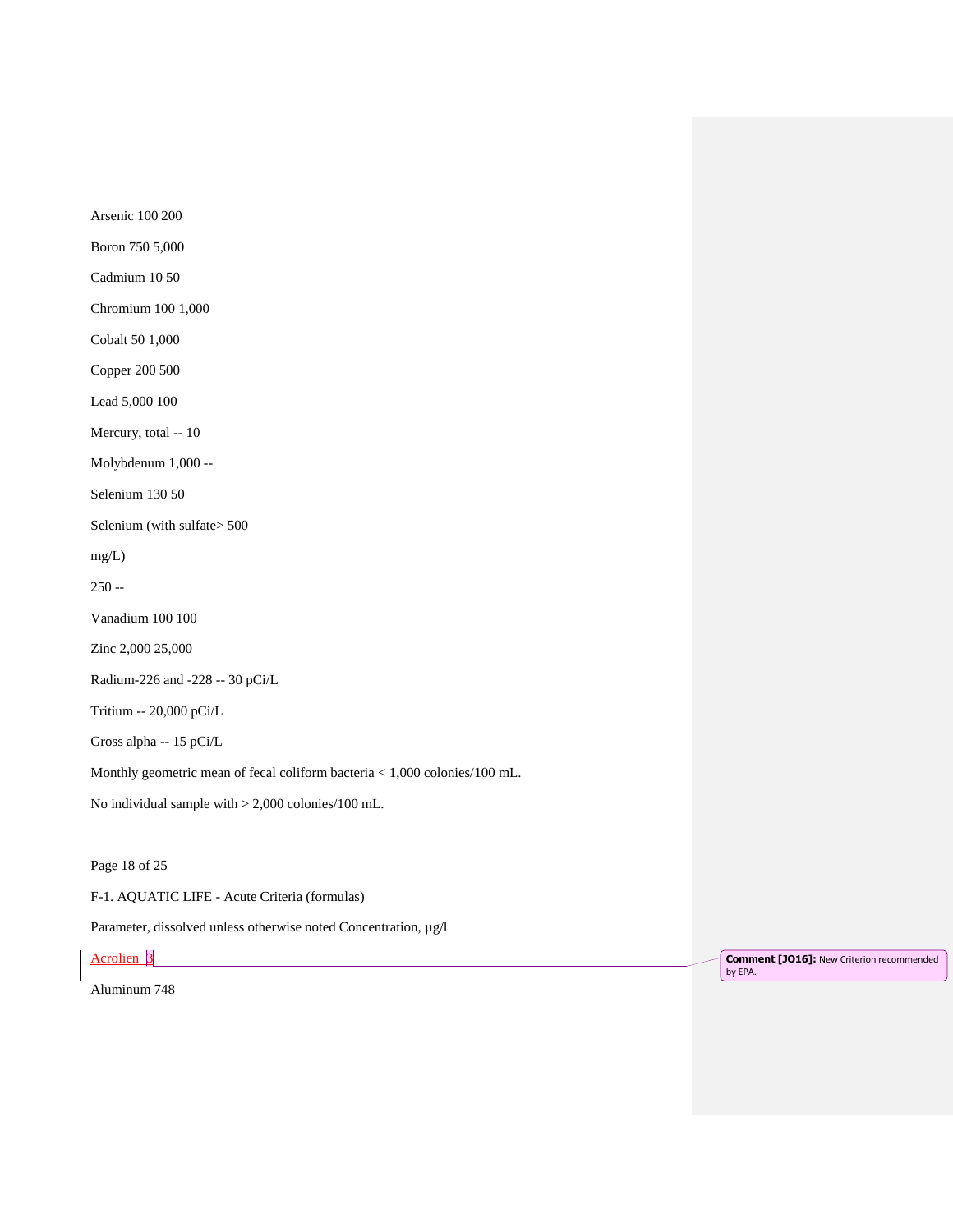| Arsenic 340                                                                                     |                                                                                                       |
|-------------------------------------------------------------------------------------------------|-------------------------------------------------------------------------------------------------------|
| Beryllium 130                                                                                   |                                                                                                       |
| Cadmium: $e(1.0166$ [In(hardness)]-3.924)*cf $e(1.128$ [In(hardness)]-3.                        | <b>Comment [JO17]:</b> EPA updated formula for<br>acute criteria. Changes are reflected in Table F-2, |
| Chlordane, total 2.4                                                                            | below.                                                                                                |
| Chlorine, total residual 19                                                                     |                                                                                                       |
| Chromium <sup>†</sup> e $(0.819$ [In(hardness)]+2.5736)                                         |                                                                                                       |
| Copper e (0.9422 [In(hardness)]-1.7408)                                                         |                                                                                                       |
| Cyanide, weak acid dissociable 22.0                                                             |                                                                                                       |
| Diazinon 0.17                                                                                   | <b>Comment [JO18]: New Criterion recommended</b>                                                      |
| DDT, total incl. metabolites 1.1 mg/L                                                           | by EPA.<br><b>Comment [JO19]:</b> Criteria moved from Wildlife                                        |
| Lead; e $(1.273$ [In(hardness)]-1.46)*cf                                                        | Habitat to aquatic life designation.                                                                  |
| Mercury, total 2.4                                                                              |                                                                                                       |
|                                                                                                 |                                                                                                       |
| Nickel e $(0.8460$ [In(hardness)]+2.253)                                                        |                                                                                                       |
| Nonylphenol 28                                                                                  | <b>Comment [JO20]: New Criterion recommended</b>                                                      |
| Selenium, total recoverable $e(1.72$ [In(hardness)]-6.6825) <del>20.</del> 0                    | by EPA.<br><b>Comment [JO21]: Updated Selenium Criteria</b>                                           |
| Silver $e(1.72[\text{In}(\text{hardness})] - 6.7525)e(1.72[\text{In}(\text{hardness})])$        | based on EPA reccomendations.<br>Comment [JO22]: EPA updated formula for                              |
| Tributylin 0.46                                                                                 | acute criteria. Changes are reflected in Table F-2,<br>below.                                         |
| Zinc e $(0.8473$ [In(hardness)]+0.8618)                                                         | <b>Comment [JO23]: New Criterion recommended</b><br>by EPA.                                           |
| † The criteria for Chromium shall be applied to an analysis which measures both trivalent and   |                                                                                                       |
| hexavalent ions.                                                                                |                                                                                                       |
| : Cadmium and Lead standards must be adjusted by a correction factor (cf) which adjusts for the |                                                                                                       |
| difference between dissolved and total concentration. These correction factors are:             |                                                                                                       |
| Cadmium 1.136672 - In (hardness)*0.041838                                                       |                                                                                                       |
| Lead 1.46203 - ln (hardness)*0.145712                                                           |                                                                                                       |

**Comment [JO24]:** Table reflects changes to Cadmium and Silver Criteria based on EPA-updated equations for calculating hardness-dependent Acute criteria.

Page 19 of 25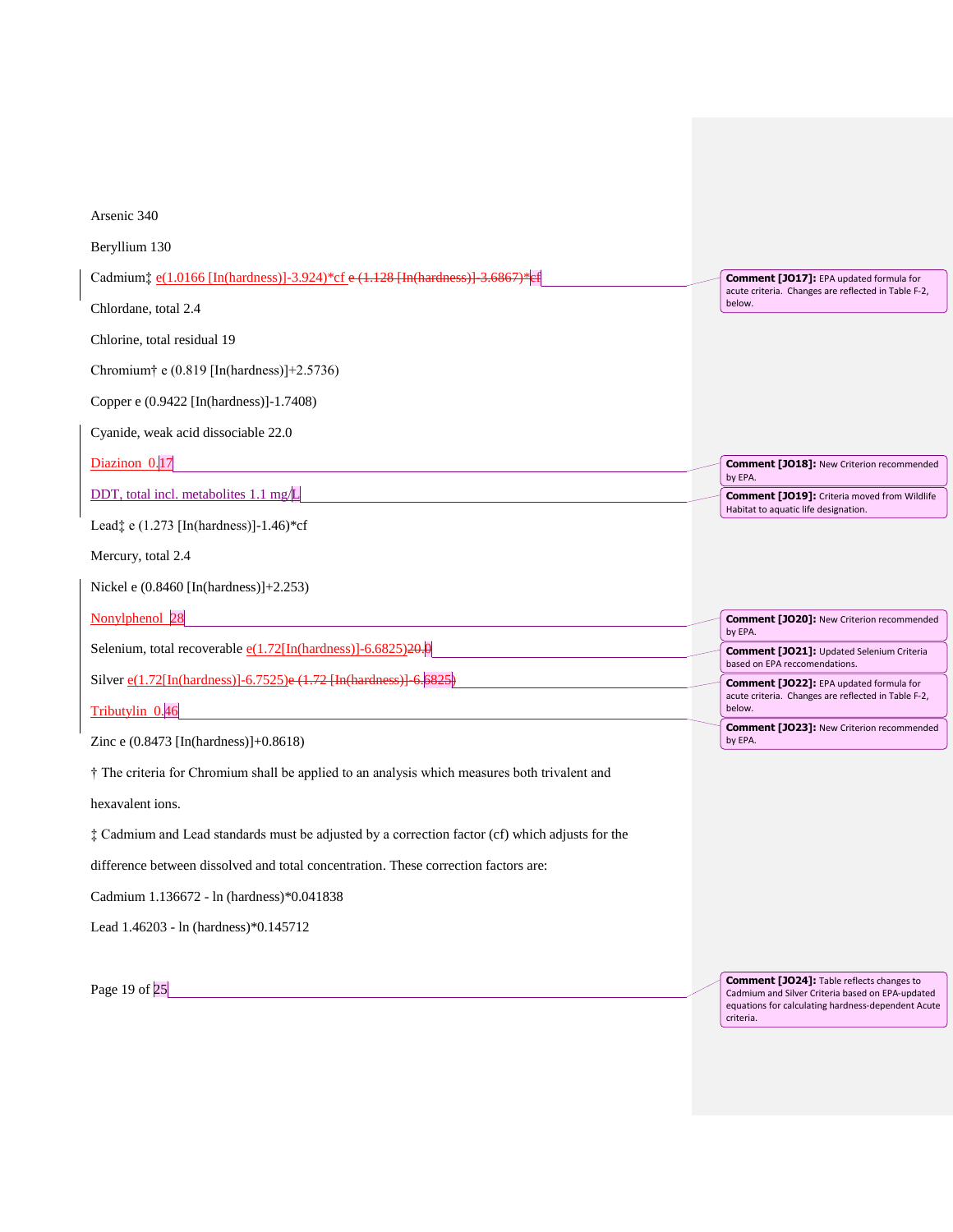|                                                 |                |                   | ug/L (rounded to three significant figures) |               |            |               |               |                    |             | Comment [JO25]: NEW table F-2, replaces old |
|-------------------------------------------------|----------------|-------------------|---------------------------------------------|---------------|------------|---------------|---------------|--------------------|-------------|---------------------------------------------|
|                                                 |                |                   |                                             |               |            |               |               |                    |             | table (below)                               |
| <b>Hardness</b><br>(He/L mg/L<br>$as$ $CaCO3$ ) | <b>Cadmium</b> | <b>Gadmium</b>    | <b>Chromium</b>                             | <b>Copper</b> | Lead       | <b>Nickel</b> | <b>Silver</b> | Silver             | <b>Zinc</b> |                                             |
| 25                                              | 0.4952         | 0.948             | 183.1                                       | 3.64          | 13.9       | 145           | 0.296         | 0.318              | 36.2        |                                             |
| 30                                              | 0.5862         | 1.16              | 213                                         | 4.32          | 17.0       | 169           | 0.406         | 0.435              | 42.3        |                                             |
| 40                                              | 0.7683         | 4.58              | 269                                         | 5.67          | 23.5       | 216           | 0.665         | 0.713              | 53.9        |                                             |
| 50                                              | 04.9403        | 2.01              | 323                                         | 6.99          | 30.1       | 260           | 0.98          | $\underline{4.05}$ | 65.1        |                                             |
| 60                                              | 1.1123         | 2.45              | 375                                         | 8.31          | 36.9       | 304           | 1.34          | 4.43               | 76.0        |                                             |
| $\overline{70}$                                 | 1.2942         | 2.90              | 425                                         | 9.60          | 43.7       | 346           | 1.74          | $\underline{4.87}$ | 86.6        |                                             |
| 80                                              | 1.4662         | 3.35              | 475                                         | 10.9          | 50.6       | 388           | 2.19          | 2.35               | 97.0        |                                             |
| 90                                              | 1.82           | 3.80              | 523                                         | 12.2          | 57.6       | <u>428</u>    | 2.68          | 2.88               | 107         |                                             |
| 100                                             | 2.01           | 4.26              | 570                                         | 13.4          | 64.6       | <u>468</u>    | 3.22          | $\frac{3.45}{5}$   | 117         |                                             |
| 110                                             | 2.21           | 4.73              | 616                                         | 14.7          | 71.6       | 508           | 3.79          | 4.06               | 127         |                                             |
| 120                                             | 2.40           | 6.20              | 662                                         | <u>16.0</u>   | 78.7       | 546           | 4.40          | 4.72               | 137         |                                             |
| 130                                             | 2.60           | 5.67              | <b>706</b>                                  | 17.2          | 85.8       | 585           | 5.05          | 5.42               | 146         |                                             |
| 140                                             | 2.79           | 6.14              | 751                                         | 18.5          | 93.0       | 622           | 5.74          | 6.15               | 156         |                                             |
| 150                                             | 2.99           | 6.62              | <u>794</u>                                  | 19.7          | 100        | 660           | 6.46          | 6.93               | 165         |                                             |
| <b>160</b>                                      | 3.18           | 7.10              | 837                                         | 20.9          | 107        | 697           | 7.22          | 7.74               | 175         |                                             |
| 170                                             | 3.37           | 7.58              | 880                                         | 22.2          | 114        | <u>734</u>    | 8.01          | 8.59               | 184         |                                             |
| <b>180</b>                                      | 3.56           | 8.06              | 922                                         | 23.4          | 122        | 770           | 8.84          | 9.48               | 193         |                                             |
| <u>190</u>                                      | 3.76           | 8.55              | 964                                         | 24.6          | <u>129</u> | 806           | 9.7           | 10.4               | 202         |                                             |
| 200                                             | 3.95           | 0.03              | 1005                                        | 25.8          | 136        | 842           | 10.6          | 11.4               | 211         |                                             |
| 210                                             | 4.14           | 9.52              | 1046                                        | 27.0          | 143        | 877           | 11.5          | 12.4               | 220         |                                             |
| 220                                             | 4.33           | $\frac{40.0}{50}$ | 1087                                        | 28.2          | 151        | 912           | 12.5          | 13.4               | 229         |                                             |
| 230                                             | 4.52           | 10.6              | 1127                                        | 29.5          | <b>158</b> | 947           | 13.5          | 14.5               | 237         |                                             |
| 240                                             | 4.71           | $\frac{44.0}{ }$  | 1167                                        | 30.7          | <b>165</b> | 982           | 14.5          | 16.6               | 246         |                                             |

### **F-2. AQUATIC LIFE** - Hardness Dependent Acute *Criteria* (table of values)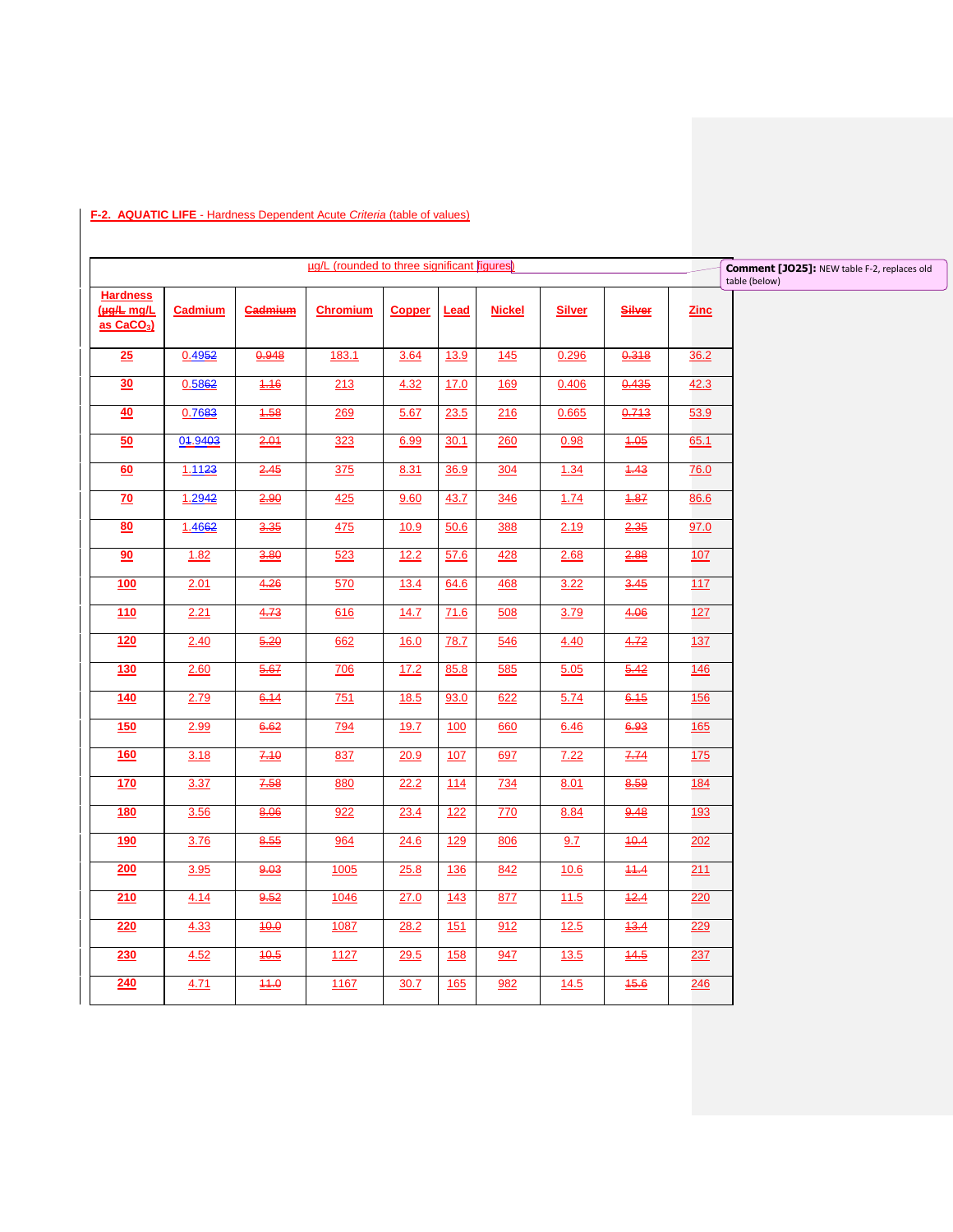| 250        | 4.90 | 11.5 | 1207        | 31.9 | 172        | 1017        | <b>15.6</b> | 16.7 | 255        |
|------------|------|------|-------------|------|------------|-------------|-------------|------|------------|
| 260        | 5.09 | 12.0 | 1246        | 33.1 | <u>180</u> | 1051        | <u>16.6</u> | 17.8 | 263        |
| 270        | 5.28 | 12.5 | 1285        | 34.3 | <u>187</u> | 1085        | 17.8        | 19.0 | 272        |
| 280        | 5.47 | 13.0 | 1324        | 35.5 | <u>194</u> | 1119        | <u>18.9</u> | 20.3 | 280        |
| <u>290</u> | 5.66 | 13.5 | 1363        | 36.6 | 201        | 1153        | 20.1        | 21.5 | 289        |
| <b>300</b> | 5.85 | 44.0 | <u>1401</u> | 37.8 | 209        | <u>1186</u> | 21.3        | 22.8 | 297        |
| 310        | 6.04 | 14.5 | 1439        | 39.0 | 216        | 1219        | 22.5        | 24.2 | 306        |
| 320        | 6.23 | 15.0 | 1477        | 40.2 | 223        | 1253        | 23.8        | 25.5 | 314        |
| 330        | 6.42 | 16.6 | 1515        | 41.4 | 230        | 1286        | 25.1        | 26.9 | 322        |
| <b>340</b> | 6.61 | 16.0 | 1552        | 42.6 | 238        | 1319        | 26.4        | 28.3 | 331        |
| 350        | 6.80 | 16.5 | 1590        | 43.8 | 245        | 1351        | 27.7        | 29.8 | 339        |
| <b>360</b> | 6.98 | 17.1 | 1627        | 44.9 | 252        | 1384        | 29.1        | 31.2 | 347        |
| 370        | 7.17 | 17.6 | 1664        | 46.1 | 259        | 1416        | 30.5        | 32.7 | <u>355</u> |
| 380        | 7.36 | 18.1 | 1700        | 47.3 | 266        | 1449        | 32.0        | 34.3 | 363        |
| 390        | 7.55 | 18.6 | 1737        | 48.4 | 274        | 1481        | 33.4        | 35.8 | <u>371</u> |
| 400        | 7.74 | 19.1 | 1773        | 49.6 | 281        | 1513        | 34.9        | 37.4 | <u>379</u> |

Note: For hardness values over 400, use the standards for 400.

F-2. AQUATIC LIFE - Hardness-Dependent Acute Criteria (table of values)

Acute Hardness -Dependent Criteria (µg/L)

(rounded to three significant figures)

**Hardness** 

 $\frac{1}{2}$ 

CaCO3) Cadmium Chromium Copper Lead Nickel Silver Zinc

25 0.948 183 3.64 13.9 145 0.318 36.2

30 1.15 212 4.32 17.0 169 0.435 42.3

40 1.58 269 5.67 23.5 216 0.714 53.9

50 2.01 323 7.00 30.1 261 1.05 65.2

**Comment [JO26]:** Former Table F-2 replaced by new table incorporating updated formulas for cadmium and silver acute criteria.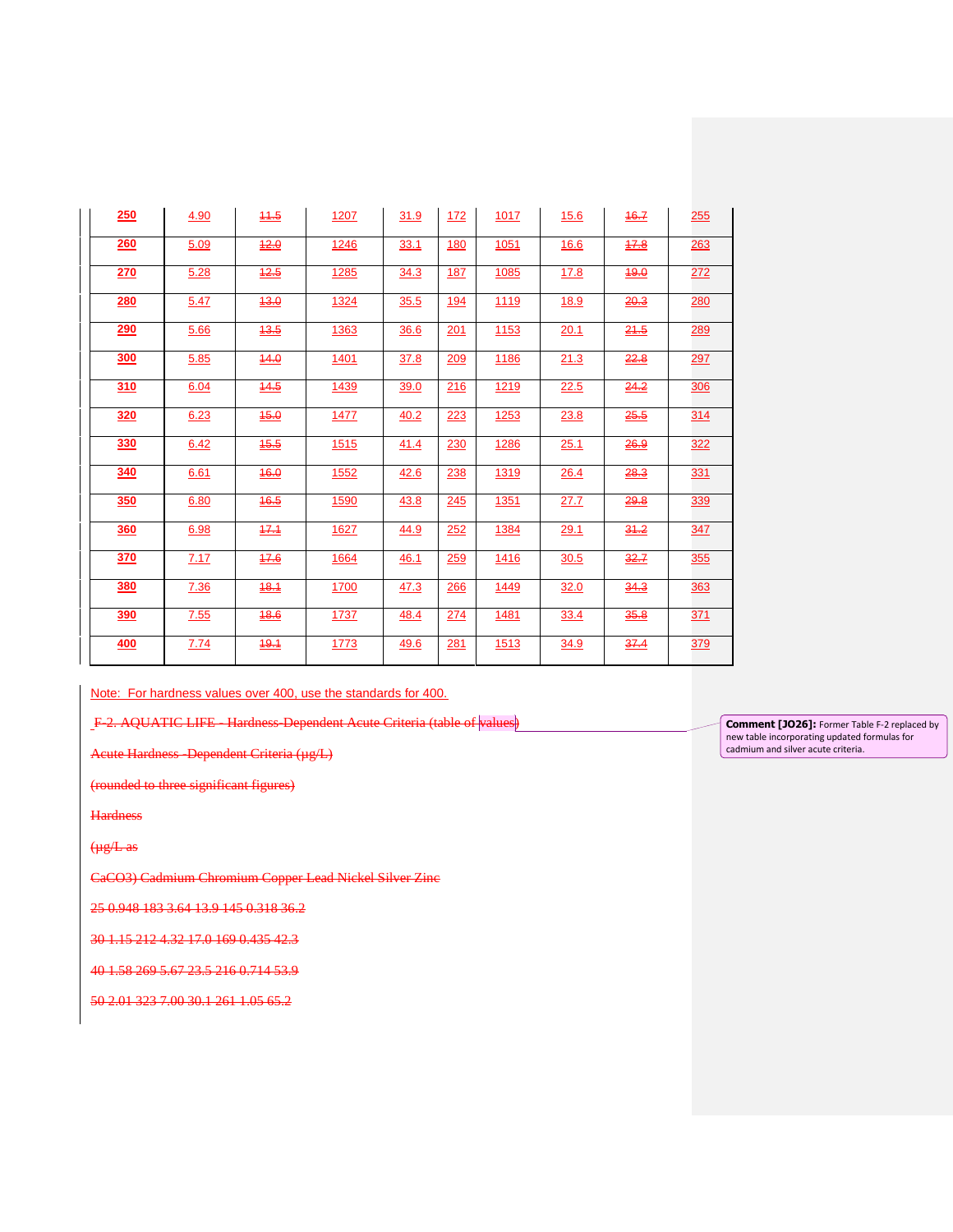60 2.45 375 8.30 36.9 304 1.43 76.0 70 2.90 425 9.60 43.7 346 1.87 86.6 80 3.35 475 10.9 50.6 388 2.35 97.0 90 3.80 523 12.2 57.6 428 2.88 107 100 4.26 569 13.4 64.6 468 3.45 117 110 4.73 616 14.7 71.6 507 4.06 127 120 5.19 662 15.9 78.7 546 4.72 137 130 5.67 707 17.2 85.9 585 5.42 146 140 6.14 750 18.4 93.0 623 6.16 156 150 6.62 794 19.7 100 660 6.93 165 160 7.10 837 20.9 107 696 7.74 175 170 7.58 880 22.2 115 734 8.60 184 180 8.06 922 23.4 122 770 9.48 193 190 8.55 964 21.6 129 806 10.4 202 200 9.03 1,000 25.8 136 841 11.4 211 210 9.52 1,050 27.0 143 877 12.4 220 220 10.0 1,090 28.2 151 912 13.4 229 230 10.5 1,130 29.5 158 948 14.4 237 240 11.0 1,170 30.7 165 982 15.6 246 250 11.5 1,210 31.9 172 1,020 16.7 255 260 12.0 1,250 33.1 180 1,050 17.9 263 270 12.5 1,280 34.2 187 1,080 19.0 272 280 13.0 1,320 35.4 194 1,120 20.3 281 290 13.5 1,360 36.6 201 1,150 21.5 289 300 14.0 1,400 37.8 209 1,190 22.8 297 310 14.5 1,440 39.0 216 1,220 24.2 306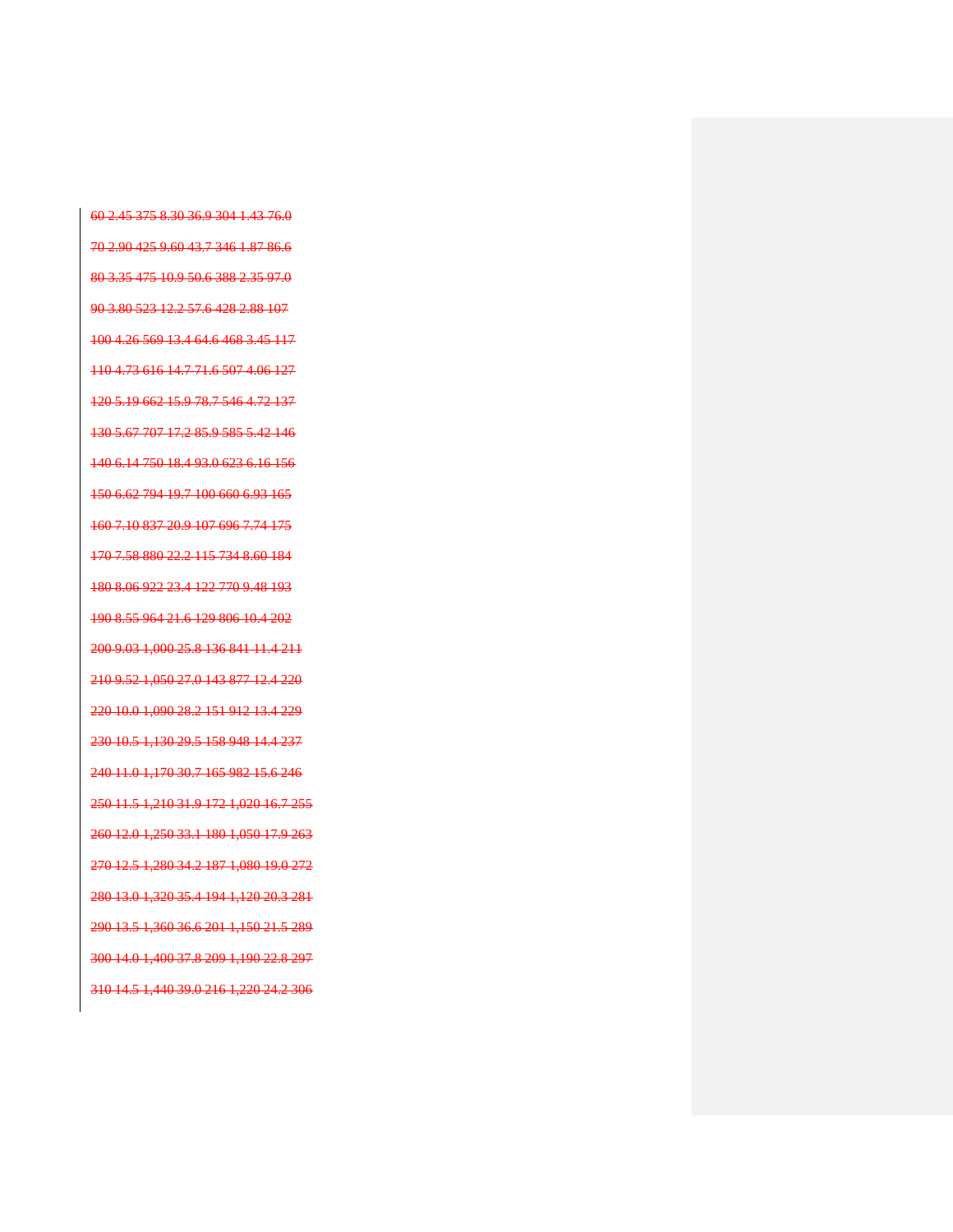| 15.0.1.480.40.2.223.1                                                             |                                                                                                    |
|-----------------------------------------------------------------------------------|----------------------------------------------------------------------------------------------------|
| 330 15 5 1 510 41 4 230 1 290 26 9 322                                            |                                                                                                    |
| 340 16.0 1.550 42.6 237 1.320 28.3 331                                            |                                                                                                    |
| 350 16.6 1.590 43.7 245 1.350 29.8 339                                            |                                                                                                    |
| 360 17.1 1.630 44.9 252 1.380 31.2 347                                            |                                                                                                    |
| 370 17.6 1.660 46.1 259 1.420 32.8 355                                            |                                                                                                    |
| 380 18.1 1.700 47.3 266 1.450 34.3 363                                            |                                                                                                    |
| <u>390 18.6 1.740 48.4 274 1.480 35.9 371</u>                                     |                                                                                                    |
| 400 19.1 1.770 49.6 281 1.510 37.4 379                                            |                                                                                                    |
| Note: For hardness values over 400, use the standards for 400,                    |                                                                                                    |
|                                                                                   |                                                                                                    |
| Page 20 of 25                                                                     |                                                                                                    |
| F-3. AQUATIC LIFE - Chronic Criteria (formulas)                                   |                                                                                                    |
| Parameter, dissolved unless otherwise noted Concentration, µg/L                   |                                                                                                    |
| Acrolein <sup>3</sup>                                                             | Comment [JO27]: EPA recommendation.                                                                |
| Arsenic 150                                                                       |                                                                                                    |
| Beryllium 5.3                                                                     |                                                                                                    |
| Cadmium: e (0.7852 [In(hardness)] 2.715)* cf e (0.7409 [In(hardness)] -4.719)* cf | <b>Comment [JO28]:</b> Change in cadmium chronic<br>criteria formula based on EPA recommendations. |
| Chlordane, total 0.0043                                                           |                                                                                                    |
| Chlorine, total residual 11                                                       |                                                                                                    |
| Chromium <sup>†</sup> e (0.819 [In(hardness)]+0.534)                              |                                                                                                    |
| Copper e (0.8545 [In(hardness)]-1.7428)                                           |                                                                                                    |
| Cyanide, weak acid dissociable 5.2                                                |                                                                                                    |
| DDT, total incl. metabolites .001                                                 | <b>Comment [JO29]:</b> Criteria moved from Wildlife<br>Habitat to aquatic life designation.        |
| Diazinon 0.17                                                                     | Comment [JO30]: EPA recommendation                                                                 |

Iron 1.0 mg/l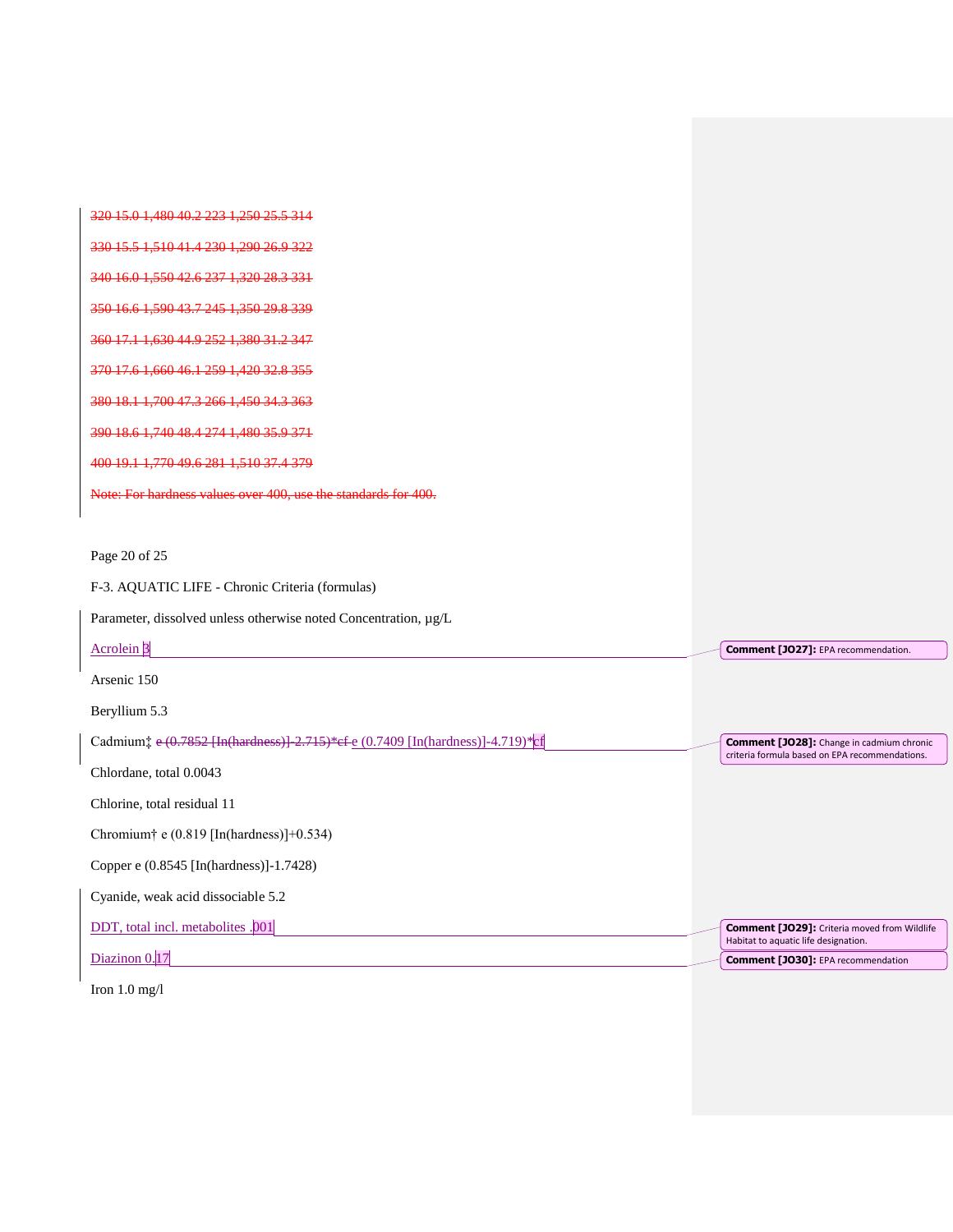| Lead $\ddagger$ e (1.273 [In (hardness)] -4.705)* cf                                            |                                                                                             |
|-------------------------------------------------------------------------------------------------|---------------------------------------------------------------------------------------------|
| Mercury, total 0.012                                                                            |                                                                                             |
| Nickel e $(0.846$ [In(hardness)]+ $0.0554$ )                                                    |                                                                                             |
| Nonylphenol $6.6 \text{ ug}/l$                                                                  |                                                                                             |
| Total PCB's 0.014                                                                               | <b>Comment [JO31]:</b> Criteria moved from Wildlife<br>Habitat to aquatic life designation. |
| Tributyltin 0.072                                                                               | <b>Comment [JO32]:</b> EPA recommendation                                                   |
| Selenium, total recoverable 5.0                                                                 |                                                                                             |
| Zinc e $(0.8473$ [In(hardness)]+0.8699)                                                         |                                                                                             |
| † The criteria for Chromium shall be applied to an analysis which measures both trivalent and   |                                                                                             |
| hexavalent ions.                                                                                |                                                                                             |
| : Cadmium and Lead standards must be adjusted by a correction factor (cf) which adjusts for the |                                                                                             |
| difference between dissolved and total concentration. These correction factors are:             |                                                                                             |
| Cadmium 1.101672 - ln (hardness)*0.041838                                                       | <b>Comment [JO33]:</b> No change to correction                                              |
| Lead 1.46203 - ln (hardness)*0.145712                                                           | factors for Lead and Cadmium.                                                               |

Page 21 of 25

### **F-4. AQUATIC LIFE** - Hardness Dependent *Chronic Criteria* (table of values)

| ug/L (rounded to three significant figures)<br><b>Hardness</b><br>$(\mu g/L mg/L)$<br>Cadmium<br><b>Nickel</b><br><b>Zinc</b><br>Cadmium<br><b>Chromium</b><br>Lead<br><b>Copper</b><br>as CaCO <sub>3</sub> )<br>25<br>0.802<br>23.8<br>36.5<br>0.09<br>2.74<br>0.541<br>16.1<br><u>30</u><br>0.918<br>27.6<br>3.20<br>18.8<br>42.6<br>0.11<br>0.664<br>40<br>35.0<br>24.0<br>54.4<br>0.13<br>4.14<br>4.09<br>0.916 |      |      |      |      |      |      |             |  |  |  |
|----------------------------------------------------------------------------------------------------------------------------------------------------------------------------------------------------------------------------------------------------------------------------------------------------------------------------------------------------------------------------------------------------------------------|------|------|------|------|------|------|-------------|--|--|--|
|                                                                                                                                                                                                                                                                                                                                                                                                                      |      |      |      |      |      |      |             |  |  |  |
|                                                                                                                                                                                                                                                                                                                                                                                                                      |      |      |      |      |      |      |             |  |  |  |
|                                                                                                                                                                                                                                                                                                                                                                                                                      |      |      |      |      |      |      |             |  |  |  |
|                                                                                                                                                                                                                                                                                                                                                                                                                      |      |      |      |      |      |      |             |  |  |  |
| 50                                                                                                                                                                                                                                                                                                                                                                                                                   | 0.15 | 4.34 | 42.0 | 4.95 | 1.17 | 28.9 | 65.7        |  |  |  |
| 60                                                                                                                                                                                                                                                                                                                                                                                                                   | 0.17 | 4.53 | 48.8 | 5.79 | 1.44 | 33.8 | 76.6        |  |  |  |
| <u>70</u>                                                                                                                                                                                                                                                                                                                                                                                                            | 0.19 | 4.72 | 55.3 | 6.60 | 1.70 | 38.5 | 87.3        |  |  |  |
| <u>80</u>                                                                                                                                                                                                                                                                                                                                                                                                            | 0.21 | 1.90 | 61.7 | 7.40 | 1.97 | 43.1 | 97.8        |  |  |  |
| 90                                                                                                                                                                                                                                                                                                                                                                                                                   | 0.23 | 2.07 | 68.0 | 8.18 | 2.24 | 47.6 | 108         |  |  |  |
| 100                                                                                                                                                                                                                                                                                                                                                                                                                  | 0.25 | 2.24 | 74.1 | 8.96 | 2.52 | 52.0 | <u> 118</u> |  |  |  |
| 110                                                                                                                                                                                                                                                                                                                                                                                                                  | 0.26 | 2.40 | 80.1 | 9.72 | 2.79 | 56.4 | <u>128</u>  |  |  |  |

**Comment [JO34]:** Updated table highlights changes to chronic cadmium criteria calculated using new formula promulgated by EPA.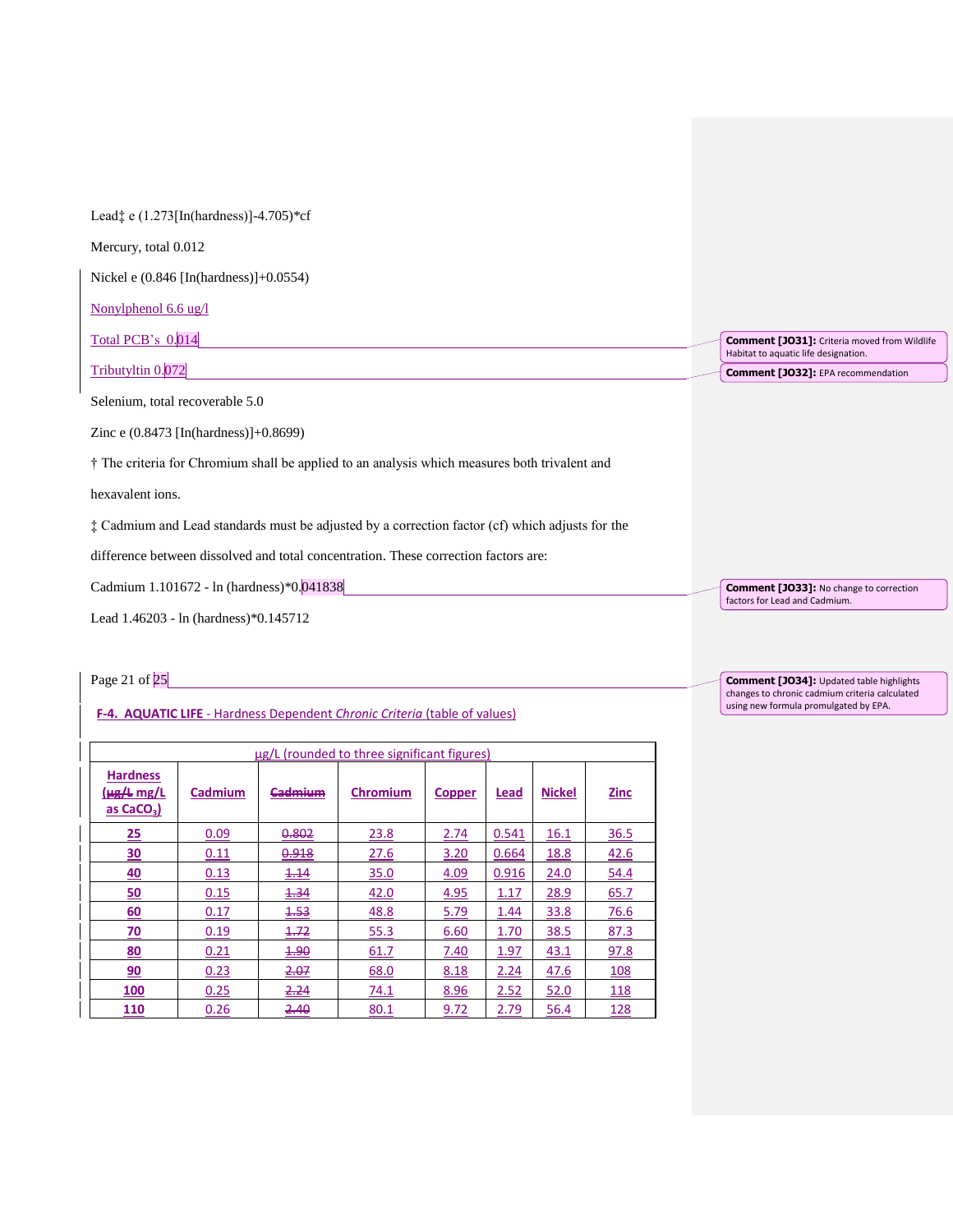| 120 | 0.28 | 2.56 | 86.1 | 10.5        | 3.07 | 60.7       | 138 |
|-----|------|------|------|-------------|------|------------|-----|
| 130 | 0.30 | 2.72 | 91.9 | 11.2        | 3.34 | 64.9       | 148 |
| 140 | 0.31 | 2.87 | 97.6 | 11.9        | 3.62 | 69.1       | 157 |
| 150 | 0.33 | 3.02 | 103  | 12.7        | 3.90 | 73.3       | 167 |
| 160 | 0.34 | 3.17 | 109  | 13.4        | 4.18 | 77.4       | 176 |
| 170 | 0.36 | 3.31 | 114  | 14.1        | 4.46 | 81.5       | 185 |
| 180 | 0.37 | 3.45 | 120  | 14.8        | 4.74 | 85.5       | 194 |
| 190 | 0.38 | 3.60 | 125  | 15.5        | 5.02 | 89.5       | 204 |
| 200 | 0.40 | 3.73 | 131  | 16.2        | 5.31 | 93.5       | 213 |
| 210 | 0.41 | 3.87 | 136  | 16.9        | 5.59 | 97.4       | 222 |
| 220 | 0.43 | 4.01 | 141  | 17.6        | 5.87 | 101        | 230 |
| 230 | 0.44 | 4.14 | 147  | 18.2        | 6.15 | 105        | 239 |
| 240 | 0.45 | 4.27 | 152  | 18.9        | 6.43 | 109        | 248 |
| 250 | 0.46 | 4.40 | 157  | 19.6        | 6.72 | 113        | 257 |
| 260 | 0.48 | 4.53 | 162  | 20.3        | 7.00 | 117        | 265 |
| 270 | 0.49 | 4.66 | 167  | 20.9        | 7.28 | 121        | 274 |
| 280 | 0.50 | 4.78 | 172  | 21.6        | 7.56 | 124        | 283 |
| 290 | 0.51 | 4.91 | 177  | 22.2        | 7.85 | 128        | 291 |
| 300 | 0.53 | 5.03 | 182  | 22.9        | 8.13 | 132        | 300 |
| 310 | 0.54 | 5.16 | 187  | 23.5        | 8.41 | 135        | 308 |
| 320 | 0.55 | 5.28 | 192  | <u>24.2</u> | 8.69 | 139        | 317 |
| 330 | 0.56 | 5.40 | 197  | 24.8        | 8.97 | 143        | 325 |
| 340 | 0.57 | 5.52 | 202  | 25.5        | 9.26 | 146        | 333 |
| 350 | 0.59 | 5.64 | 207  | 26.1        | 9.54 | 150        | 341 |
| 360 | 0.60 | 5.76 | 212  | 26.8        | 9.82 | 154        | 350 |
| 370 | 0.61 | 5.88 | 216  | 27.4        | 10.1 | 157        | 358 |
| 380 | 0.62 | 5.99 | 221  | 28.0        | 10.4 | 161        | 366 |
| 390 | 0.63 | 6.11 | 226  | 28.7        | 10.7 | <u>164</u> | 374 |
| 400 | 0.64 | 6.22 | 231  | 29.3        | 10.9 | 168        | 382 |

Note: For hardness values over 400, use the standards for 400.

F-4. AQUATIC LIFE - Hardness Dependent Chronic Criteria (table of values)

µg/L (rounded to three significant figures)

**Hardness** 

(µg/L as CaCO3) Cadmium Chromium Copper Lead Nickel Zinc

25 0.802 23.8 2.74 0.541 16.1 36.5

**Comment [JO35]:** Old table F-4 replaced by new table, above. Changes to chronic cadmium criteria are reflective of new formula promulgated by EPA.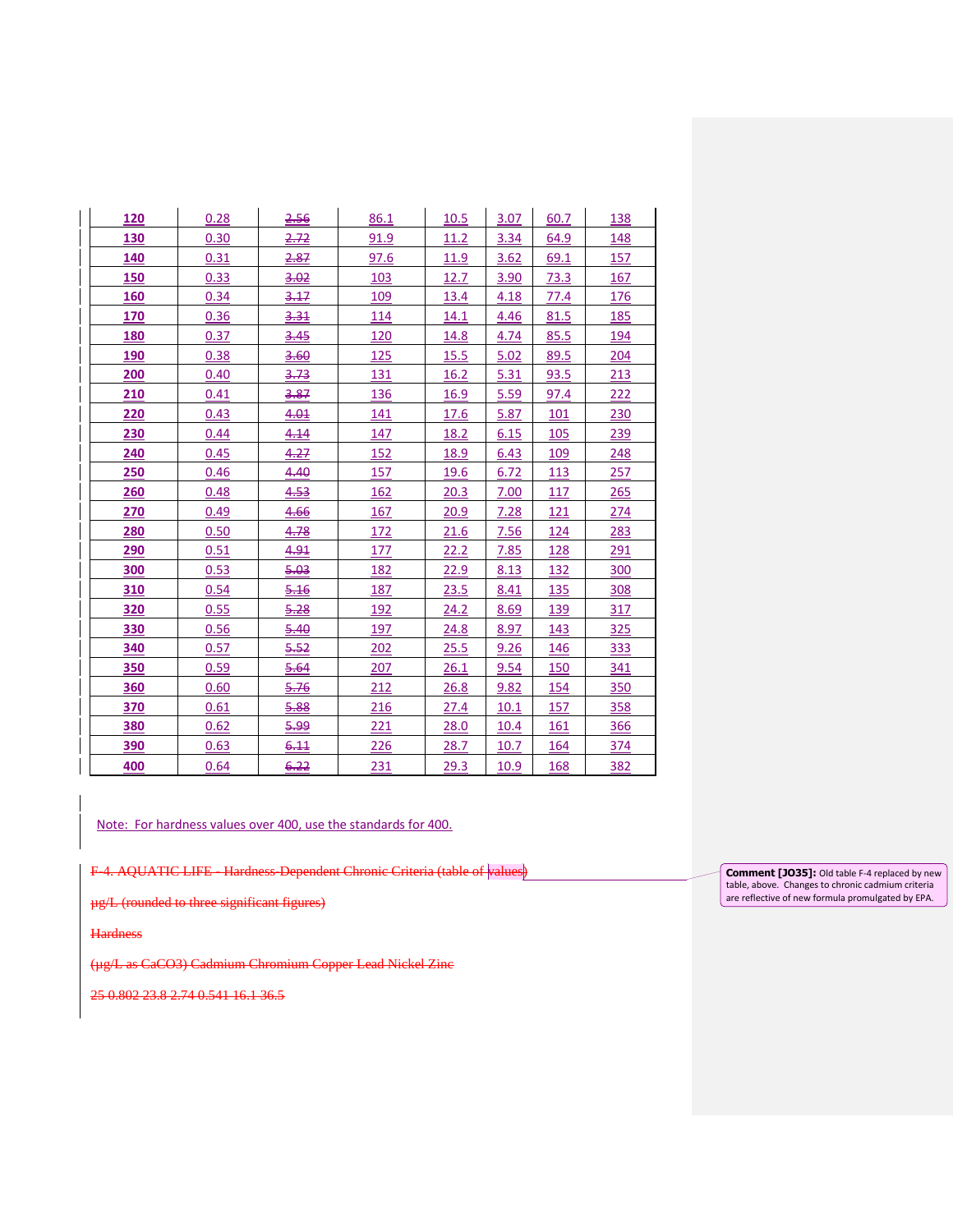30 0.917 27.6 3.20 0.664 18.8 42.6 40 1.14 35.0 4.09 0.916 23.9 54.4 50 1.34 42.0 4.95 1.17 28.9 65.7 60 1.53 48.8 5.79 1.44 33.7 76.6 70 1.72 55.3 6.60 1.70 38.4 87.3 80 1.90 61.7 7.40 1.97 43.0 97.8 90 2.07 68.0 8.18 2.24 47.6 108 100 2.24 74.1 8.96 2.52 52.0 118 110 2.40 80.1 9.71 2.79 56.3 128 120 2.56 86.1 10.5 3.07 60.6 138 130 2.72 91.9 11.2 3.35 64.9 148 140 2.87 97.6 11.9 3.62 69.1 157 150 3.02 103 12.7 3.90 73.3 167 160 3.17 109 13.4 4.18 77.3 176 170 3.31 114 14.1 4.46 81.4 185 180 3.46 120 14.8 4.74 85.5 194 190 3.60 125 15.5 5.02 89.5 204 200 3.73 131 16.2 5.30 93.4 213 210 3.87 136 16.9 5.59 97.4 222 220 4.01 141 17.6 5.87 101 230 230 4.14 147 18.2 6.15 105 239 240 4.27 152 18.9 6.43 109 248 250 4.40 157 19.6 6.71 113 257 260 4.53 162 20.3 7.00 117 266 270 4.66 167 20.9 7.28 120 274 280 4.79 172 21.6 7.56 124 283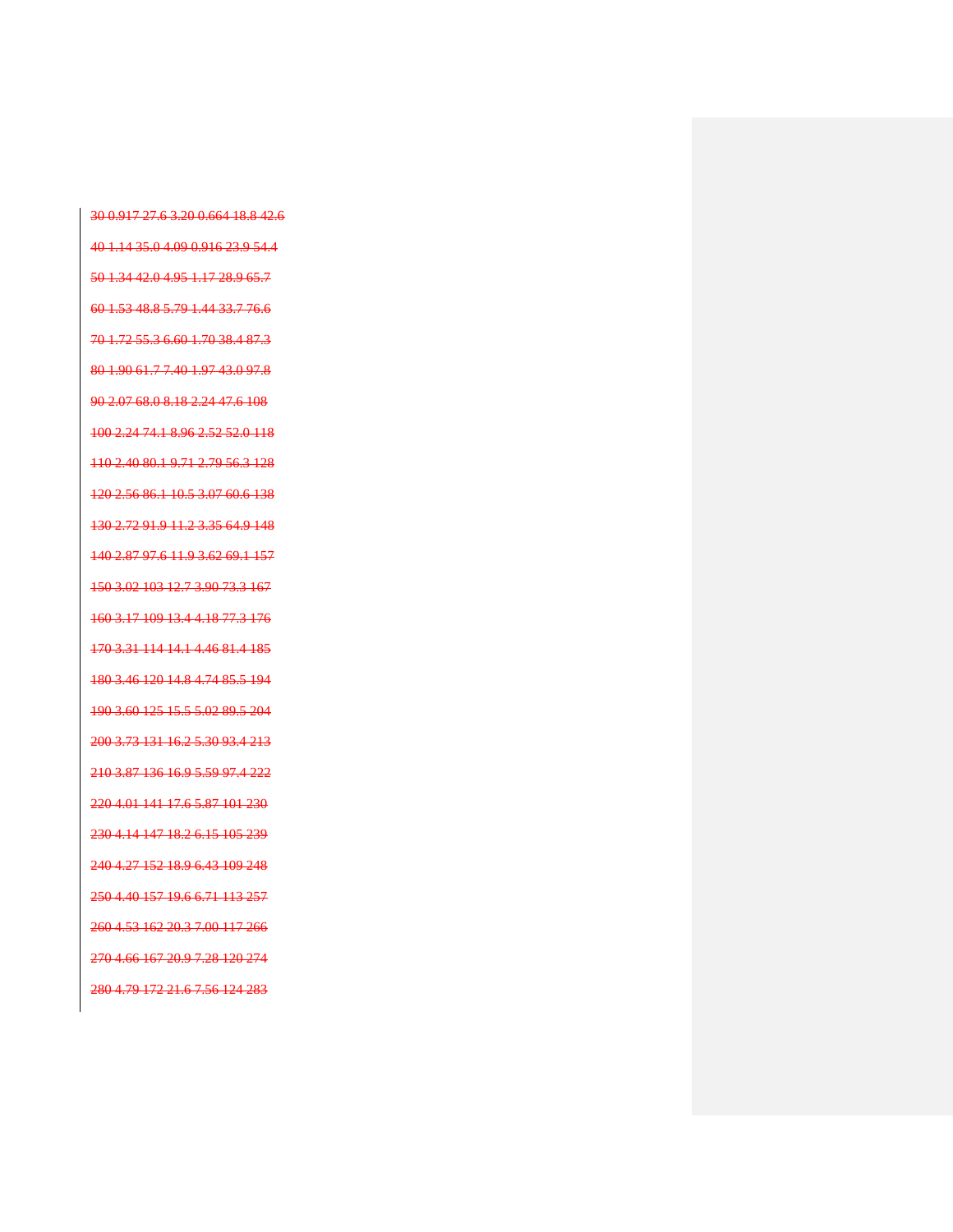290 4.91 177 22.2 7.85 128 291

300 5.04 182 22.9 8.13 132 300

310 5.16 187 23.5 8.41 135 308

320 5.28 192 24.2 8.69 139 316

330 5.40 197 24.8 8.97 143 325

340 5.52 202 25.5 9.25 146 333

350 5.64 207 26.1 9.54 150 341

360 5.76 212 26.8 9.82 154 350

370 5.88 217 27.4 10.1 157 358

380 5.99 221 28.0 10.4 161 366

390 6.11 226 28.6 10.7 164 374

400 6.22 231 29.3 10.9 168 382

Note: For hardness values over 400, use the standards for 400.

#### Page 22 of 25

F-5. AQUATIC LIFE - Ammonia (pH-Dependent Values for Acute Criteria)

Acute Criteria, mg Nitrogen/Liter

pH Salmonids present Salmonids absent

6.5 32.6 48.8

6.6 31.3 46.8

6.7 29.8 44.6

6.8 28.1 42.0

6.9 26.2 39.1

7.0 24.1 36.1

7.1 22.0 32.8

7.2 19.7 29.5

**Comment [JO36]:** Table F-5 being replaced to reflect updated EPA recommendations. This table is being replaced by new table " F 5. Aquatic Life Ammonia Nitrogen (mg/L) – Temperature and pHdependent Values of the CMC, Oncorhynchus spp. Present"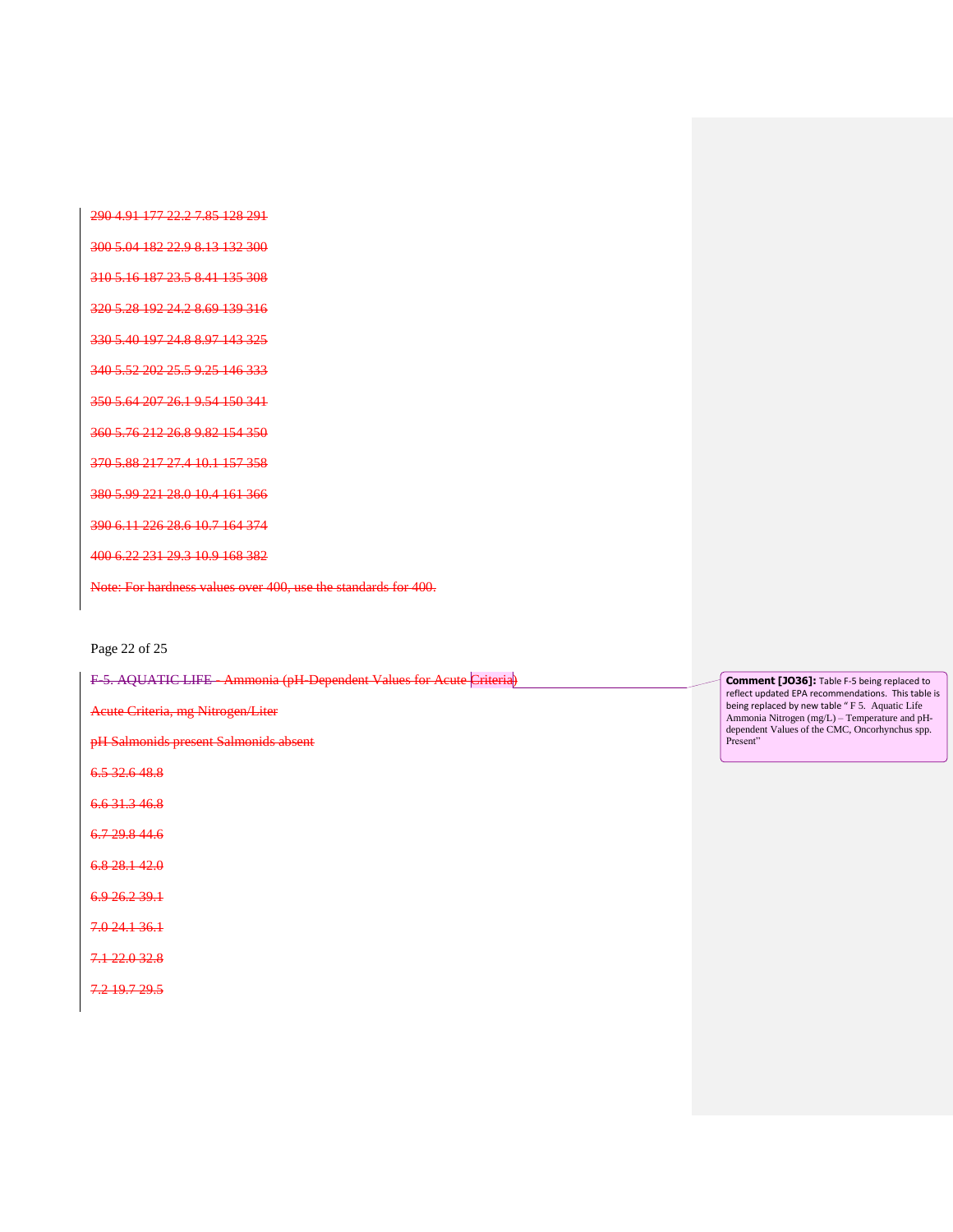7.3 17.5 26.2

7.4 15.4 23.0

7.5 13.3 19.9

7.6 11.4 17.0

7.7 9.65 14.4

7.8 8.11 12.1

7.9 6.77 10.1

8.0 5.62 8.40

8.1 4.64 6.95

8.2 3.83 5.72

8.3 3.15 4.71

8.4 2.59 3.88

8.5 2.14 3.20

- 8.6 1.77 2.65
- 8.7 1.47 2.20
- 8.8 1.23 1.84

8.9 1.04 1.56

9.0 0.885 1.32

F 5. Aquatic Life Ammonia Nitrogen (mg/L) – Temperature and pH-dependent Values of the CMC, Oncorhynchus spp. Present

|                                   |    |    | Total Ammonia Nitrogen (mg/L) - Temperature and pH-Dependent Values of the CMC |    |    |           |    |    |    |    |    |    |    |    |     |                                |     |
|-----------------------------------|----|----|--------------------------------------------------------------------------------|----|----|-----------|----|----|----|----|----|----|----|----|-----|--------------------------------|-----|
|                                   |    |    |                                                                                |    |    |           |    |    |    |    |    |    |    |    |     | (Acute Criterion Magnitude *). |     |
| <b>Oncorhynchus spp. Present.</b> |    |    |                                                                                |    |    |           |    |    |    |    |    |    |    |    |     |                                |     |
|                                   |    |    |                                                                                |    |    |           |    |    |    |    |    |    |    |    |     |                                |     |
|                                   |    |    | <b>Temperature</b> (°C)                                                        |    |    |           |    |    |    |    |    |    |    |    |     |                                |     |
| рH                                |    |    | 16                                                                             | 17 | 18 | 19        | 20 | 21 | 22 | 23 | 24 | 25 | 26 | 27 | 28  | 29                             | 30  |
|                                   | 14 |    |                                                                                |    |    |           |    |    |    |    |    |    |    |    |     |                                |     |
| 6.5                               | 33 | 33 | 32                                                                             | 29 | 27 | <u>25</u> | 23 | 21 | 19 | 18 | 16 | 15 | 14 | 13 | 12  | 11                             | 9.9 |
| 6.6                               | 31 | 31 | 30                                                                             | 28 | 26 | 24        | 22 | 20 | 18 | 17 | 16 | 14 | 13 | 12 | 11  | 10                             | 9.5 |
| 6.7                               | 30 | 30 | 29                                                                             | 27 | 24 | 22        | 21 | 19 | 18 | 16 | 15 | 14 | 13 | 12 | 11  | 9.8                            | 9.0 |
| 6.8                               | 28 | 28 | 27                                                                             | 25 | 23 | 21        | 20 | 18 | 17 | 15 | 14 | 13 | 12 | 11 | 10  | 9.2                            | 8.5 |
| 6.9                               | 26 | 26 | 25                                                                             | 23 | 21 | 20        | 18 | 17 | 15 | 14 | 13 | 12 | 11 | 10 | 9.4 | 8.6                            | 7.9 |

**Comment [JO37]:** NEW Table F-5 specific to waters with Trout Species PRESENT. As all Taos Pueblo Waters are believed to have trout species present this table is applicable to all Pueblo waters.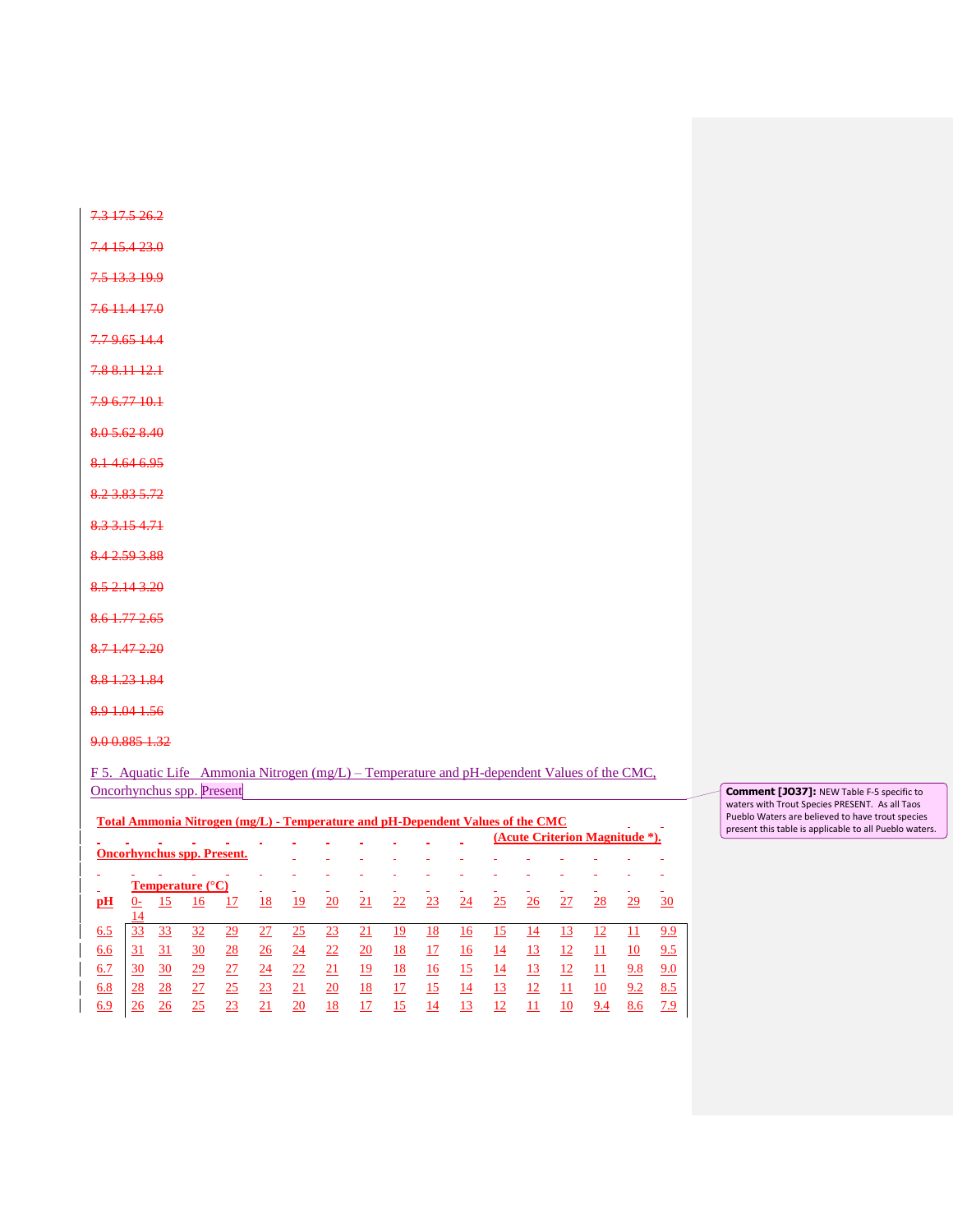| 7.0 | $\overline{24}$                                            | 24       | 23                                                         | 21                         | 20              | <b>18</b>                          | 17                    | 15                                 | 14                                              | 13                           | 12                                                                    | 11                     | 10                    | 9.4                        | 8.6                        | 8.0                        | 7.3                                     |
|-----|------------------------------------------------------------|----------|------------------------------------------------------------|----------------------------|-----------------|------------------------------------|-----------------------|------------------------------------|-------------------------------------------------|------------------------------|-----------------------------------------------------------------------|------------------------|-----------------------|----------------------------|----------------------------|----------------------------|-----------------------------------------|
| 7.1 | 22                                                         | 22       | 21                                                         | 20                         | 18              | 17                                 | 15                    | 14                                 | 13                                              | 12                           | $\overline{11}$                                                       | 10                     | 9.3                   | 8.5                        | 7.9                        | 7.2                        | 6.7                                     |
| 7.2 | 20                                                         | 20       | <u>19</u>                                                  | 18                         | 16              | 15                                 | 14                    | 13                                 | 12                                              | 11                           | 9.8                                                                   | 9.1                    | 8.3                   | 7.7                        | 7.1                        | 6.5                        | 6.0                                     |
| 7.3 | <u>18</u>                                                  | 18       | 17                                                         | 16                         | 14              | 13                                 | 12                    | 11                                 | 10                                              | 9.5                          | 8.7                                                                   | 8.0                    | 7.4                   | 6.8                        | 6.3                        | 5.8                        | 5.3                                     |
| 7.4 | 15                                                         | 15       | 15                                                         | 14                         | 13              | 12                                 | 11                    | 9.8                                | 9.0                                             | 8.3                          | 7.7                                                                   | 7.0                    | 6.5                   | 6.0                        | 5.5                        | 5.1                        | 4.7                                     |
| 7.5 | 13                                                         | 13       | 13                                                         | 12                         | 11              | 10                                 | 9.2                   | 8.5                                | 7.8                                             | 7.2                          | 6.6                                                                   | 6.1                    | 5.6                   | 5.2                        | 4.8                        | 4.4                        | 4.0                                     |
| 7.6 | 11                                                         | 11       | 11                                                         | 10                         | 9.3             | 8.6                                | 7.9                   | 7.3                                | 6.7                                             | 6.2                          | 5.7                                                                   | 5.2                    | 4.8                   | 4.4                        | 4.1                        | 3.8                        | 3.5                                     |
| 7.7 | $rac{9.6}{6}$                                              | 9.6      | 9.3                                                        | 8.6                        | 7.9             | 7.3                                | 6.7                   | 6.2                                | 5.7                                             | 5.2                          | 4.8                                                                   | 4.4                    | 4.1                   | 3.8                        | 3.5                        | 3.2                        | 3.0                                     |
| 7.8 |                                                            | 8.1      | 7.9                                                        | 7.2                        | 6.7             | 6.1                                | 5.6                   | 5.2                                | 4.8                                             | 4.4                          | 4.0                                                                   | 3.7                    | 3.4                   | 3.2                        | 2.9                        | 2.7                        | 2.5                                     |
| 7.9 | $\frac{1}{6}$                                              | 6.8      | 6.6                                                        | 6.0                        | 5.6             | 5.1                                | 4.7                   | 4.3                                | 4.0                                             | 3.7                          | 3.4                                                                   | 3.1                    | 2.9                   | 2.6                        | 2.4                        | 2.2                        | 2.1                                     |
| 8.0 | $\frac{8}{5}$ .<br>$\frac{6}{4}$ .                         | 5.6      | 5.4                                                        | 5.0                        | 4.6             | 4.2                                | 3.9                   | 3.6                                | 3.3                                             | 3.0                          | 2.8                                                                   | 2.6                    | 2.4                   | 2.2                        | 2.0                        | 1.9                        | 1.7                                     |
| 8.1 |                                                            | 4.6      | 4.5                                                        | 4.1                        | 3.8             | 3.5                                | 3.2                   | 3.0                                | 2.7                                             | 2.5                          | 2.3                                                                   | 2.1                    | 2.0                   | 1.8                        | 1.7                        | 1.5                        | 1.4                                     |
| 8.2 | $rac{6}{\frac{3}{2}}$<br>$rac{3}{2}$                       | 3.8      | 3.7                                                        | 3.5                        | 3.1             | 2.9                                | 2.7                   | 2.4                                | 2.3                                             | 2.1                          | 1.9                                                                   | 1.8                    | 1.6                   | 1.5                        | 1.4                        | 1.3                        | 1.2                                     |
| 8.3 |                                                            | 3.1      | 3.1                                                        | 2.8                        | 2.6             | 2.4                                | 2.2                   | 2.0                                | 1.9                                             | 1.7                          | 1.6                                                                   | <u>1.4</u>             | 1.3                   | 1.2                        | 1.1                        | 1.0                        | 0.9                                     |
| 8.4 | $\frac{1}{2}$ .                                            | 2.6      | 2.5                                                        | 2.3                        | 2.1             | 2.0                                | 1.8                   | 1.7                                | 1.5                                             | 1.4                          | 1.3                                                                   | 1.2                    | 1.1                   | 1.0                        | 0.9<br>$\overline{3}$      | 0.8<br>6                   | $\overline{6}$<br>0.7                   |
| 8.5 | 2.                                                         | 2.1      | 2.1                                                        | 1.9                        | 1.8             | 1.6                                | 1.5                   | 1.4                                | 1.3                                             | 1.2                          | 1.1                                                                   | 0.9                    | 0.9                   | 0.8                        | 0.7                        | 0.7                        | $\overline{9}$<br>0.6                   |
| 8.6 | $\frac{1}{8}$ $\frac{1}{16}$ $\frac{5}{16}$ $\frac{1}{16}$ | 1.8      | 1.7                                                        | 1.6                        | 1.5             | 1.3                                | 1.2                   | 1.1                                | 1.0                                             | 0.9                          | 0.8                                                                   | $\underline{8}$<br>0.8 | $\frac{0}{0.7}$       | $\overline{3}$<br>0.6      | $\overline{1}$<br>0.6      | $\mathbf{1}$<br>0.5        | $\frac{5}{0.5}$                         |
| 8.7 |                                                            | 1.5      | <u>1.4</u>                                                 | 1.3                        | 1.2             | 1.1                                | 1.0                   | 0.9                                | 0.8                                             | $6 \overline{6}$<br>0.8      | $\frac{8}{2}$<br>$\overline{0.7}$                                     | $\overline{1}$<br>0.6  | $\frac{5}{0.6}$       | $\frac{9}{0.5}$            | $\frac{3}{0.5}$            | $\frac{9}{0.4}$            | $\frac{4}{0.4}$                         |
| 8.8 |                                                            | 1.2      | 1.2                                                        | 1.1                        | 1.0             | 0.9                                | 0.8                   | $\overline{4}$<br>$\overline{0.7}$ | $\overline{2}$<br>0.7                           | $\overline{0}$<br>0.6        | $\overline{4}$<br>0.6                                                 | $\overline{8}$<br>0.5  | $\frac{2}{0.5}$       | $\frac{7}{0.4}$            | $\frac{3}{0.4}$            | $\frac{9}{0.4}$            | $\frac{5}{0.3}$                         |
| 8.9 | $\frac{2}{1}$                                              | 1.0      | 1.0                                                        | 0.9                        | $\frac{0.8}{5}$ | $\overline{3}$<br>$\overline{0.7}$ | <u>6</u><br>0.7       | $\frac{9}{0.6}$                    | $\overline{3}$<br>$\overline{0.6}$              | $\overline{1}$<br>0.5        | $\frac{2}{0.5}$                                                       | $\frac{7}{0.4}$        | $\frac{2}{0.4}$       | $\overline{8}$<br>0.4      | $\frac{4}{0.3}$            | $\mathbf 1$<br>0.3         | $\frac{7}{0.3}$                         |
| 9.0 | $\overline{0}$<br>0.<br>88                                 | 0.8<br>8 | 0.8<br>6                                                   | $\overline{3}$<br>0.7<br>9 | 0.7             | $\overline{6}$<br>0.6              | $\overline{2}$<br>0.6 | $\overline{7}$<br>0.5              | $\mathbf{1}$<br>0.5<br>$\overline{\mathcal{L}}$ | $6 \overline{6}$<br>0.4<br>8 | $\overline{2}$<br>0.4<br>4                                            | 8 <sup>2</sup><br>0.4  | $\overline{4}$<br>0.3 | $\overline{0}$<br>0.3<br>4 | $\overline{7}$<br>0.3<br>2 | $\overline{4}$<br>0.2<br>9 | $\overline{2}$<br>0.2<br>$\overline{7}$ |
|     |                                                            |          |                                                            |                            |                 |                                    |                       |                                    |                                                 |                              |                                                                       |                        |                       |                            |                            |                            |                                         |
|     |                                                            |          |                                                            |                            |                 |                                    |                       |                                    |                                                 |                              |                                                                       |                        |                       |                            |                            |                            |                                         |
| *   |                                                            |          | The acute criterion duration represents a one-hour average |                            |                 |                                    |                       |                                    |                                                 |                              |                                                                       |                        |                       |                            |                            |                            |                                         |
|     |                                                            |          |                                                            |                            |                 |                                    |                       |                                    |                                                 |                              | and should not be exceeded more than once in three years, on average. |                        |                       |                            |                            |                            |                                         |

F-6. AQUATIC LIFE - Ammonia (pH- and Temperature-Dependent Values for Chronic Criteria)

Fish Early Life Stages Present, mg N/L

pH

Temperature (Centigrade/Fahrenheit)

0 14 15 16 17 18 19 20 21 22 23 24 25 26 27 28 29 30

**Comment [JO38]:** Table F-6 being updated per new EPA recommended values.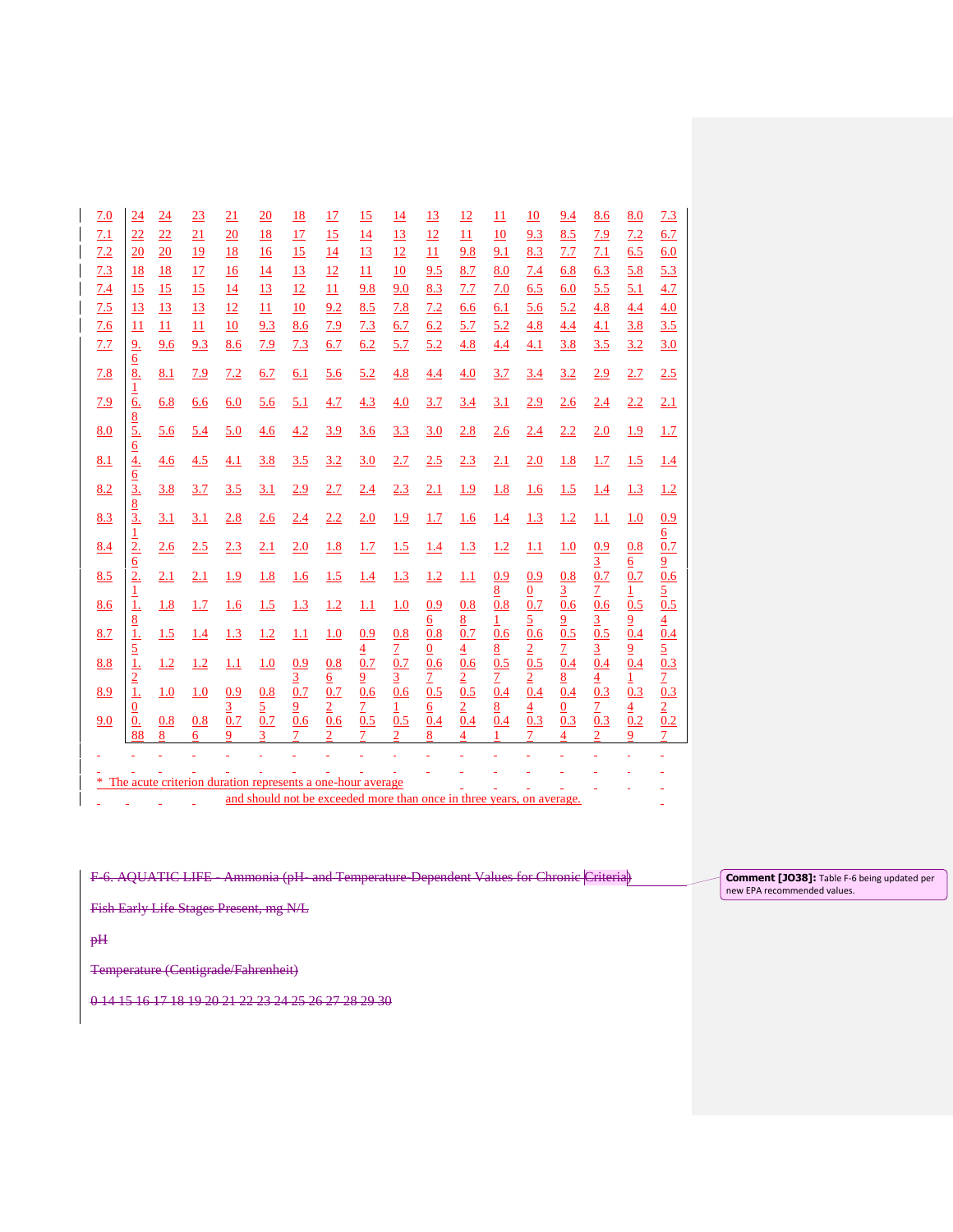32 57.2 59 60.8 62.6 64.4 66.2 68 69.8 71.6 73.4 75.2 77 78.8 80.6 82.4 84.2 86 6.5 6.67 6.67 6.46 6.06 5.68 5.33 4.99 4.68 4.39 4.12 3.86 3.62 3.39 3.18 2.98 2.80 2.62 2.46 6.6 6.57 6.57 6.36 5.97 5.59 5.25 4.92 4.61 4.32 4.05 3.80 3.56 3.34 3.13 2.94 2.75 2.58 2.42 6.7 6.44 6.44 6.25 5.86 5.49 5.15 4.83 4.52 4.24 3.98 3.73 3.50 3.28 3.07 2.88 2.70 2.53 2.37 6.8 6.29 6.29 6.10 5.72 5.36 5.03 4.72 4.42 4.14 3.89 3.64 3.42 3.20 3.00 2.82 2.64 2.47 2.32 6.9 6.12 6.12 5.93 5.56 5.21 4.89 4.58 4.30 4.03 3.78 3.54 3.32 3.11 2.92 2.74 2.57 2.41 2.25 7.0 5.91 5.91 5.73 5.37 5.04 4.72 4.43 4.15 3.89 3.65 3.42 3.21 3.01 2.82 2.64 2.48 2.32 2.18 7.1 5.67 5.67 5.49 5.15 4.83 4.53 4.25 3.98 3.73 3.50 3.28 3.08 2.88 2.70 2.53 2.38 2.23 2.09 7.2 5.39 5.39 5.22 4.90 4.59 4.31 4.04 3.78 3.55 3.33 3.12 2.92 2.74 2.57 2.41 2.26 2.12 1.99 7.3 5.08 5.08 4.92 4.61 4.33 4.06 3.80 3.57 3.34 3.13 2.94 2.76 2.58 2.42 2.27 2.13 2.00 1.87 7.4 4.73 4.73 4.59 4.30 4.03 3.78 3.55 3.32 3.12 2.92 2.74 2.57 2.41 2.26 2.12 1.98 1.86 1.74 7.5 4.36 4.36 4.23 3.97 3.72 3.49 3.27 3.06 2.87 2.69 2.53 2.37 2.22 2.08 1.95 1.83 1.72 1.61 7.6 3.98 3.98 3.85 3.61 3.39 3.18 2.98 2.79 2.62 2.45 2.30 2.16 2.02 1.90 1.78 1.67 1.56 1.47 7.7 3.58 3.58 3.47 3.25 3.05 2.86 2.68 2.51 2.36 2.21 2.07 1.94 1.82 1.71 1.60 1.50 1.41 1.32 7.8 3.18 3.18 3.09 2.89 2.71 2.54 2.38 2.23 2.10 1.96 1.84 1.73 1.62 1.52 1.42 1.33 1.25 1.17 7.9 2.80 2.80 2.71 2.54 2.38 2.24 2.10 1.96 1.84 1.73 1.62 1.52 1.42 1.33 1.25 1.17 1.10 1.03 8.0 2.43 2.43 2.36 2.21 2.07 1.94 1.82 1.71 1.60 1.50 1.41 1.32 1.24 1.16 1.09 1.02 0.96 0.897 8.1 2.10 2.10 2.03 1.91 1.79 1.68 1.57 1.47 1.38 1.29 1.21 1.14 1.07 1.00 0.94 0.879 0.824 0.773 8.2 1.79 1.79 1.74 1.63 1.53 1.43 1.34 1.26 1.18 1.11 1.04 0.973 0.912 0.855 0.802 0.752 0.705 0.661 8.3 1.52 1.52 1.48 1.39 1.30 1.22 1.14 1.07 1.00 0.941 0.882 0.827 0.775 0.727 0.682 0.639 0.599 0.562 8.4 1.29 1.29 1.25 1.17 1.10 1.03 0.97 0.906 0.849 0.796 0.747 0.700 0.656 0.615 0.577 0.541 0.507 0.475

8.5 1.09 1.09 1.06 0.990 0.928 0.870 0.816 0.765 0.717 0.672 0.630 0.591 0.554 0.520 0.487 0.457 0.428 0.401

8.6 0.920 0.920 0.892 0.836 0.784 0.735 0.689 0.646 0.606 0.568 0.532 0.499 0.468 0.439 0.411 0.386 0.362 0.339

8.7 0.778 0.778 0.754 0.707 0.663 0.622 0.583 0.547 0.512 0.480 0.450 0.422 0.396 0.371 0.348 0.326 0.306 0.287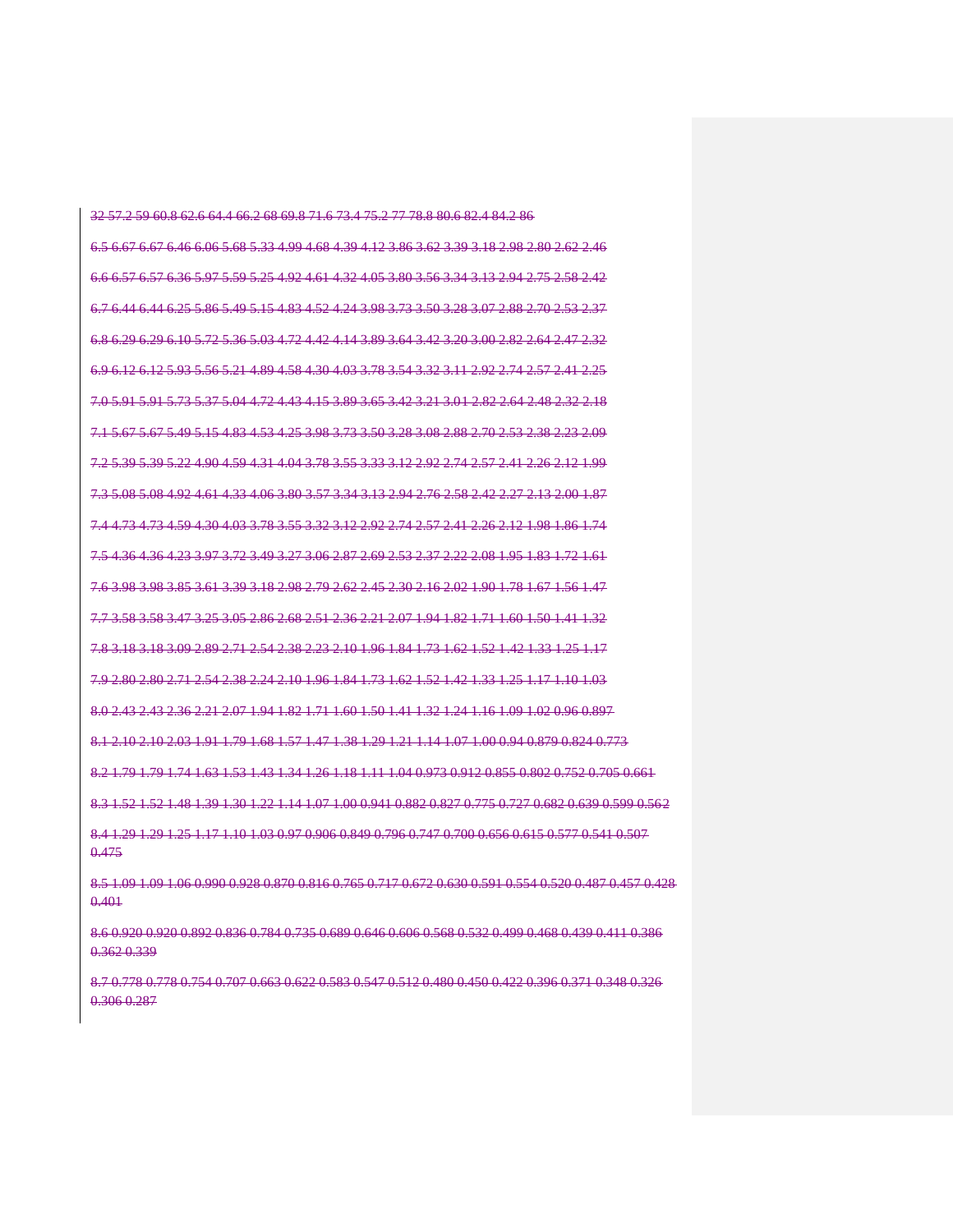8.8 0.661 0.661 0.641 0.601 0.563 0.528 0.495 0.464 0.435 0.408 0.383 0.359 0.336 0.315 0.296 0.277 0.260 0.244

8.9 0.565 0.565 0.548 0.513 0.481 0.451 0.423 0.397 0.372 0.349 0.327 0.306 0.287 0.269 0.253 0.237 0.222 0.208

9.0 0.486 0.486 0.471 0.442 0.414 0.389 0.364 0.342 0.320 0.300 0.281 0.264 0.247 0.232 0.217 0.204 0.191 0.179

F 6. AQUATIC LIFE Total Ammonia Nitrogen (mg/L) – Temperature and pH-dependent Values of the CCC (Chronic Criterion Magnitude \*)

|     | <b>CCC</b> (Chronic Criterion Magnitude <sup>*</sup> )                                                     |      |                                  |      |            |      |            |            |      |           |      |            |           |           | <b>Comment [JO39]: New table replaces former</b><br>F6. New table inclusive of EPA changes in |               |            |                 |            |            |      |                 |      |                  |
|-----|------------------------------------------------------------------------------------------------------------|------|----------------------------------|------|------------|------|------------|------------|------|-----------|------|------------|-----------|-----------|-----------------------------------------------------------------------------------------------|---------------|------------|-----------------|------------|------------|------|-----------------|------|------------------|
|     | Total Ammonia Nitrogen (mg/L) - Temperature and pH-Dependent Values of the CCC (Chronic Criterion Magnitud |      |                                  |      |            |      |            |            |      |           |      |            |           |           |                                                                                               | calculations. |            |                 |            |            |      |                 |      |                  |
|     |                                                                                                            |      | <b>Temperature</b> $(^{\circ}C)$ |      |            |      |            |            |      |           |      |            |           |           |                                                                                               |               |            |                 |            |            |      |                 |      |                  |
|     |                                                                                                            |      |                                  |      |            |      |            |            |      |           |      |            |           |           |                                                                                               |               |            |                 |            |            |      |                 |      |                  |
| pН  | $0-$                                                                                                       | 8    | $\overline{2}$                   | 10   | 11         | 12   | 13         | <u>14</u>  | 15   | <u>16</u> | 17   | <u>18</u>  | <u>19</u> | <b>20</b> | 21                                                                                            | <u>22</u>     | 23         | $\overline{24}$ | 25         | 26         | 27   | $\overline{28}$ | 29   | 30               |
| 6.5 | 4.9                                                                                                        | 4.6  | 4.3                              | 4.1  | 3.8        | 3.6  | 3.3        | 3.1        | 2.9  | 2.8       | 2.6  | 2.4        | 2.3       | 2.1       | 2.0                                                                                           | 1.9           | 1.8        | 1.6             | 1.5        | 1.5        | 1.4  | 1.3             | 1.2  | $\perp$          |
| 6.6 | 4.8                                                                                                        | 4.5  | 4.3                              | 4.0  | 3.8        | 3.5  | 3.3        | <u>3.1</u> | 2.9  | 2.7       | 2.5  | <u>2.4</u> | 2.2       | 2.1       | 2.0                                                                                           | 1.8           | 1.7        | 1.6             | 1.5        | <u>1.4</u> | 1.3  | 1.3             | 1.2  | <u>1.</u>        |
| 6.7 | 4.8                                                                                                        | 4.5  | 4.2                              | 3.9  | 3.7        | 3.5  | 3.2        | 3.0        | 2.8  | 2.7       | 2.5  | 2.3        | 2.2       | 2.1       | 1.9                                                                                           | 1.8           | 1.7        | 1.6             | 1.5        | 1.4        | 1.3  | 1.2             | 1.2  | $\overline{1}$ . |
| 6.8 | 4.6                                                                                                        | 4.4  | 4.1                              | 3.8  | 3.6        | 3.4  | 3.2        | 3.0        | 2.8  | 2.6       | 2.4  | 2.3        | 2.1       | 2.0       | <u>1.9</u>                                                                                    | <u>1.8</u>    | 1.7        | <u>1.6</u>      | 1.5        | <u>1.4</u> | 1.3  | 1.2             | 1.1  | $\frac{1}{2}$    |
| 6.9 | 4.5                                                                                                        | 4.2  | 4.0                              | 3.7  | 3.5        | 3.3  | 3.1        | 2.9        | 2.7  | 2.5       | 2.4  | 2.2        | 2.1       | 2.0       | 1.8                                                                                           | 1.7           | 1.6        | 1.5             | 1.4        | 1.3        | 1.2  | 1.2             | 1.1  | 1.0              |
| 7.0 | 4.4                                                                                                        | 4.1  | 3.8                              | 3.6  | 3.4        | 3.2  | 3.0        | 2.8        | 2.6  | 2.4       | 2.3  | 2.2        | 2.0       | 1.9       | 1.8                                                                                           | 1.7           | 1.6        | 1.5             | <u>1.4</u> | 1.3        | 1.2  | 1.1             | 1.1  | 0.9              |
| 7.1 | 4.2                                                                                                        | 3.9  | 3.7                              | 3.5  | 3.2        | 3.0  | 2.8        | 2.7        | 2.5  | 2.3       | 2.2  | 2.1        | 1.9       | 1.8       | 1.7                                                                                           | 1.6           | <u>1.5</u> | 1.4             | 1.3        | 1.2        | 1.2  | 1.1             | 1.0  | 0.9              |
| 7.2 | 4.0                                                                                                        | 3.7  | 3.5                              | 3.3  | 3.1        | 2.9  | 2.7        | 2.5        | 2.4  | 2.2       | 2.1  | 2.0        | 1.8       | 1.7       | 1.6                                                                                           | 1.5           | 1.4        | 1.3             | 1.3        | 1.2        | 1.1  | 1.0             | 0.96 | 0.9              |
| 7.3 | 3.8                                                                                                        | 3.5  | 3.3                              | 3.1  | 2.9        | 2.7  | 2.6        | 2.4        | 2.2  | 2.1       | 2.0  | 1.8        | 1.7       | 1.6       | 1.5                                                                                           | 1.4           | 1.3        | 1.3             | <u>1.2</u> | 1.1        | 1.0  | 0.97            | 0.91 | 0.3              |
| 7.4 | 3.5                                                                                                        | 3.3  | 3.1                              | 2.9  | 2.7        | 2.5  | 2.4        | 2.2        | 2.1  | 2.0       | 1.8  | 1.7        | 1.6       | 1.5       | 1.4                                                                                           | 1.3           | 1.3        | 1.2             | 1.1        | 1.0        | 0.96 | 0.90            | 0.85 | 0.2              |
| 7.5 | 3.2                                                                                                        | 3.0  | 2.8                              | 2.7  | 2.5        | 2.3  | 2.2        | 2.1        | 1.9  | 1.8       | 1.7  | 1.6        | 1.5       | 1.4       | 1.3                                                                                           | 1.2           | 1.2        | 1.1             | 1.0        | 0.95       | 0.89 | 0.83            | 0.78 | 0.               |
| 7.6 | 2.9                                                                                                        | 2.8  | 2.6                              | 2.4  | 2.3        | 2.1  | 2.0        | 1.9        | 1.8  | 1.6       | 1.5  | 1.4        | 1.4       | 1.3       | 1.2                                                                                           | 1.1           | 1.1        | 0.98            | 0.92       | 0.86       | 0.81 | 0.76            | 0.71 | 0.0              |
| 7.7 | 2.6                                                                                                        | 2.4  | 2.3                              | 2.2  | 2.0        | 1.9  | 1.8        | 1.7        | 1.6  | 1.5       | 1.4  | 1.3        | 1.2       | 1.1       | 1.1                                                                                           | 1.0           | 0.94       | 0.88            | 0.83       | 0.78       | 0.73 | 0.68            | 0.64 | 0.               |
| 7.8 | 2.3                                                                                                        | 2.2  | 2.1                              | 1.9  | 1.8        | 1.7  | <u>1.6</u> | 1.5        | 1.4  | 1.3       | 1.2  | 1.2        | 1.1       | 1.0       | 0.95                                                                                          | 0.89          | 0.84       | 0.79            | 0.74       | 0.69       | 0.65 | 0.61            | 0.57 | 0.3              |
| 7.9 | 2.1                                                                                                        | 1.9  | 1.8                              | 1.7  | 1.6        | 1.5  | 1.4        | 1.3        | 1.2  | 1.2       | 1.1  | 1.0        | 0.95      | 0.89      | 0.84                                                                                          | 0.79          | 0.74       | 0.69            | 0.65       | 0.61       | 0.57 | 0.53            | 0.50 | 0.               |
| 8.0 | 1.8                                                                                                        | 1.7  | 1.6                              | 1.5  | <u>1.4</u> | 1.3  | 1.2        | 1.1        | 1.1  | 1.0       | 0.94 | 0.88       | 0.83      | 0.78      | 0.73                                                                                          | 0.68          | 0.64       | 0.60            | 0.56       | 0.53       | 0.50 | 0.44            | 0.44 | 0.4              |
| 8.1 | 1.5                                                                                                        | 1.5  | 1.4                              | 1.3  | 1.2        | 1.1  | 1.1        | 0.99       | 0.92 | 0.87      | 0.81 | 0.76       | 0.71      | 0.67      | 0.63                                                                                          | 0.59          | 0.55       | 0.52            | 0.49       | 0.46       | 0.43 | 0.40            | 0.38 | $0$ .            |
| 8.2 | 1.3                                                                                                        | 1.2  | 1.2                              | 1.1  | 1.0        | 0.96 | 0.90       | 0.84       | 0.79 | 0.74      | 0.70 | 0.65       | 0.61      | 0.57      | 0.54                                                                                          | 0.50          | 0.47       | 0.44            | 0.42       | 0.39       | 0.37 | 0.34            | 0.32 | $\overline{0}$ . |
| 8.3 | 1.1                                                                                                        | 1.1  | 0.99                             | 0.93 | 0.87       | 0.82 | 0.76       | 0.72       | 0.67 | 0.63      | 0.59 | 0.55       | 0.52      | 0.49      | 0.46                                                                                          | 0.43          | 0.40       | 0.38            | 0.35       | 0.33       | 0.31 | 0.29            | 0.27 | 0.               |
| 8.4 | ##                                                                                                         | 0.89 | 0.84                             | 0.79 | 0.74       | 0.69 | 0.65       | 0.61       | 0.57 | 0.53      | 0.50 | 0.47       | 0.44      | 0.41      | 0.39                                                                                          | 0.36          | 0.34       | 0.32            | 0.30       | 0.28       | 0.26 | 0.25            | 0.23 | $0$ .            |
| 8.5 | ##                                                                                                         | 0.75 | 0.71                             | 0.67 | 0.62       | 0.58 | 0.55       | 0.51       | 0.48 | 0.45      | 0.42 | 0.40       | 0.37      | 0.35      | 0.33                                                                                          | 0.31          | 0.29       | 0.27            | 0.25       | 0.24       | 0.22 | 0.21            | 0.20 | 0.               |
| 8.6 | ##                                                                                                         | 0.64 | 0.60                             | 0.56 | 0.53       | 0.49 | 0.46       | 0.43       | 0.41 | 0.38      | 0.36 | 0.33       | 0.31      | 0.29      | 0.28                                                                                          | 0.26          | 0.24       | 0.23            | 0.21       | 0.20       | 0.19 | 0.18            | 0.16 | 0.               |
| 8.7 | ##                                                                                                         | 0.54 | 0.51                             | 0.47 | 0.44       | 0.42 | 0.39       | 0.37       | 0.34 | 0.32      | 0.30 | 0.28       | 0.27      | 0.25      | 0.23                                                                                          | 0.22          | 0.21       | 0.19            | 0.18       | 0.17       | 0.16 | 0.15            | 0.14 | 0.1              |
| 8.8 | ##                                                                                                         | 0.46 | 0.43                             | 0.40 | 0.38       | 0.35 | 0.33       | 0.31       | 0.29 | 0.27      | 0.26 | 0.24       | 0.23      | 0.21      | 0.20                                                                                          | 0.19          | 0.17       | 0.16            | 0.15       | 0.14       | 0.13 | 0.13            | 0.12 | 0.               |
| 8.9 | ##                                                                                                         | 0.39 | 0.37                             | 0.34 | 0.32       | 0.30 | 0.28       | 0.27       | 0.25 | 0.23      | 0.22 | 0.21       | 0.19      | 0.18      | 0.17                                                                                          | 0.16          | 0.15       | 0.14            | 0.13       | 0.12       | 0.12 | 0.11            | 0.10 | $\overline{0}$ . |
| 9.0 | ##                                                                                                         | 0.34 | 0.32                             | 0.30 | 0.28       | 0.26 | 0.24       | 0.23       | 0.21 | 0.20      | 0.19 | 0.18       | 0.17      | 0.16      | 0.15                                                                                          | 0.14          | 0.13       | 0.12            | 0.11       | 0.11       | 0.10 | 0.09            | 0.09 | 0.               |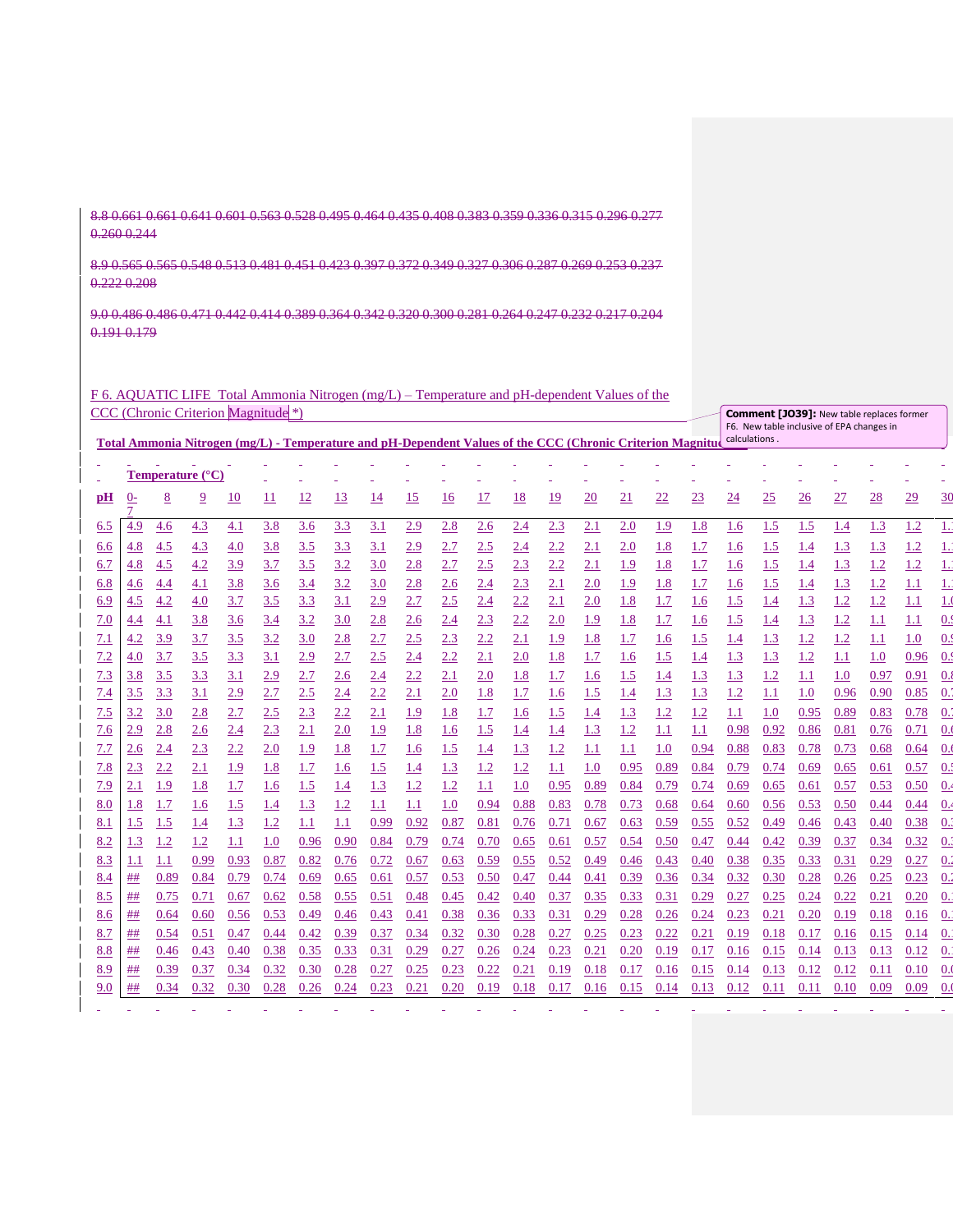#### nia. i. **A Carl**  $\sim 10^{-1}$ ο.  $\mathcal{L}_{\mathcal{A}}$ ο. i. i.  $\mathbf{r}$ \* The chronic criterion duration represents a 30-day rolling average, with the additional restriction that the highest 4-day average within the 30 days be no greater than 2.5 times the chronic criterion magnitude. The chronic criteria should not be exceeded more than once in three years, on average.

Page 23 of 25

Page 24 of 25

F-7. AQUATIC LIFE - Ammonia (pH- and Temperature-Dependent Values for Chronic Criteria)

Fish Early Life Stages Absent, mg N/L

pH

Temperature (Centigrade/Fahrenheit )

0-7 8 9 10 11 12 13 14 15 16\*

32-45 46.4 48.2 50 51.8 53.6 55.4 57.2 59 60.8

6.5 10.8 10.1 9.51 8.92 8.36 7.84 7.35 6.89 6.46 6.06

6.6 10.7 9.99 9.37 8.79 8.24 7.72 7.24 6.79 6.36 5.97

6.7 10.5 9.81 9.20 8.62 8.08 7.58 7.11 6.66 6.25 5.86

6.8 10.2 9.58 8.98 8.42 7.90 7.40 6.94 6.51 6.10 5.72

6.9 9.93 9.31 8.73 8.19 7.68 7.20 6.75 6.33 5.93 5.56

7.0 9.60 9.00 8.43 7.91 7.41 6.95 6.52 6.11 5.73 5.37

7.1 9.20 8.63 8.09 7.58 7.11 6.67 6.25 5.86 5.49 5.15

7.2 8.75 8.20 7.69 7.21 6.76 6.34 5.94 5.57 5.22 4.90

7.3 8.24 7.73 7.25 6.79 6.37 5.97 5.60 5.25 4.92 4.61

7.4 7.69 7.21 6.76 6.33 5.94 5.57 5.22 4.89 4.59 4.30

7.5 7.09 6.64 6.23 5.84 5.48 5.13 4.81 4.51 4.23 3.97

7.6 6.46 6.05 5.67 5.32 4.99 4.68 4.38 4.11 3.85 3.61

7.7 5.81 5.45 5.11 4.79 4.49 4.21 3.95 3.70 3.47 3.25

7.8 5.17 4.84 4.54 4.26 3.99 3.74 3.51 3.29 3.09 2.89

**Comment [JO40]:** Table F-7, Aquatic life chronic criteria fish early life stages absent is being removed as it is believed to not be applicable to Taos Pueblo waters. All waters on Taos Pueblo are believed habitable by trout species of all life stages.

 $\overline{a}$ 

 $\Delta$ 

 $\sim$ 

i.

 $\sim$ 

 $\mathbf{r}$ 

ä,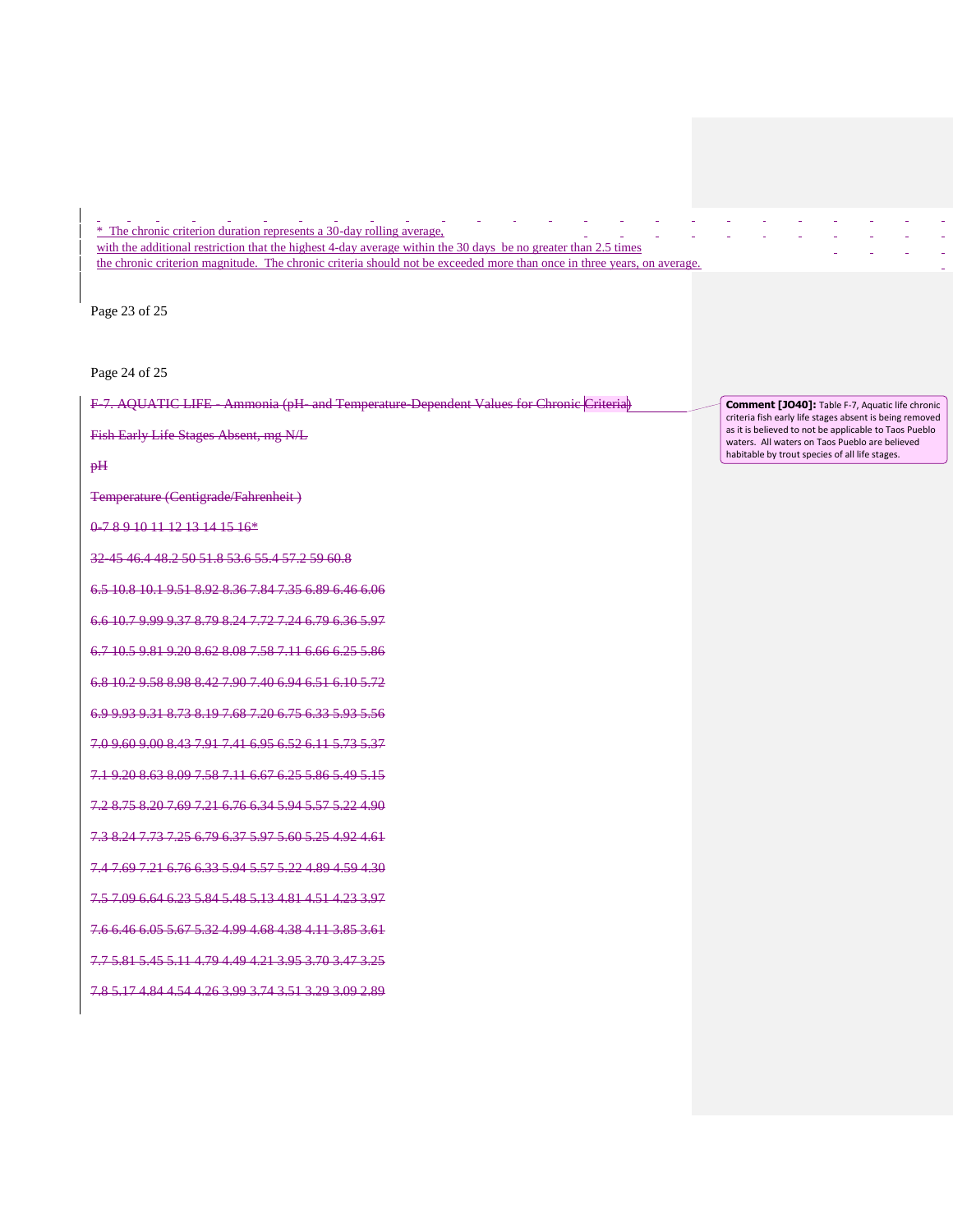7.9 4.54 4.26 3.99 3.74 3.51 3.29 3.09 2.89 2.71 2.54 8.0 3.95 3.70 3.47 3.26 3.05 2.86 2.68 2.52 2.36 2.21 8.1 3.41 3.19 2.99 2.81 2.63 2.47 2.31 2.17 2.03 1.91 8.2 2.91 2.73 2.56 2.40 2.25 2.11 1.98 1.85 1.74 1.63 8.3 2.47 2.32 2.18 2.04 1.91 1.79 1.68 1.58 1.48 1.39 8.4 2.09 1.96 1.84 1.73 1.62 1.52 1.42 1.33 1.25 1.17 8.5 1.77 1.66 1.55 1.46 1.37 1.28 1.20 1.13 1.06 0.990 8.6 1.49 1.40 1.31 1.23 1.15 1.08 1.01 0.951 0.892 0.836 8.7 1.26 1.18 1.11 1.04 0.976 0.915 0.858 0.805 0.754 0.707 8.8 1.07 1.01 0.944 0.885 0.829 0.778 0.729 0.684 0.641 0.601 8.9 0.917 0.860 0.806 0.756 0.709 0.664 0.623 0.584 0.548 0.513 9.0 0.790 0.740 0.694 0.651 0.610 0.572 0.536 0.503 0.471 0.442 \* Above 16oC, the standards are the same for early fish life stages present and absent.

#### Page 25 of 25

#### G. CEREMONIAL USE - PRIMARY HUMAN CONTACT

Monthly geometric mean of fecal coliform bacteria # 200 colonies/100 mL.

No individual sample may have more than 400 colonies/100 mL.

Monthly geometric mean for E. coli bacteria # 126 colonies/100 mL

No individual E. coli sample may have more than 235 colonies/100 mL

 $6.6 < pH < 9.0$ 

#### H. OUTSTANDING TRIBAL RESOURCE WATERS

Waters in this category are considered pristine, or very nearly so. This designation is similar to

wilderness status for land. Degradation of water quality of any kind is not permitted. The following

narrative standards apply:

The waters must be maintained in as pristine a condition as possible, allowing for the healthy and

**Comment [JO41]:** As Taos Pueblo has criteria for e. coli bacteria, monitors for e. coli bacteria, and does not monitor for fecal coliform bacteria, there is no need to retain the fecal coliform bacteria criteria. This criteria is being removed.

**Comment [JO42]:** E. coli criteria are NOT being changed in this revision.